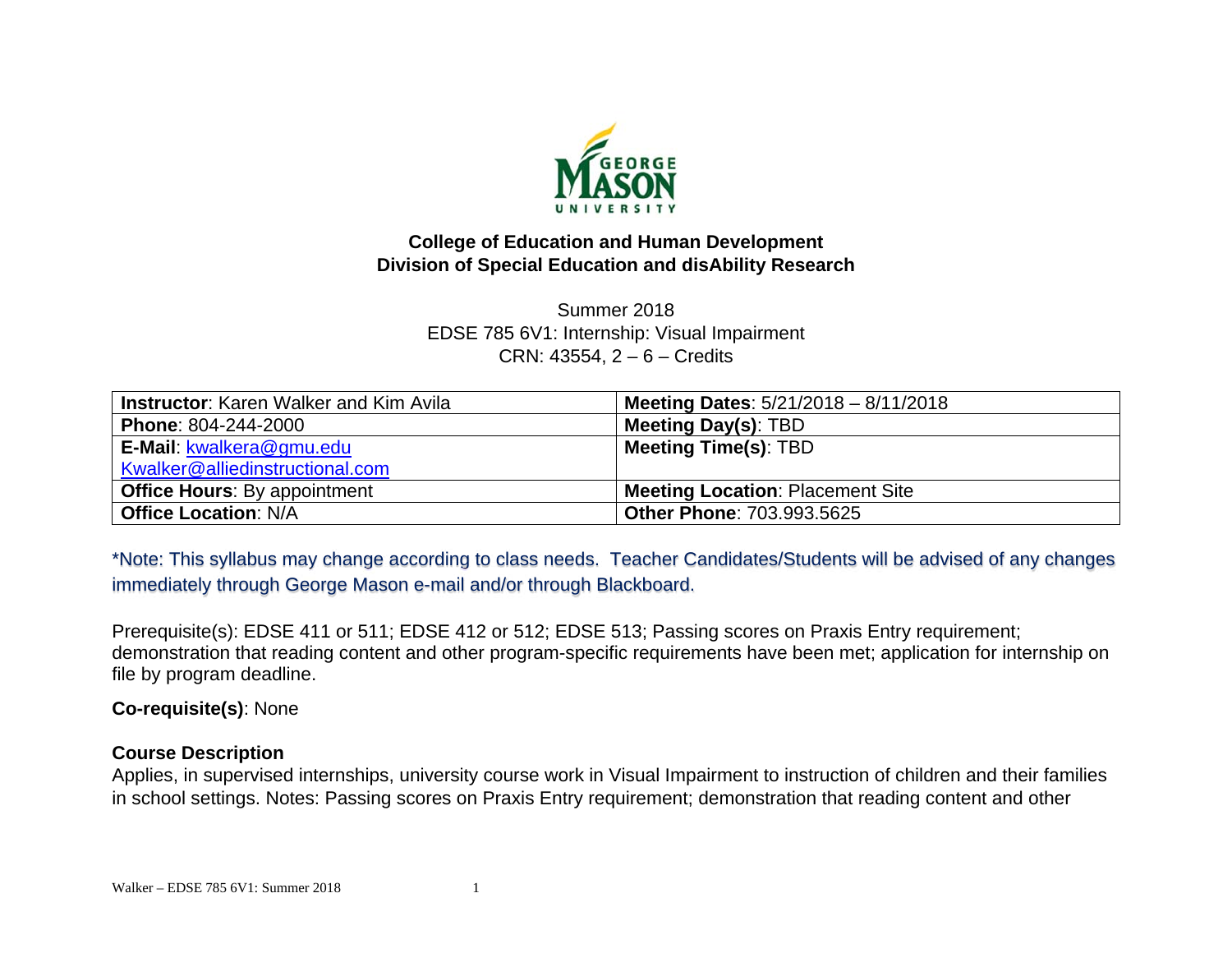program specificrequirements have been met; application for internship on file by program deadline. Offered by Graduate School of Education. May be repeated within the term for a maximum 6 credits.

### **Advising Contact Information**

Please make sure that you are being advised on a regular basis as to your status and progress through your program. Mason M.Ed. and Certificate teacher candidates/students should contact the Special Education Advising Office at (703) 993-3670 for assistance. All other teacher candidates/students should refer to their faculty advisor.

### **Advising Tip**

Have you met with an advisor? All students should make an appointment to meet with an advisor to outline a plan for completing coursework and non-course requirements such as testing. To make an appointment by phone or in person, go to http://gse.gmu.edu/special-education/advising/.

## **Course Delivery Method**

Learning activities include the following:

- 1. Class lecture and discussion
- 2. Application activities
- 3. Small group activities and assignments
- 4. Video and other media supports
- 5. Research and presentation activities
- 6. Electronic supplements and activities via Blackboard

### **Learner Outcomes**

Upon completion of the course, teacher candidates/students will be able to:

- 1. Demonstrate understanding of development and the ability to plan and execute curriculum appropriate to the chronological ages, developmental and functional levels of the students being taught.
- 2. Demonstrate the integration of the theoretical methodology with the practical applications in the field.
- 3. Demonstrate positive and appropriate interactions with students, families and other professionals. This includes the ability to manage the classroom/resource room, co-teach in a general education setting, develop and enforce classroom expectations, develop strategies to anticipate behaviors and deal with them, and work through transitions during the day. This also includes demonstration of confidentiality when communicating about students with disabilities.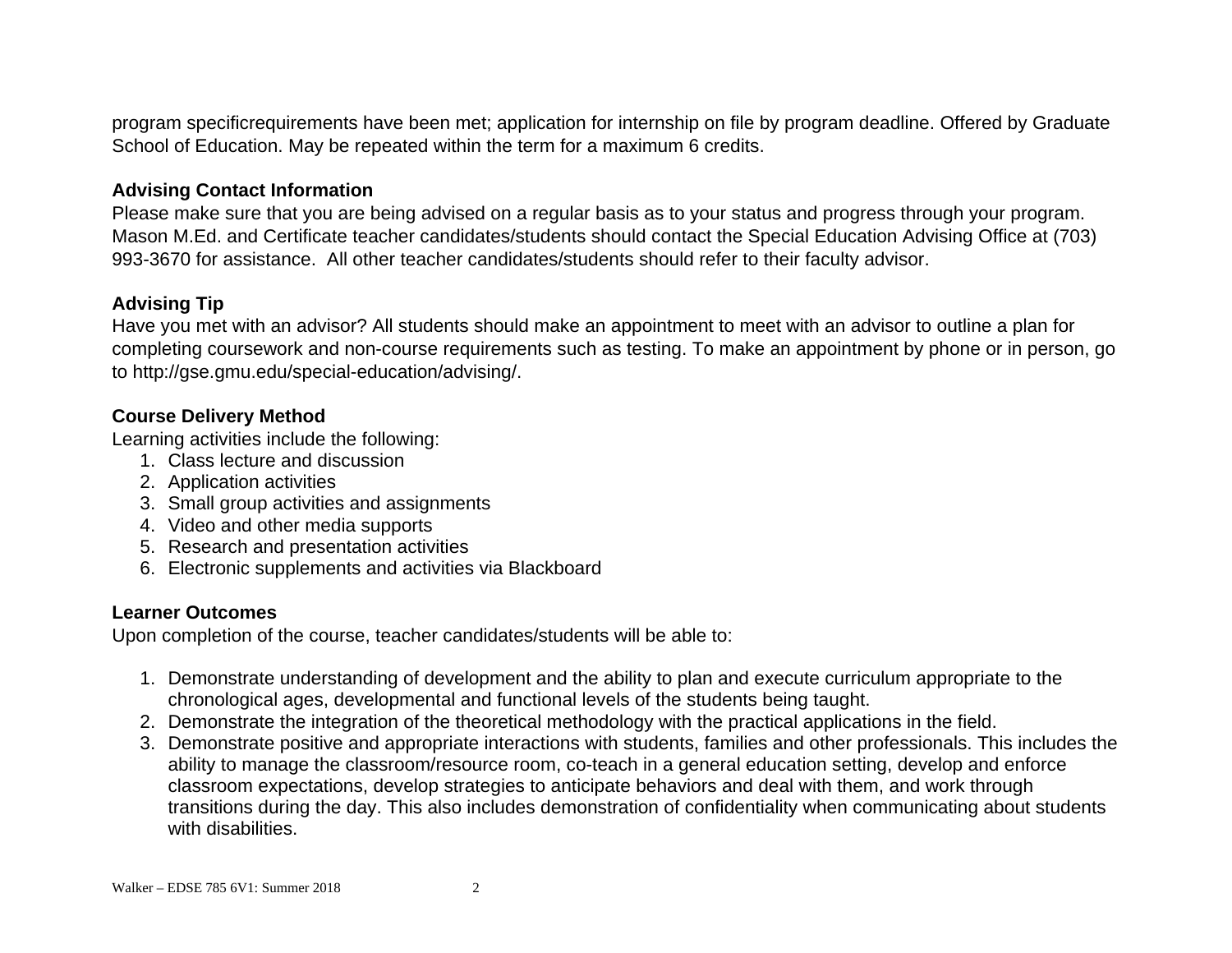- 4. Develop and implement developmentally and functionally appropriate intervention activities within a variety of settings, including those that enhance and support integration and/or inclusion as well as those activities that are therapeutically based. This includes demonstration of a positive learning environment geared to the individual as well as the group. This may also be demonstrated in the general classroom environment as well as special education settings.
- 5. Demonstrate the ability to work collaboratively as part of a team including but not limited to general and special educators and therapists, parents and other related/support staff.
- 6. Demonstrate the ability to be lead teacher by overseeing the entire classroom while also meeting the individual needs of students, directing/teaming with assistants, and monitoring the ongoing activities and tone of the class. If working with students on an individual basis, demonstrate the ability to plan for that child based on goals and objectives and provide on-going assessment for both the child and the intervention sessions.
- 7. Demonstrate support within an integrated environment, as appropriate. This includes knowledge of general curriculum specific to the ages and grades of students, ability to modify the general education curriculum as needed, ability to work with general education staff in a manner which enhances the education of the student(s) with disabilities by providing direct or indirect support and the knowledge of how to work with groups of students demonstrating mixed abilities and needs (whether identified as disabled or not).
- 8. Select and utilize assessment and/or monitoring tools and strategies, including but not limited to county-wide assessments, SOLs, VAAP (as assessed for individual students), etc.
- 9. Develop developmentally, educationally and functionally appropriate IEPs.
- 10. Select and utilize workable and useful data/record keeping strategies.
- 11. Monitor and analyze teaching performance.

Demonstrate additional competencies contained in personal goals statement or delineated by the cooperating teacher and/or university supervisor.

### **Course Relationship to Program Goals and Professional Organizations**

This course is part of the George Mason University, Graduate School of Education (GSE), Special Education Program for teacher licensure in the Commonwealth of Virginia in the special education areas of Special Education: Students with Disabilities who Access the General Curriculum K-12. This program complies with the standards for teacher licensure established by the Council for Exceptional Children (CEC), the major special education professional organization, as well as those established by the Interstate Teacher Assessment and Support consortium (InTASC). The standards addressed in this class include CEC Standard 2: Learning environments (InTASC 3); CEC Standard 4: Assessment (InTASC 6);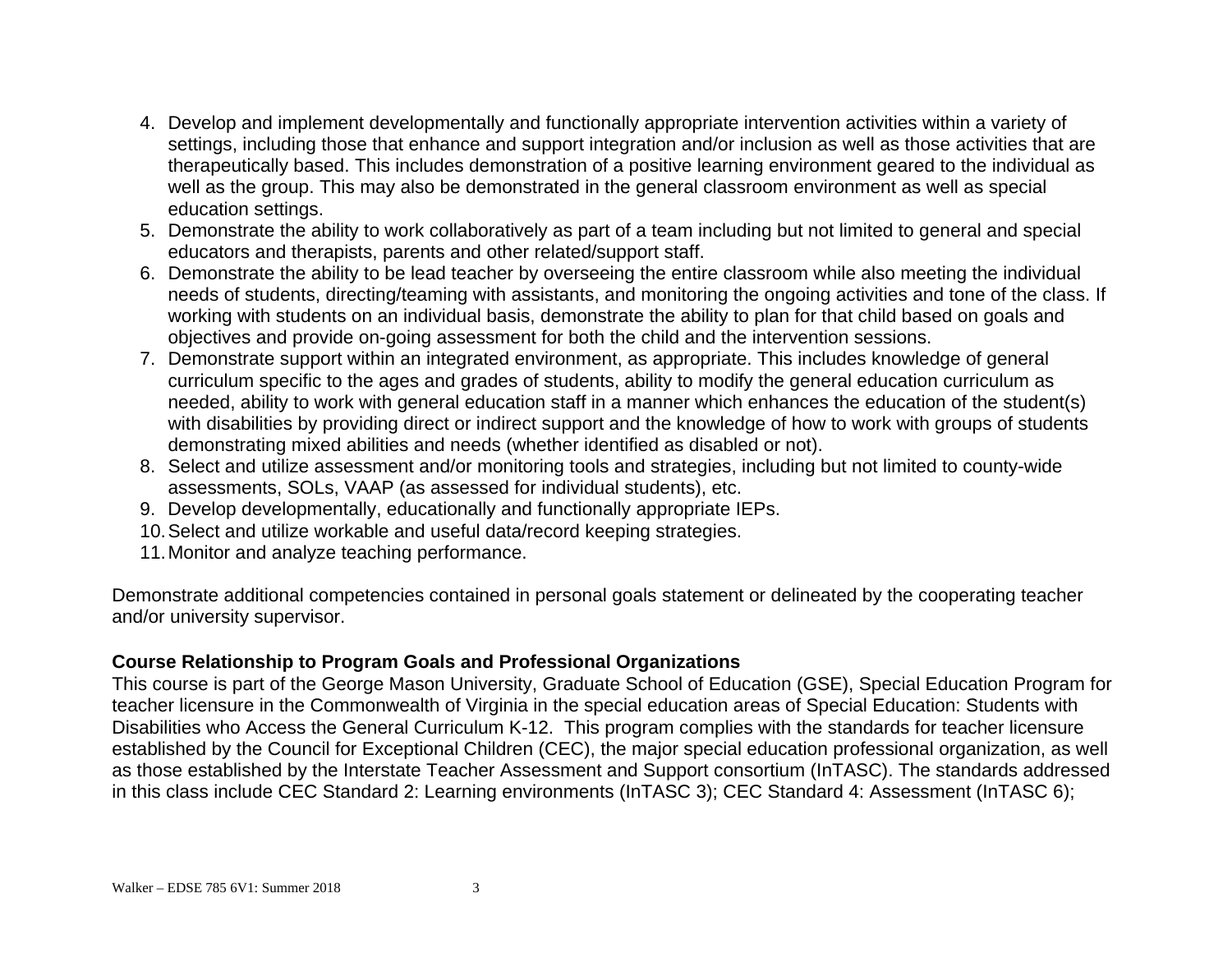CEC Standard 5: Instructional planning and strategies (InTASC 7,8); CEC Standard 6: Professional learning and ethical practice (InTASC 9) & CEC Standard 7: Collaboration (InTASC 10).

This course contains at least on Common Assessment developed by the College of Education and Human Development to assess our candidates' performance on nationally accepted standards for beginning teachers (InTASC) and our programs' performance on national accreditation standards (CAEP).

### **Required Textbooks**

**Special Education Internship Handbook (2017-18) George Mason University.** 

Other required materials are posted on Blackboard.

### **Recommended Textbooks**

American Psychological Association*.* (2010). *Publication manual of the American Psychological Association* (6th ed.). Washington, DC: Author.

### **Course Performance Evaluation**

Students are expected to submit all assignments on time in the manner outlined by the instructor (e.g., Blackboard, Tk20, hard copy).

### **Tk20 Performance-Based Assessment Submission Requirement**

It is critical for the special education program to collect data on how our students are meeting accreditation standards. Every teacher candidate/student registered for an EDSE course with a required Performance-based Assessment (PBA) is required to upload the PBA to Tk20 (regardless of whether a course is an elective, a one-time course or part of an undergraduate minor). A PBA is a specific assignment, presentation, or project that best demonstrates one or more CEC, InTASC or other standard connected to the course. A PBA is evaluated in two ways. The first is for a grade, based on the instructor's grading rubric. The second is for program accreditation purposes. Your instructor will provide directions as to how to upload the PBA to Tk20.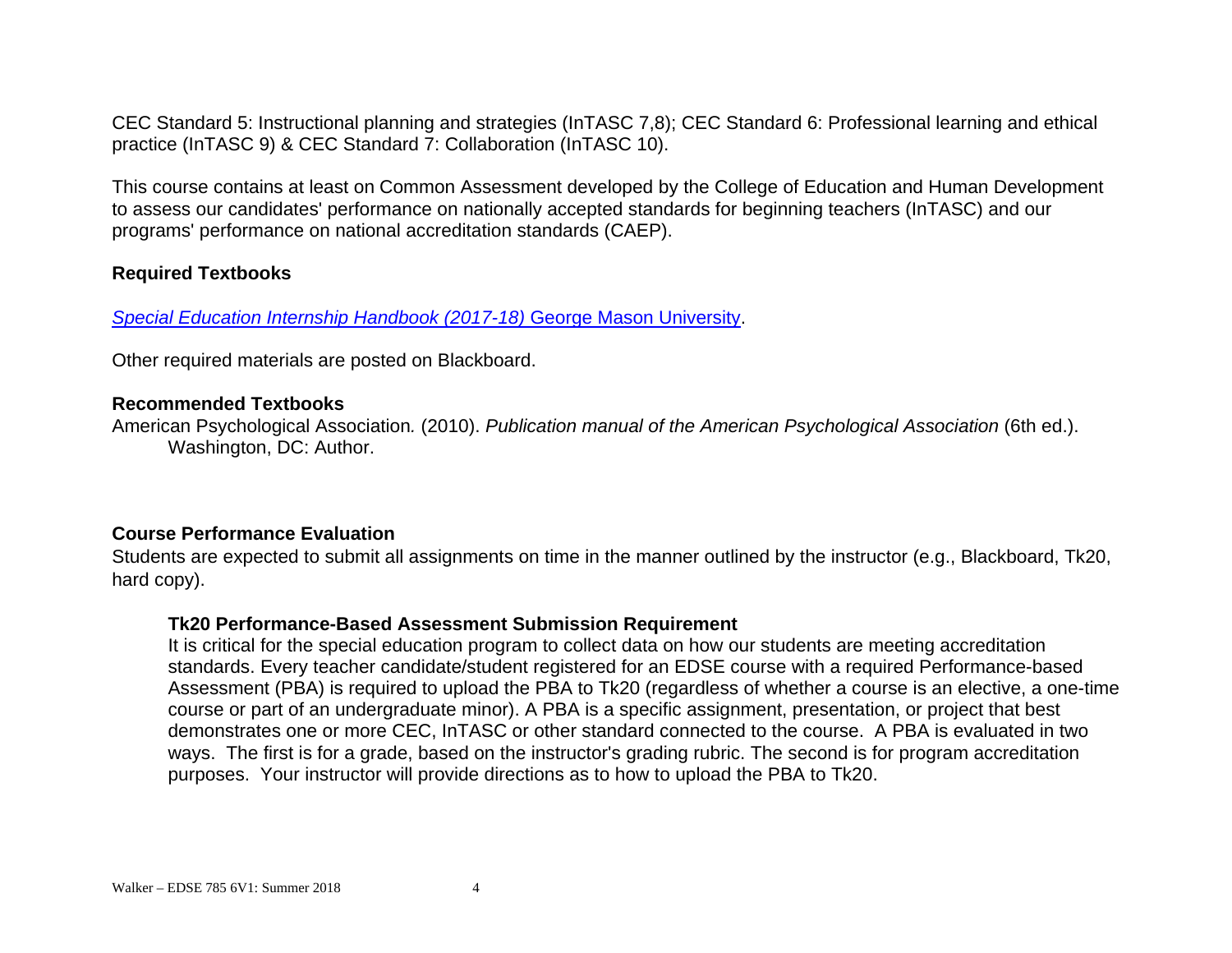For *EDSE 785,* the required PBA is Clinical Experience Continuum AND Log of Hours (All Programs). Failure to submit the assignment to Tk20 will result in reporting the course grade as Incomplete (IN). Teacher candidates/students have until five days prior to the University-stated grade change deadline to upload the required PBA in order to change the course grade. When the PBA is uploaded, the teacher candidate/student is required to notify the instructor so that the "IN" can be changed to a grade. If the required PBA is not uploaded five days prior to the University-stated grade change deadline and, therefore, the grade not changed, it will become an F. Please check to verify your ability to upload items to Tk20 before the PBA due date.

### **Assignments and/or Examinations**

## **Performance-based Assessment (Tk20 submission required)**

Clinical Experience Continuum-Internship Rubric (provided at the end of this syllabus and on Blackboard) Log of internship hours

## **College Wide Common Assessment (TK20 submission required)**

Critical Incident Analysis (on Blackboard and in the Internship Handbook. Technology Standards Evidence Table (Assessment D in Handbook)

#### **Performance-based Common Assignments (No Tk20 submission required)**  N/A

#### **Other Assignments**

Provided in the Internship Handbook and on Blackboard

| <b>Item</b>                                         | Date completed,<br>submitted to Bb<br>and/or TK20 |
|-----------------------------------------------------|---------------------------------------------------|
| Assessment A: Internship Rubric (Midterm and Final) |                                                   |
| Assessment B: Critical Incident Analysis: Impact on |                                                   |
| <b>Student Learning Assessment Task</b>             |                                                   |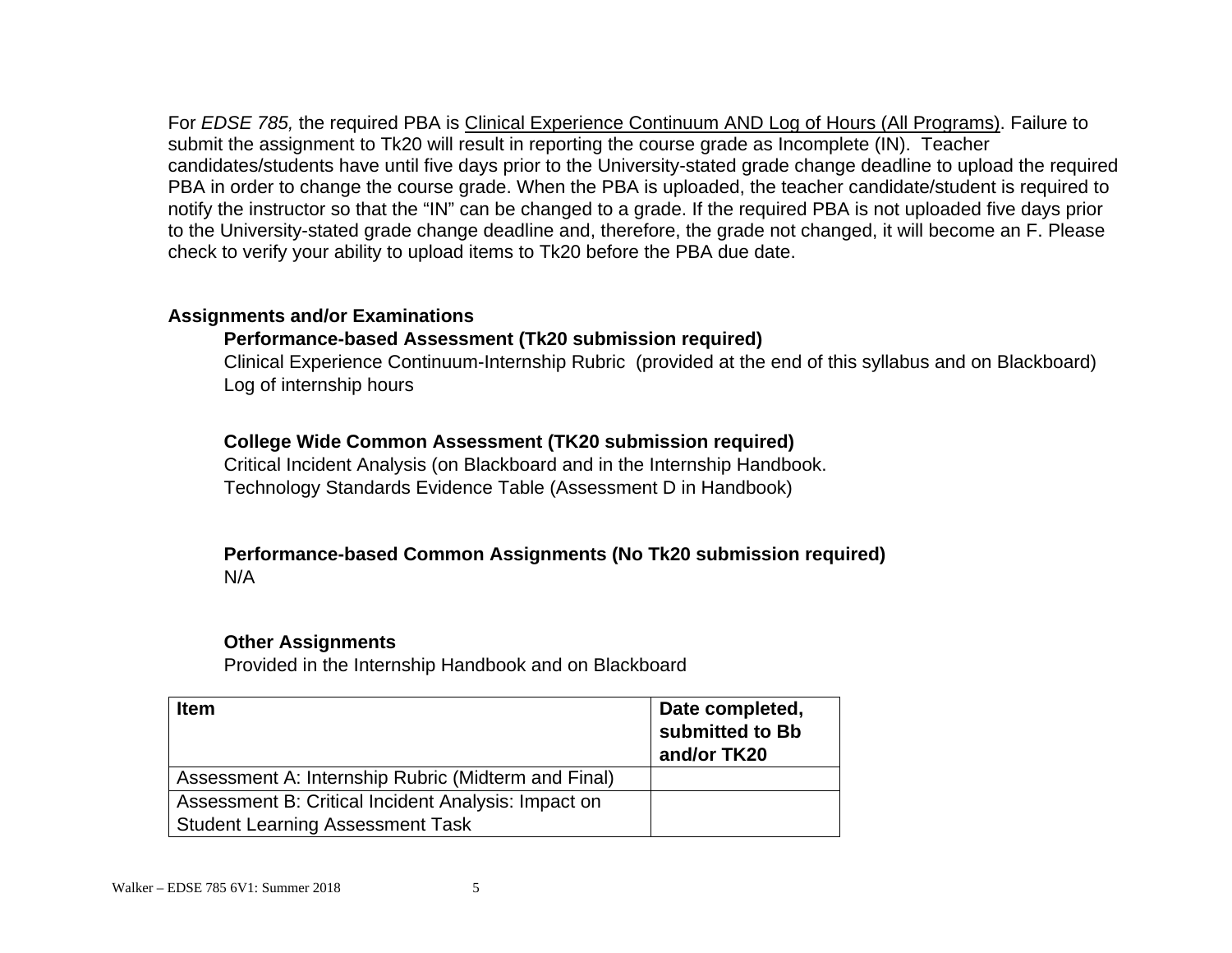| <b>Item</b>                                                                                                                                                                                                                                                                                      | Date completed,<br>submitted to Bb<br>and/or TK20 |
|--------------------------------------------------------------------------------------------------------------------------------------------------------------------------------------------------------------------------------------------------------------------------------------------------|---------------------------------------------------|
|                                                                                                                                                                                                                                                                                                  |                                                   |
| Assessment C: Dispositions Rubric: completed by US<br>and MT, entered into TK20 by US.                                                                                                                                                                                                           |                                                   |
| Assessment D: Technology portfolio, completed by<br>teacher candidate and submitted to BB and TK20<br>Technology Standards in the Special Education Clinical<br>Internship<br>Use the form posted on Blackboard to document and<br>record your evidence for meeting each technology<br>standard. |                                                   |
| You must upload your source of evidence for each<br>element in the rubric.                                                                                                                                                                                                                       |                                                   |
| Assessment E: Internship evaluation by the teacher<br>candidate                                                                                                                                                                                                                                  |                                                   |
| Form 2: Summary of Placement                                                                                                                                                                                                                                                                     |                                                   |

### **Course Policies and Expectations Attendance/Participation**

Attendance is clearly essential. Absenteeism requires advance notification per school policy. In addition, the cooperating teacher should be notified individually as should the university supervisor if a scheduled meeting or observation will be missed. Excessive absenteeism can result in an extended placement or change of placement in partnership with the Field Placement Office through participating university.

Assignment deadlines are negotiated between the university supervisor and the intern; therefore, if an assignment cannot be completed as required, the intern needs to reschedule the appointment or renegotiate the deadline. Submission of all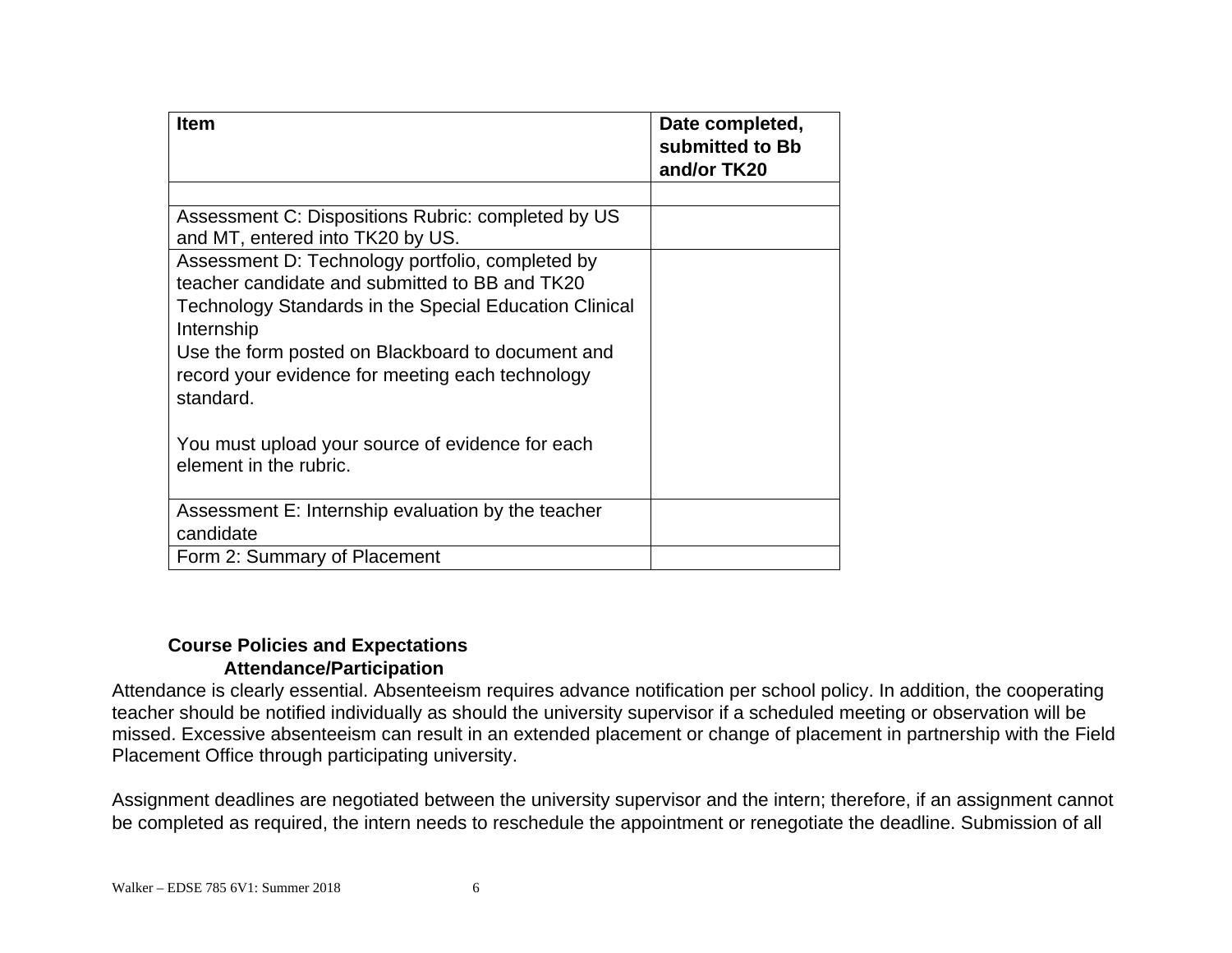assignments in accordance with the agreed upon schedule increases the likelihood of on-time completion of placement requirements.

### **Late Work**

All requirements must be completed and received by the instructor by the date agreed upon by course university supervisor and intern. At the end of the semester, you will be given a grade based on the grades you have received on each assignment.

- 1. Unless otherwise indicated, all formal written work must be word-processed. All assignments must be typed and free of grammatical and spelling errors.
- 2. Acceptance of late assignments is at the discretion of the instructor.
- 3. Remediation of assignments is possible; however additional work will be required. Such remediation should be discussed individually with the instructor. Typically, only one revision or resubmission per assignment will be accepted.

Please allow time after submitting your assignment, for grades and comments to be posted. Most grades will be posted as soon as possible; however, sometimes commitments to other class or duties interfere with grading time.

### **Grading Scale**

There are only three possible grades for this course:

*Satisfactory (S):* student has successfully completed requirements and

completed assignments.

*No credit (NC):* student has not provided sufficient work to evaluate progress toward meeting course requirements. In Progress (IP): The Candidate's performance cannot be evaluated at the end of the grading period. IP grade can be changed to S or NC upon completion of requirements.

\*Note: The George Mason University Honor Code will be strictly enforced. Students are responsible for reading and understanding the Code. "To promote a stronger sense of mutual responsibility, respect, trust, and fairness among all members of the George Mason University community and with the desire for greater academic and personal achievement, we, the student members of the university community, have set forth this honor code: Student members of the George Mason University community pledge not to cheat, plagiarize, steal, or lie in matters related to academic work." Work submitted must be your own or with proper citations (see https://catalog.gmu.edu/policies/honor-code-system/).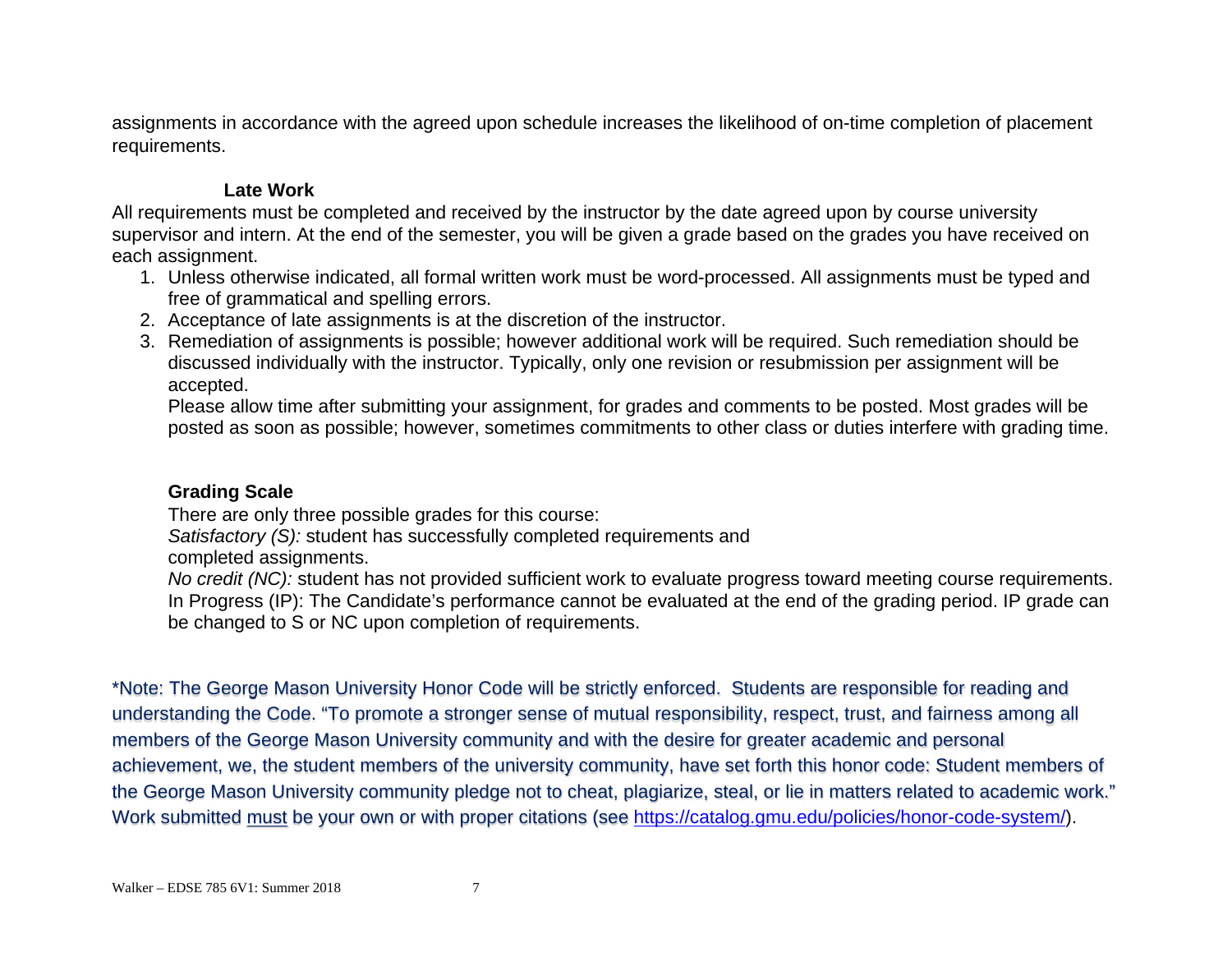### **Professional Dispositions**

Students are expected to exhibit professional behaviors and dispositions at all times. See https://cehd.gmu.edu/students/polices-procedures/

#### **Class Schedule**

\*Note: Faculty reserves the right to alter the schedule as necessary, with notification to students.

*Observation meetings, possible seminars, and evaluations will be scheduled between university supervisor, cooperating teacher and intern.*

#### **Core Values Commitment**

The College of Education and Human Development is committed to collaboration, ethical leadership, innovation, research-based practice, and social justice. Students are expected to adhere to these principles: http://cehd.gmu.edu/values/

#### **GMU Policies and Resources for Students**

#### **Policies**

- Students must adhere to the guidelines of the Mason Honor Code (see https://catalog.gmu.edu/policies/honor-codesystem/).
- Students must follow the university policy for Responsible Use of Computing (see http://universitypolicy.gmu.edu/policies/responsible-use-of-computing/).
- Students are responsible for the content of university communications sent to their Mason email account and are required to activate their account and check it regularly. All communication from the university, college, school, and program will be sent to students **solely** through their Mason email account.
- Students with disabilities who seek accommodations in a course must be registered with George Mason University Disability Services. Approved accommodations will begin at the time the written letter from Disability Services is received by the instructor (see http://ods.gmu.edu/).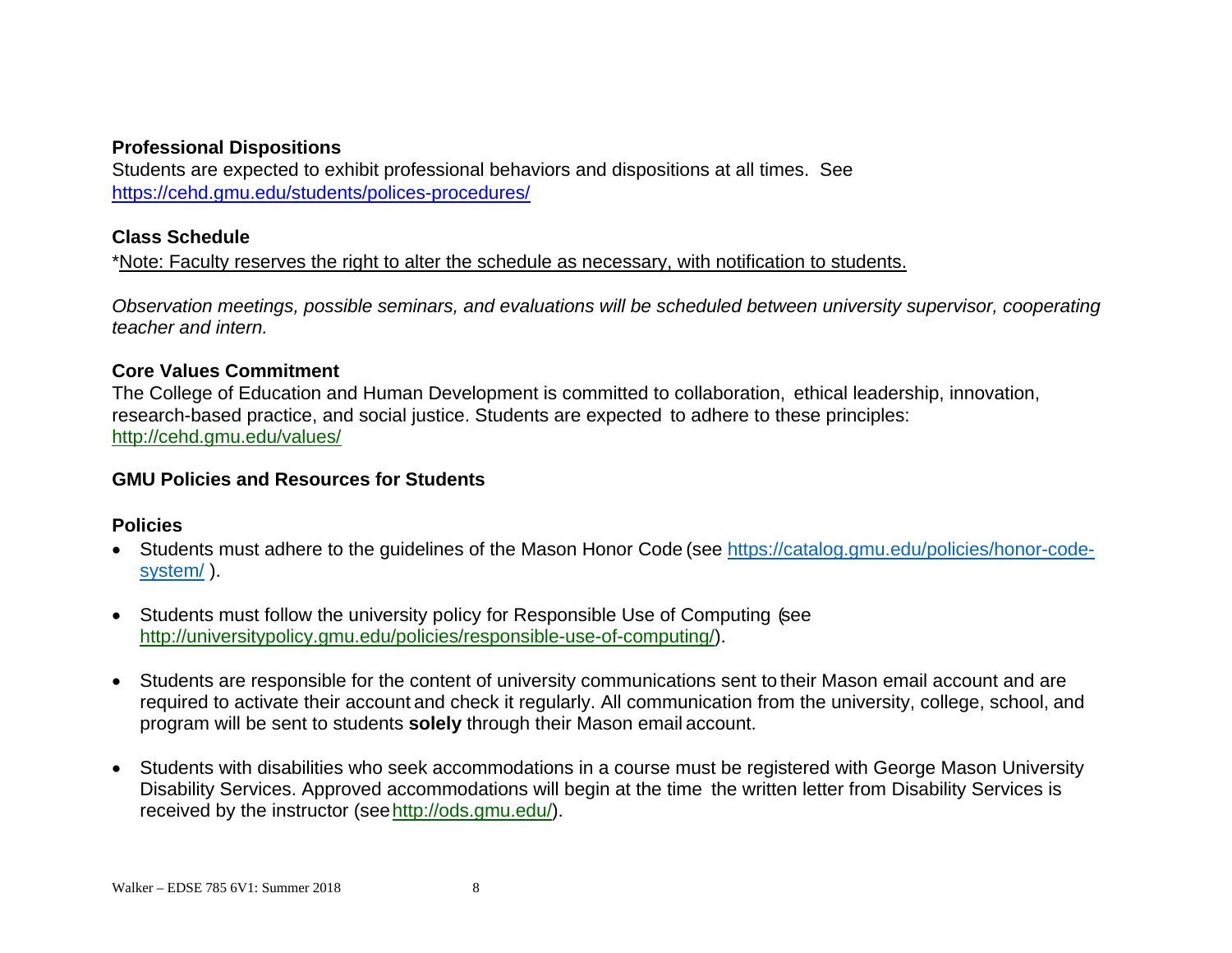Students must silence all sound emitting devices during class unless otherwise authorized by the instructor.

### **Campus Resources**

- Support for submission of assignments to Tk20 should be directed to tk20help@gmu.edu or https://cehd.gmu.edu/aero/tk20. Questions or concerns regarding use of Blackboard should be directed to http://coursessupport.gmu.edu/.
- For information on student support resources on campus, see https://ctfe.gmu.edu/teaching/student-supportresources-on-campus

**For additional information on the College of Education and Human Development, please visit our website https://cehd.gmu.edu/students/.**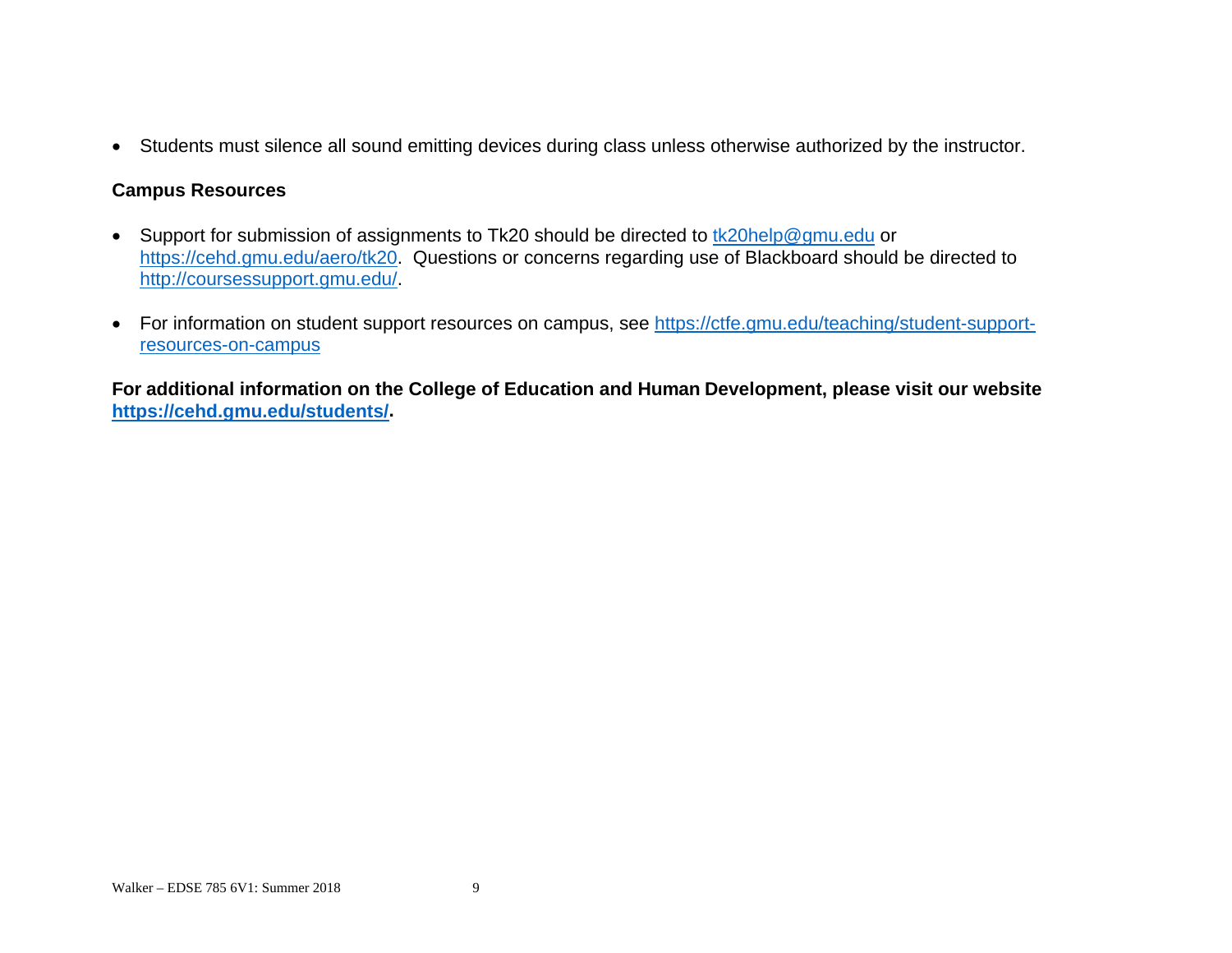### **Appendix**

# **Assessment Rubric(s)**

### **CLINICAL EVALUATION CONTINUUM FOR CANDIDATES IN INITIAL LICENSURE PROGRAMS**

|   | <b>CEC Standard 2: Learning Environments</b> |                                                                                                                                                            |                                                                                                                                                                                                                         |                                                                                                                                                                                                                |                                                                                                                                                                                                                                                                                                                                             |  |  |
|---|----------------------------------------------|------------------------------------------------------------------------------------------------------------------------------------------------------------|-------------------------------------------------------------------------------------------------------------------------------------------------------------------------------------------------------------------------|----------------------------------------------------------------------------------------------------------------------------------------------------------------------------------------------------------------|---------------------------------------------------------------------------------------------------------------------------------------------------------------------------------------------------------------------------------------------------------------------------------------------------------------------------------------------|--|--|
| M | F.                                           | <b>Key Elements</b>                                                                                                                                        | <b>Does Not Meet</b><br><b>Expectations</b>                                                                                                                                                                             | <b>Meets Expectations</b>                                                                                                                                                                                      | <b>Exceeds Expectations</b>                                                                                                                                                                                                                                                                                                                 |  |  |
|   |                                              | a. Creates an<br>orderly and<br>supportive<br>environment by<br>designing and<br>managing<br>routines;<br>effectively<br>manages teaching<br>and learning. | Candidate inconsistently<br>designs and manages<br>classroom routines, creating<br>an environment which is not<br>consistently orderly and<br>supportive. Candidate<br>inconsistently manages<br>teaching and learning. | Candidate creates an<br>orderly and supportive<br>environment by designing<br>and managing classroom<br>routines and has<br>implemented some supports<br>for effective management of<br>teaching and learning. | Candidate reflects on the<br>needs of the learners with<br>visual impairment in order to<br>create an orderly and<br>supportive environment.<br>Candidate manages<br>classroom routines and is<br>responsive to the changing<br>needs of the students with<br>visual impairment. Candidate<br>effectively manages teaching<br>and learning. |  |  |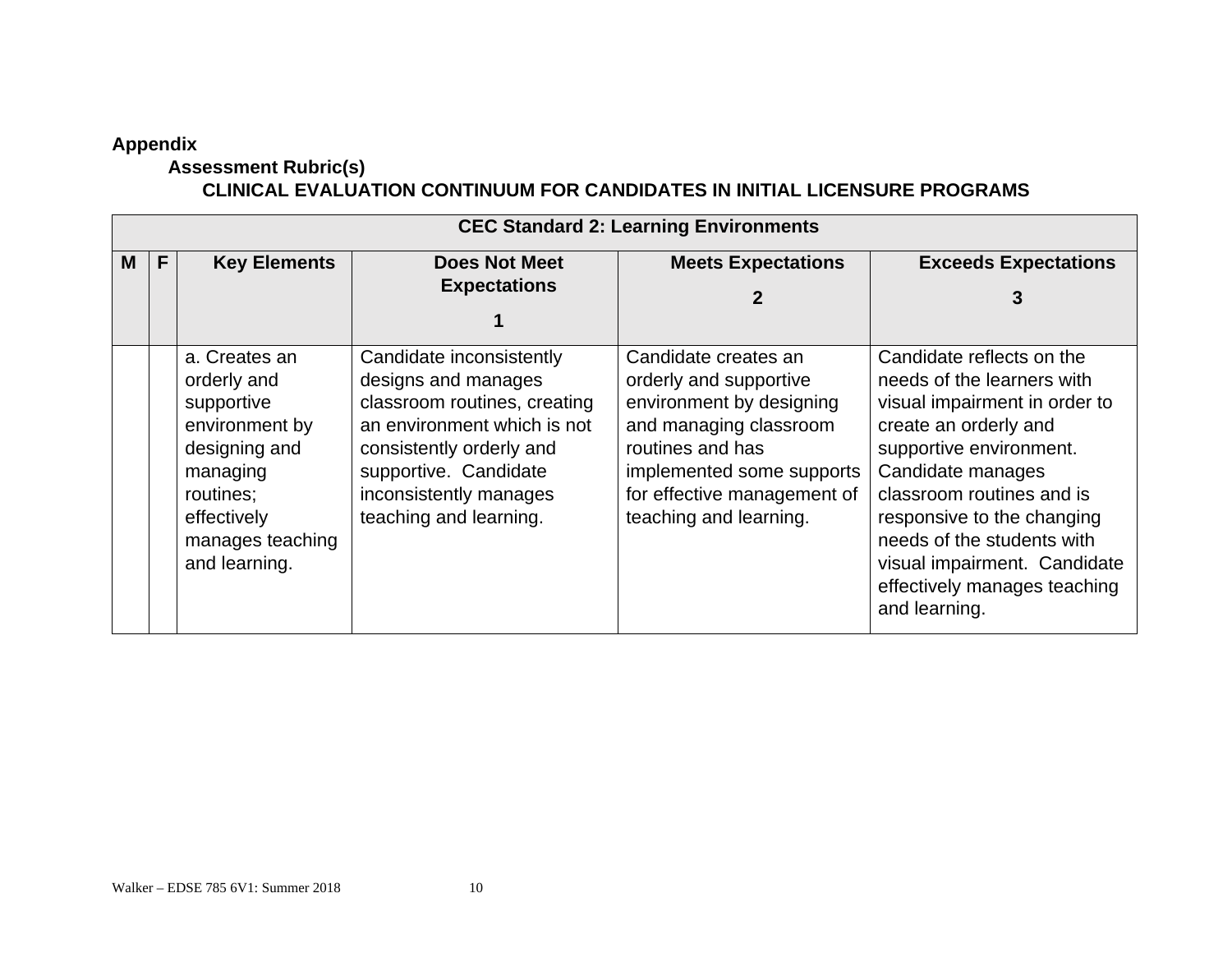|   | <b>CEC Standard 2: Learning Environments</b> |                                                                                                             |                                                                                              |                                                                                                                 |                                                                                                                                                                                                                                                                                                               |  |  |
|---|----------------------------------------------|-------------------------------------------------------------------------------------------------------------|----------------------------------------------------------------------------------------------|-----------------------------------------------------------------------------------------------------------------|---------------------------------------------------------------------------------------------------------------------------------------------------------------------------------------------------------------------------------------------------------------------------------------------------------------|--|--|
| М |                                              | <b>Key Elements</b>                                                                                         | <b>Does Not Meet</b><br><b>Expectations</b>                                                  | <b>Meets Expectations</b>                                                                                       | <b>Exceeds Expectations</b><br>3                                                                                                                                                                                                                                                                              |  |  |
|   |                                              | b. Motivates<br>students with<br>visual impairment<br>through interesting<br>and challenging<br>activities. | Candidate inconsistently<br>motivates students with visual<br>impairment through activities. | Candidate motivates<br>students with visual<br>impairment through<br>interesting and challenging<br>activities. | Candidate takes student<br>interests and abilities into<br>consideration and designs a<br>variety of learning activities<br>which motivate and challenge<br>students with visual<br>impairment. Candidate offers<br>choices to students with<br>visual impairment when<br>possible to increase<br>motivation. |  |  |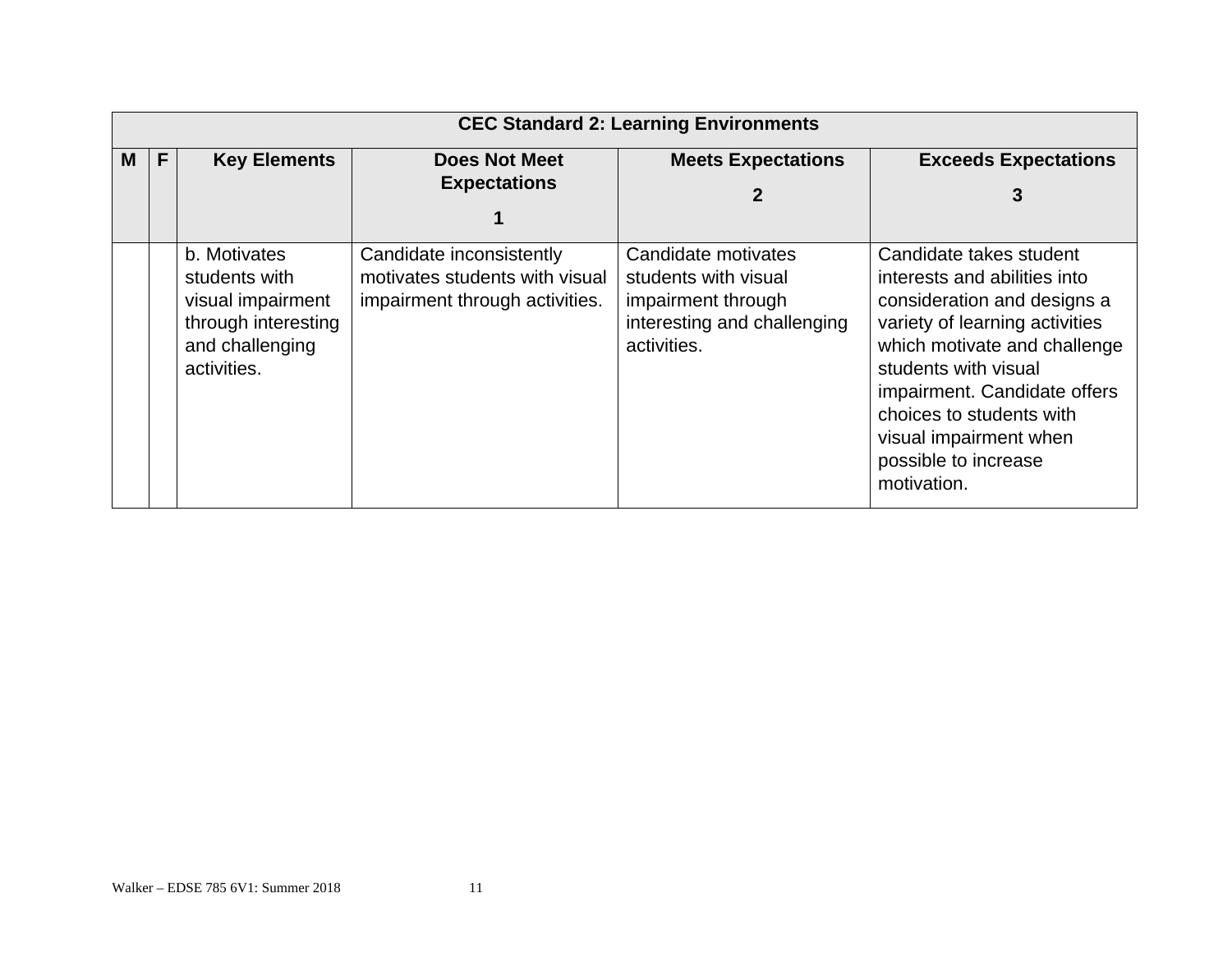|   | <b>CEC Standard 2: Learning Environments</b> |                                                                                                                               |                                                                                                                                                                                            |                                                                                                                                 |                                                                                                                                                                                                                                                                                                                                                                                            |  |  |
|---|----------------------------------------------|-------------------------------------------------------------------------------------------------------------------------------|--------------------------------------------------------------------------------------------------------------------------------------------------------------------------------------------|---------------------------------------------------------------------------------------------------------------------------------|--------------------------------------------------------------------------------------------------------------------------------------------------------------------------------------------------------------------------------------------------------------------------------------------------------------------------------------------------------------------------------------------|--|--|
| M | F                                            | <b>Key Elements</b>                                                                                                           | <b>Does Not Meet</b><br><b>Expectations</b>                                                                                                                                                | <b>Meets Expectations</b><br>2                                                                                                  | <b>Exceeds Expectations</b>                                                                                                                                                                                                                                                                                                                                                                |  |  |
|   |                                              |                                                                                                                               |                                                                                                                                                                                            |                                                                                                                                 |                                                                                                                                                                                                                                                                                                                                                                                            |  |  |
|   |                                              | c. Create a safe,<br>equitable, positive,<br>and supportive<br>learning<br>environment in<br>which diversities<br>are valued. | Candidate creates a safe,<br>equitable, positive, and<br>supportive learning<br>environment in which<br>diversities are valued but<br>does not demonstrate that<br>diversities are valued. | Candidate creates a safe,<br>equitable, positive, and<br>supportive learning<br>environment in which<br>diversities are valued. | Candidate solicits student<br>input and provides<br>opportunities for choice<br>making in order create a safe,<br>equitable, positive, and<br>supportive learning<br>environment in which<br>diversities are valued.<br>Candidate reflects upon<br>students' linguistic and<br>cultural background and<br>considers the class diversity<br>while establishing the learning<br>environment. |  |  |
|   |                                              | d. Design learning<br>environments that<br>encourage active<br>participation in<br>individual and<br>group activities.        | Candidate inconsistently<br>designs learning<br>environments that encourage<br>participation in individual and<br>group activities.                                                        | Candidate designs learning<br>environments that<br>encourage active<br>participation in individual<br>and group activities.     | Candidate integrates social<br>skills instruction and<br>strategies for enhancing<br>motivation for each individual<br>student and the group as a<br>whole as they design learning<br>environments that encourage<br>active participation in<br>individual and group activities.                                                                                                           |  |  |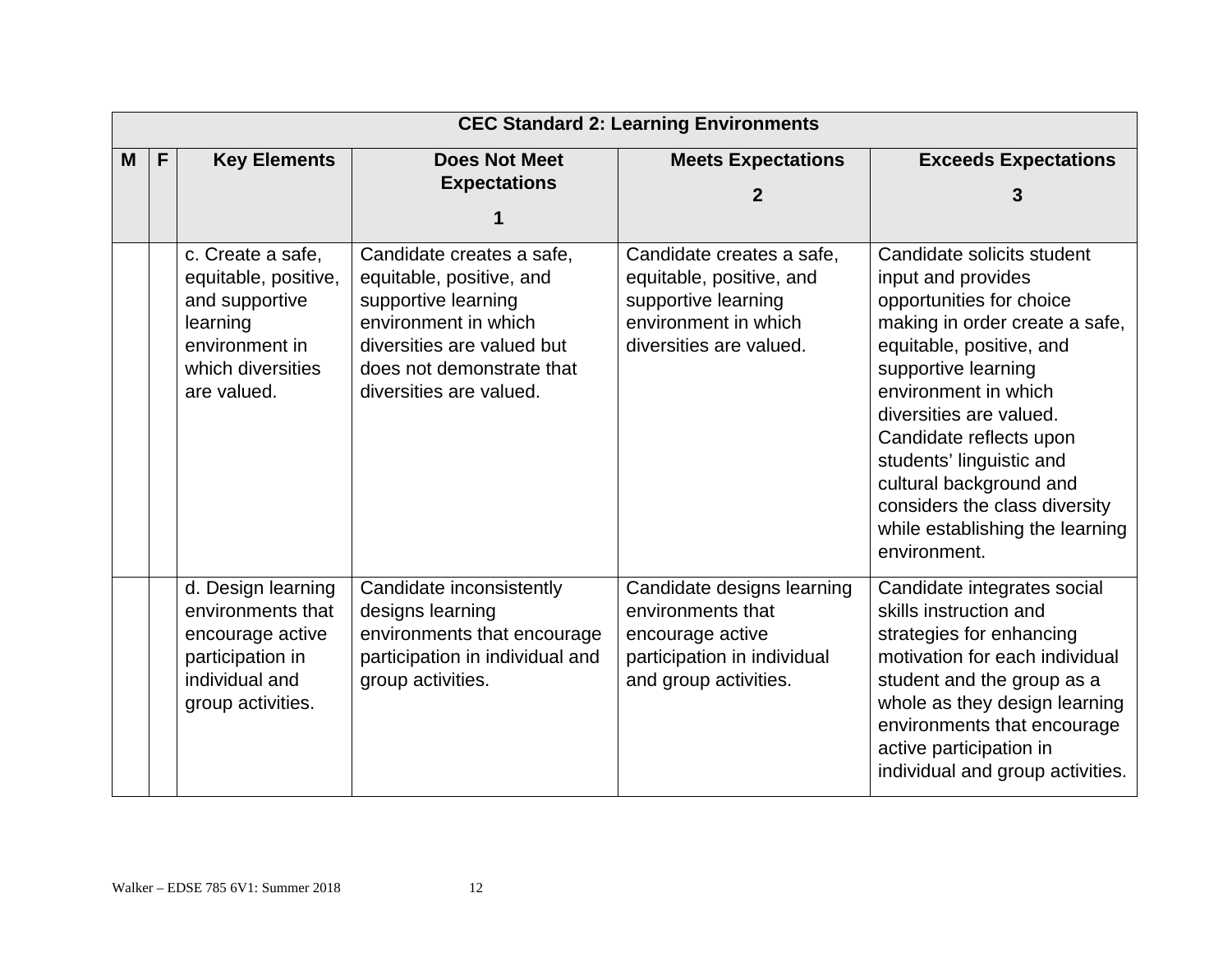|   | <b>CEC Standard 2: Learning Environments</b> |                                                                                                                                                                                                  |                                                                                                                                                                                                  |                                                                                                                                                                                           |                                                                                                                                                                                                                                                                                                                                                        |  |  |
|---|----------------------------------------------|--------------------------------------------------------------------------------------------------------------------------------------------------------------------------------------------------|--------------------------------------------------------------------------------------------------------------------------------------------------------------------------------------------------|-------------------------------------------------------------------------------------------------------------------------------------------------------------------------------------------|--------------------------------------------------------------------------------------------------------------------------------------------------------------------------------------------------------------------------------------------------------------------------------------------------------------------------------------------------------|--|--|
| M | $\mathsf{F}$                                 | <b>Key Elements</b>                                                                                                                                                                              | <b>Does Not Meet</b><br><b>Expectations</b>                                                                                                                                                      | <b>Meets Expectations</b><br>2                                                                                                                                                            | <b>Exceeds Expectations</b>                                                                                                                                                                                                                                                                                                                            |  |  |
|   |                                              |                                                                                                                                                                                                  |                                                                                                                                                                                                  |                                                                                                                                                                                           |                                                                                                                                                                                                                                                                                                                                                        |  |  |
|   |                                              | e. Modifies the<br>learning<br>environment to<br>manage<br>behaviors, time,<br>space, and<br>materials to keep<br>students with<br>visual impairment<br>productively<br>involved in<br>learning. | Candidate fails to modify the<br>learning environment to<br>manage behaviors, time,<br>space, and materials to keep<br>students with visual<br>impairments productively<br>involved in learning. | Candidate modifies the<br>learning environment to<br>manage behaviors, time,<br>space, and materials to<br>keep students with visual<br>impairments productively<br>involved in learning. | Candidate modifies the<br>learning environment to<br>manage behaviors, time,<br>space, and materials to keep<br>students with visual<br>impairments productively<br>involved in learning.<br>Candidate establishes clear<br>classroom procedures,<br>discourages disruptions, and<br>promotes interaction with<br>students with visual<br>impairments. |  |  |
|   |                                              | f. Demonstrates<br>the ability to<br>manage two or<br>more classroom<br>activities<br>simultaneously,<br>with evidence of<br>attention to each.                                                  | Candidate demonstrates the<br>ability to manage two or more<br>classroom activities<br>simultaneously but fails to<br>provide attention to each.                                                 | Candidate demonstrates the<br>ability to manage two or<br>more classroom activities<br>simultaneously, with<br>evidence of attention to<br>each.                                          | Candidate demonstrates the<br>ability to manage two or more<br>classroom activities<br>simultaneously, with evidence<br>of attention to each.<br>Candidate moves easily from<br>one activity to the other,<br>making adaptations as<br>necessary to ensure student<br>success.                                                                         |  |  |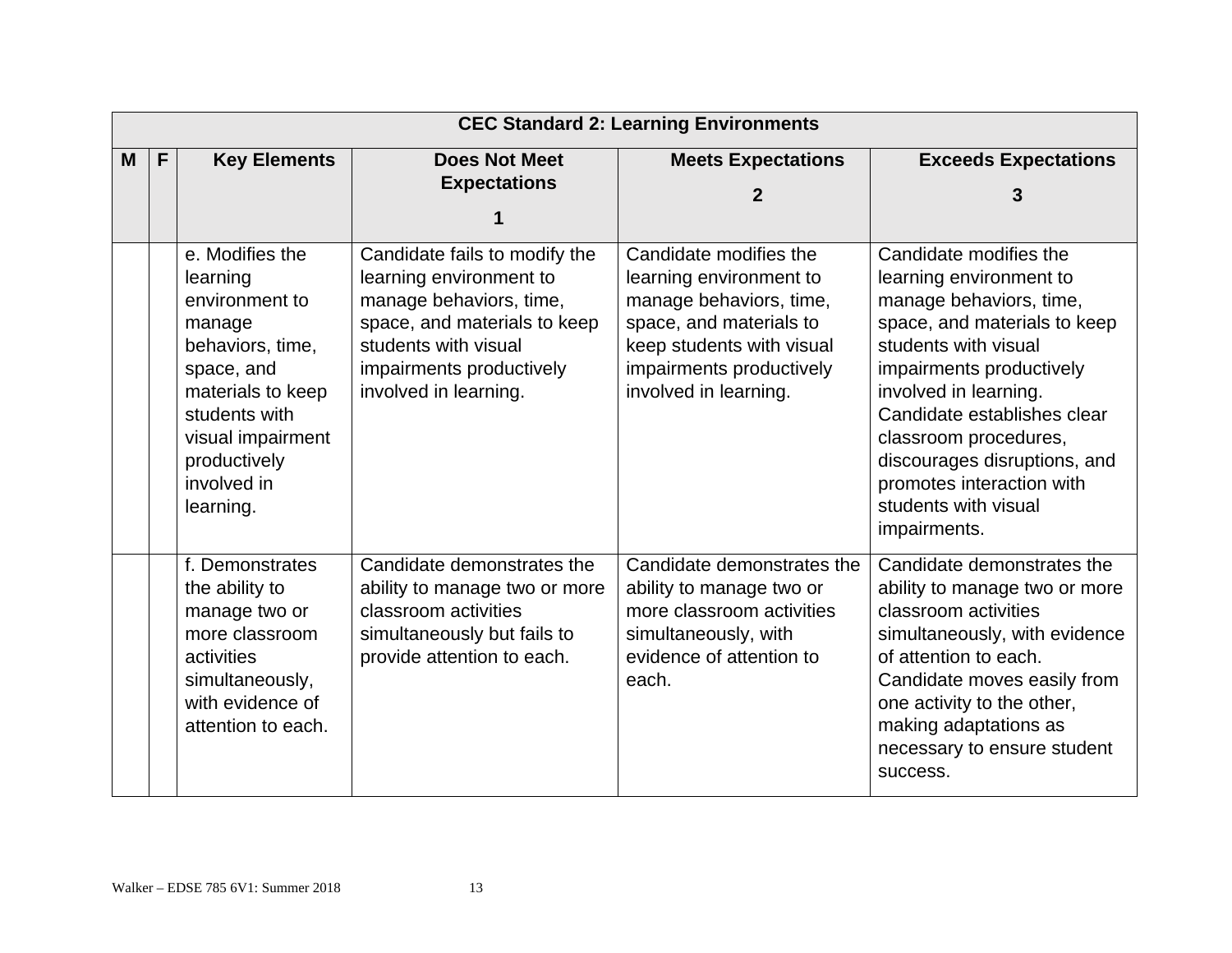|   | <b>CEC Standard 2: Learning Environments</b> |                                                                                                                                                       |                                                                                                                         |                                                                                                                                                          |                                                                                                                                                                                                                       |  |  |
|---|----------------------------------------------|-------------------------------------------------------------------------------------------------------------------------------------------------------|-------------------------------------------------------------------------------------------------------------------------|----------------------------------------------------------------------------------------------------------------------------------------------------------|-----------------------------------------------------------------------------------------------------------------------------------------------------------------------------------------------------------------------|--|--|
| M | F                                            | <b>Key Elements</b>                                                                                                                                   | <b>Does Not Meet</b><br><b>Expectations</b>                                                                             | <b>Meets Expectations</b>                                                                                                                                | <b>Exceeds Expectations</b><br>3                                                                                                                                                                                      |  |  |
|   |                                              | g. Uses effective<br>and varied<br>behavior<br>management<br>strategies and<br>handles disruptive<br>or destructive<br>behavior firmly and<br>fairly. | Candidate is ineffective in<br>using behavior management<br>strategies to handle disruptive<br>or destructive behavior. | Candidate uses effective<br>and varied behavior<br>management strategies and<br>handles disruptive or<br>destructive behavior firmly<br>and fairly.      | Candidate plans and<br>implements individualized<br>behavior plans which include<br>effective and varied behavior<br>management strategies and<br>handles disruptive or<br>destructive behavior firmly<br>and fairly. |  |  |
|   |                                              | h. Communicates<br>high expectations<br>while respecting<br>individual<br>differences and<br>cultural diversity.                                      | Candidate fails to<br>communicate high<br>expectations for all students<br>with visual impairment.                      | Candidate promotes<br>appropriate student<br>behavior through clear<br>communication of high<br>expectations for all students<br>with visual impairment. | Candidate communicates<br>high expectations; develops<br>an awareness of student<br>behavior within the context of<br>student background and<br>cultural diversity.                                                   |  |  |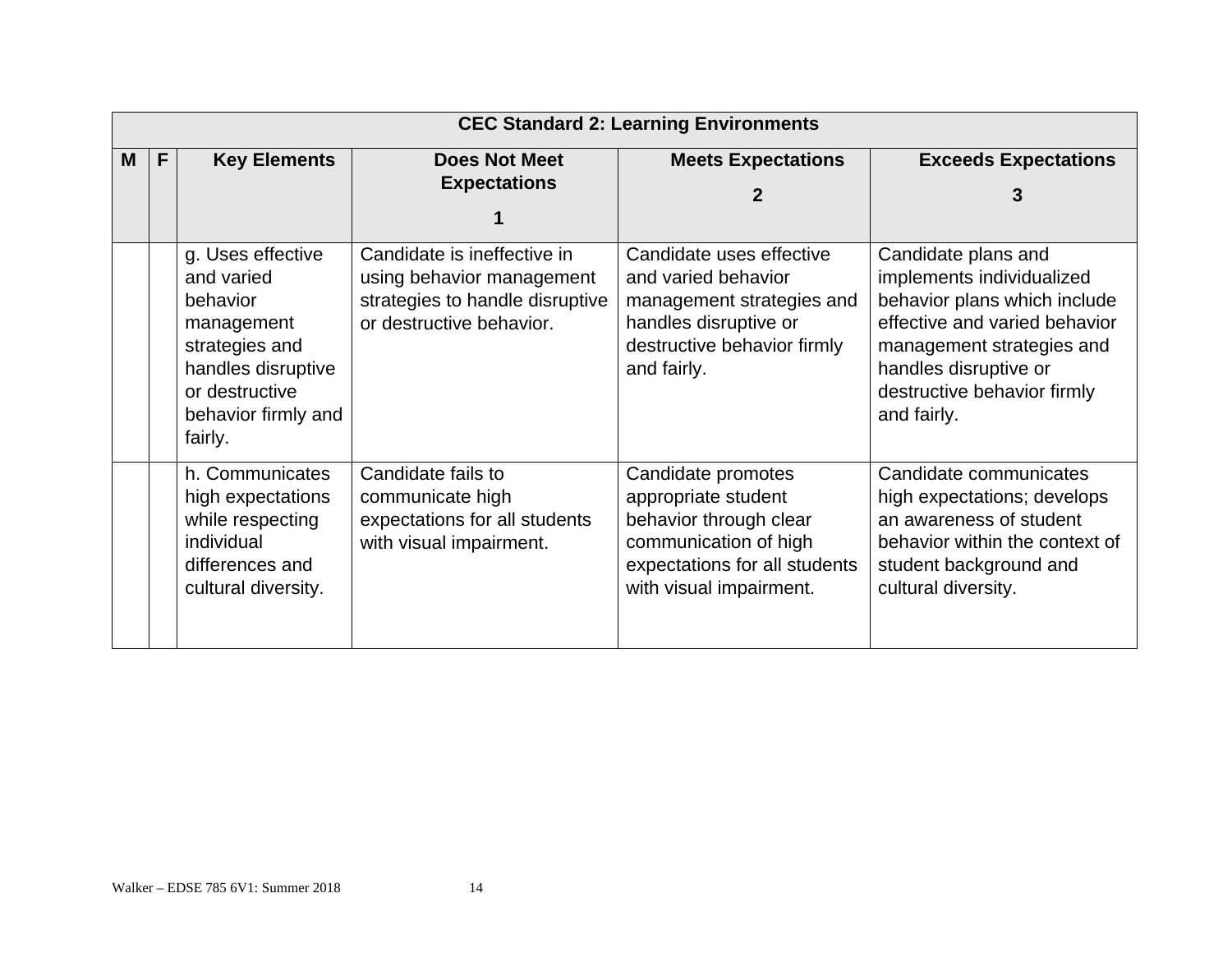|   | <b>CEC Standard 2: Learning Environments</b> |                                                                                                                                                |                                                                                                                                                                                                             |                                                                                                                                                    |                                                                                                                                                                                                                                                                                                                                                                                                  |  |  |
|---|----------------------------------------------|------------------------------------------------------------------------------------------------------------------------------------------------|-------------------------------------------------------------------------------------------------------------------------------------------------------------------------------------------------------------|----------------------------------------------------------------------------------------------------------------------------------------------------|--------------------------------------------------------------------------------------------------------------------------------------------------------------------------------------------------------------------------------------------------------------------------------------------------------------------------------------------------------------------------------------------------|--|--|
| M | $\mathsf{F}$                                 | <b>Key Elements</b>                                                                                                                            | <b>Does Not Meet</b><br><b>Expectations</b>                                                                                                                                                                 | <b>Meets Expectations</b><br>2                                                                                                                     | <b>Exceeds Expectations</b><br>3                                                                                                                                                                                                                                                                                                                                                                 |  |  |
|   |                                              | i. Uses the least<br>intensive behavior<br>management<br>strategy consistent<br>with the needs of<br>the individual with<br>visual impairment. | Candidate uses behavior<br>management strategies which<br>do not meet the needs of the<br>individual with visual<br>impairment.                                                                             | Candidate uses the least<br>intensive behavior<br>management strategy<br>consistent with the needs of<br>the individual with visual<br>impairment. | Candidate gathers<br>background information on<br>the individual with visual<br>impairment and reflects upon<br>this information in order to<br>determine the most<br>appropriate least intensive<br>behavior management<br>strategy. Candidate<br>implements this strategy,<br>makes modifications as<br>needed, and reflects on the<br>efficacy of the strategy<br>following the intervention. |  |  |
|   |                                              | j. Establishes and<br>maintains rapport<br>with individuals<br>with and without<br>visual impairment.                                          | Candidate inconsistently<br>demonstrates caring, friendly<br>interactions with students with<br>visual impairment and fails to<br>develop a rapport with<br>students with and without<br>visual impairment. | Candidate establishes<br>caring, friendly interaction<br>with students with visual<br>impairment by modeling<br>respect for differences.           | Candidate evaluates and<br>adjusts practice to maintain<br>caring, respectful, and<br>equitable student<br>relationships.                                                                                                                                                                                                                                                                        |  |  |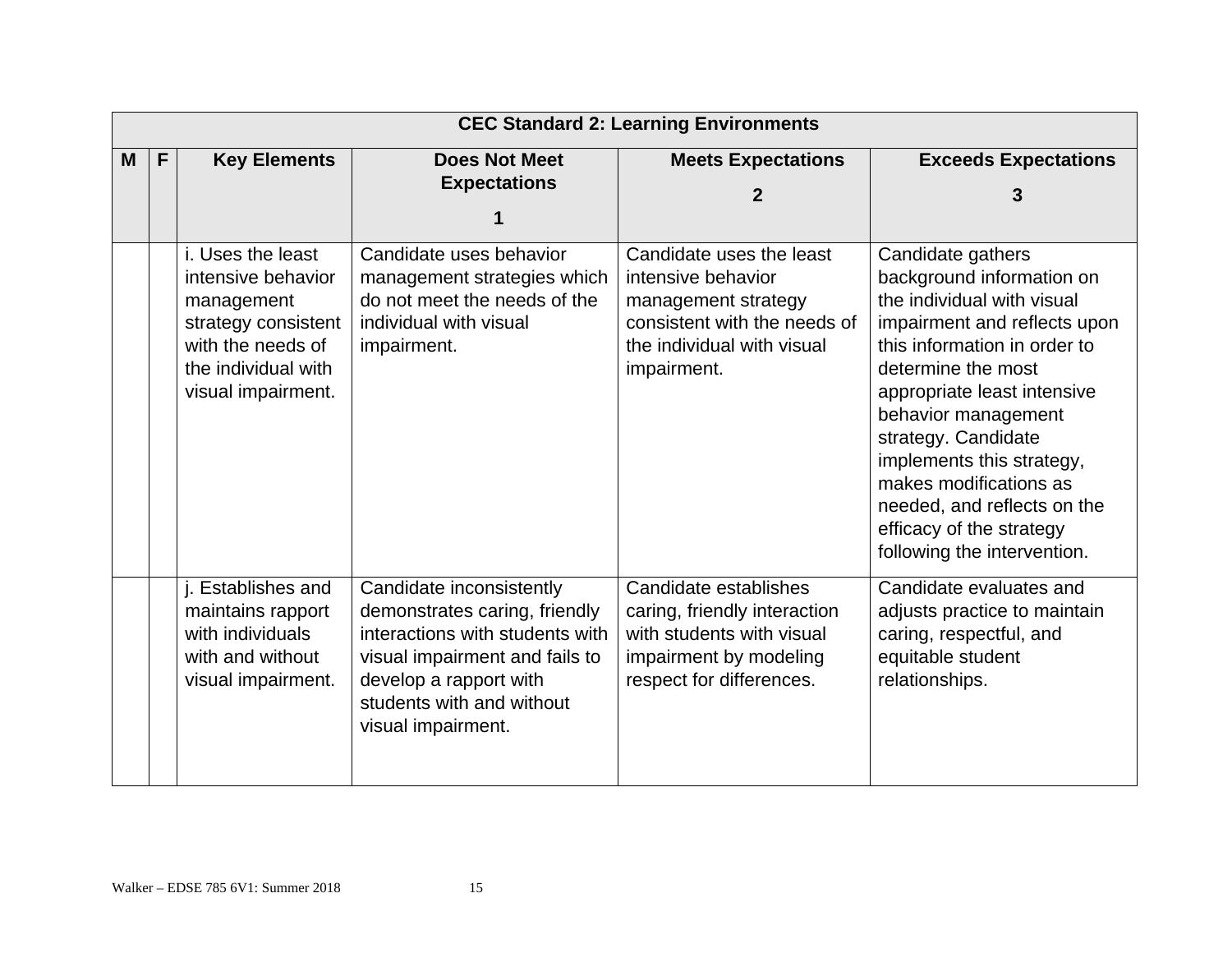| <b>CEC Standard 4: Assessment</b> |   |                                                                           |                                                                                                                                                                                                                          |                                                                               |                                                                                                                                                                                                                              |
|-----------------------------------|---|---------------------------------------------------------------------------|--------------------------------------------------------------------------------------------------------------------------------------------------------------------------------------------------------------------------|-------------------------------------------------------------------------------|------------------------------------------------------------------------------------------------------------------------------------------------------------------------------------------------------------------------------|
| M                                 | F | <b>Key Elements</b>                                                       | <b>Does Not Meet</b><br><b>Expectations</b>                                                                                                                                                                              | <b>Meets Expectations</b>                                                     | <b>Exceeds Expectations</b>                                                                                                                                                                                                  |
|                                   |   | a. Creates and<br>explains criteria<br>for assessing<br>student work.     | Candidate does not explain<br>criteria for assessing<br>student work. Criteria for<br>assessing/monitoring<br>student progress. Criteria<br>for assessment are non-<br>existent or inappropriate<br>for the lesson/task. | Candidate creates and<br>explains criteria for<br>assessing student work.     | Candidate chooses<br>appropriate assessment<br>tools, communicates<br>criteria to students with<br>visual impairment and<br>collaborative team,<br>confirms their<br>understanding, and<br>applies criteria<br>consistently. |
|                                   |   | b. Plans for using<br>various methods<br>to assess<br>students' learning. | Candidate fails to plan for<br>using various methods to<br>assess students' learning.                                                                                                                                    | Candidate plans for using<br>various methods to<br>assess students' learning. | Candidate plans for using<br>various evidence-based<br>methods to assess<br>students' learning.                                                                                                                              |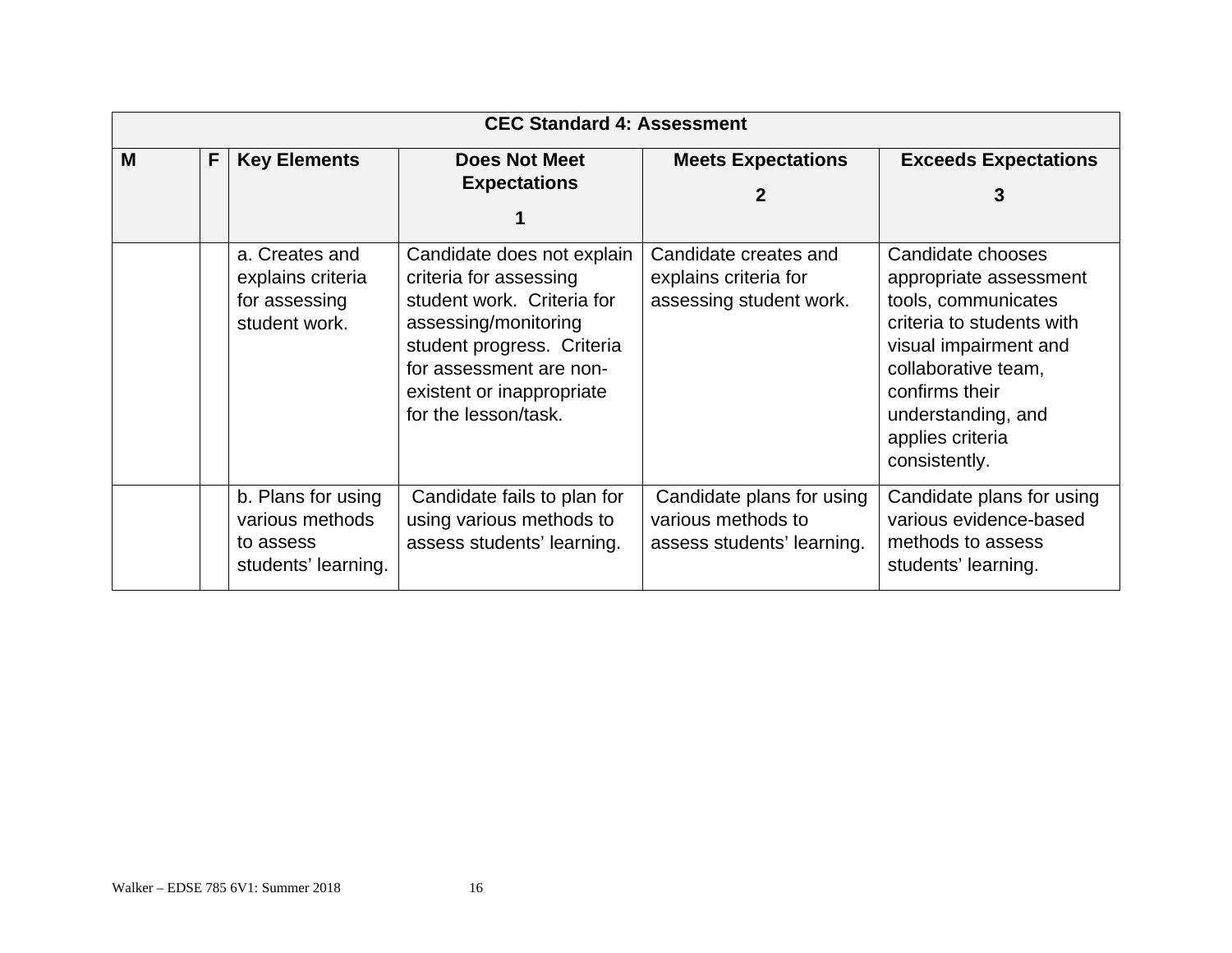| <b>CEC Standard 4: Assessment</b> |   |                                                                                                                                              |                                                                                                                                                           |                                                                                                                                            |                                                                                                                                                                                                                                                                                                                                           |
|-----------------------------------|---|----------------------------------------------------------------------------------------------------------------------------------------------|-----------------------------------------------------------------------------------------------------------------------------------------------------------|--------------------------------------------------------------------------------------------------------------------------------------------|-------------------------------------------------------------------------------------------------------------------------------------------------------------------------------------------------------------------------------------------------------------------------------------------------------------------------------------------|
| M                                 | F | <b>Key Elements</b>                                                                                                                          | <b>Does Not Meet</b><br><b>Expectations</b>                                                                                                               | <b>Meets Expectations</b><br>2                                                                                                             | <b>Exceeds Expectations</b><br>3                                                                                                                                                                                                                                                                                                          |
|                                   |   | c. Assesses for<br>understanding<br>and mastery<br>through<br>observation of<br>students'<br>performance and<br>evaluation of their<br>work. | Candidate inconsistently<br>assesses for<br>understanding and mastery<br>through observation of<br>students' performance and<br>evaluation of their work. | Candidate assesses for<br>understanding and<br>mastery through<br>observation of students'<br>performance and<br>evaluation of their work. | Candidate plans and<br>implements ongoing<br>assessments to check for<br>understanding and<br>mastery of concepts<br>through observation of<br>students' performance and<br>evaluation of their work<br>and clearly communicates<br>their assessment findings<br>to the students with visual<br>impairment and other key<br>stakeholders. |
|                                   |   | d. Involves and<br>guides students<br>with visual<br>impairment in<br>assessing and<br>reflecting on their<br>own learning.                  | Candidate inconsistently<br>involves and guides<br>students with visual<br>impairment in self-<br>assessment of learning.                                 | Candidate involves and<br>guides students with<br>visual impairment in<br>assessing and reflecting<br>on their own learning.               | Candidate provides<br>guidelines/tools for<br>students' self-reflection<br>about work progress,<br>completion, and quality.                                                                                                                                                                                                               |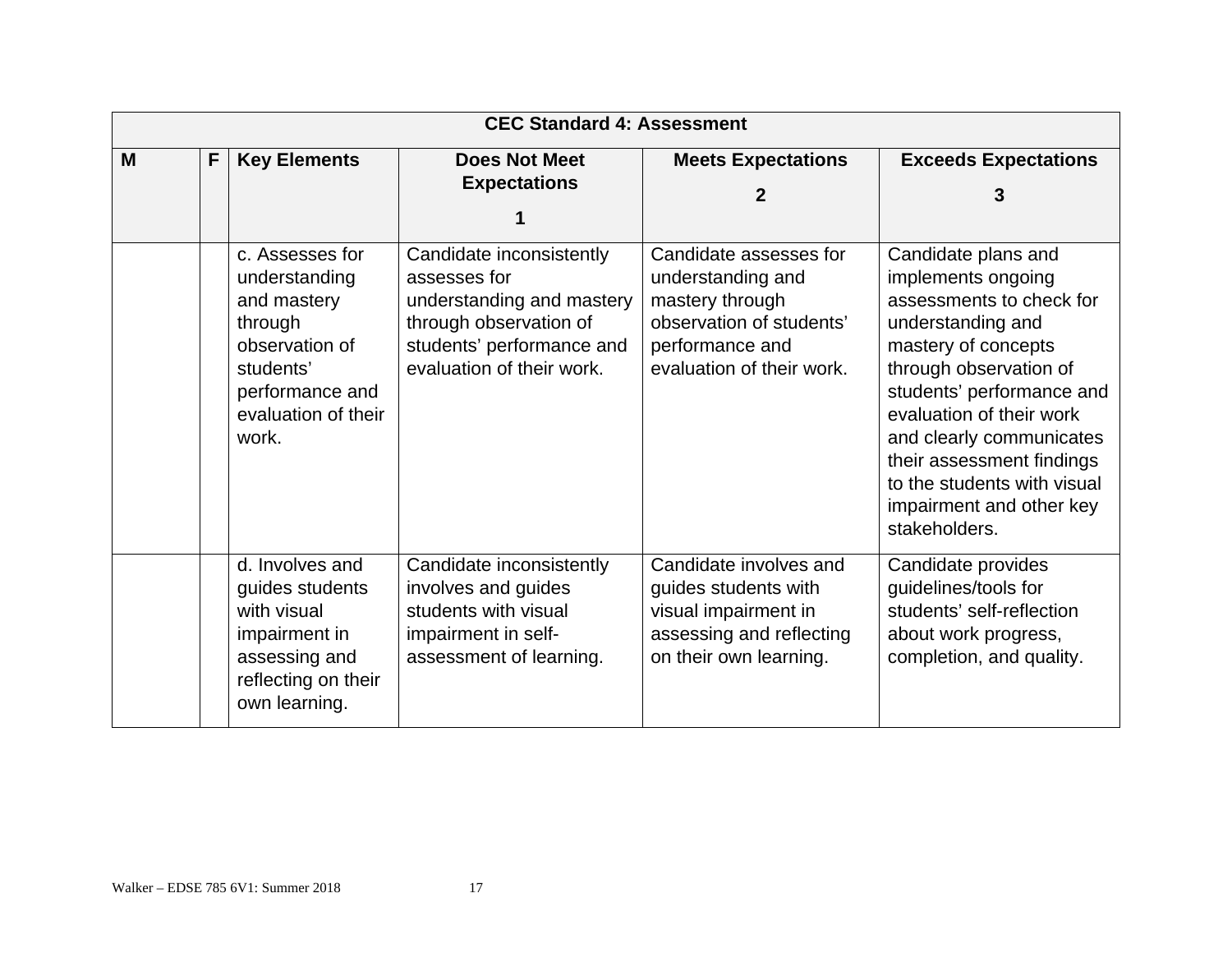|   | <b>CEC Standard 4: Assessment</b> |                                                                                                                                          |                                                                                                                                               |                                                                                                                                        |                                                                                                                                                                                                                                                                                  |  |
|---|-----------------------------------|------------------------------------------------------------------------------------------------------------------------------------------|-----------------------------------------------------------------------------------------------------------------------------------------------|----------------------------------------------------------------------------------------------------------------------------------------|----------------------------------------------------------------------------------------------------------------------------------------------------------------------------------------------------------------------------------------------------------------------------------|--|
| M | F                                 | <b>Key Elements</b>                                                                                                                      | <b>Does Not Meet</b><br><b>Expectations</b>                                                                                                   | <b>Meets Expectations</b>                                                                                                              | <b>Exceeds Expectations</b>                                                                                                                                                                                                                                                      |  |
|   |                                   |                                                                                                                                          |                                                                                                                                               |                                                                                                                                        |                                                                                                                                                                                                                                                                                  |  |
|   |                                   | e. Keeps records<br>of students'<br>progress and<br>problems and<br>uses data from<br>multiple sources<br>to assess student<br>learning. | Candidate fails to keep<br>records of students'<br>progress or does not use<br>student assessment data<br>to make instructional<br>decisions. | Candidate keeps records<br>of students' progress and<br>problems and uses data<br>from multiple sources to<br>assess student learning. | Candidate maintains<br>records of students'<br>progress and reflects on<br>assessment outcomes for<br>individual and group<br>learning to determine<br>appropriateness of<br>methods, design of<br>assessment tools, clarity<br>of criteria, and/or need for<br>additional data. |  |
|   |                                   | f. Develops or<br>modifies<br>individualized<br>assessment<br>strategies.                                                                | Candidate fails to develop<br>of modify individualized<br>assessment strategies.                                                              | Candidate develops or<br>modifies individualized<br>assessment strategies.                                                             | Candidate develops,<br>modifies, and reflects upon<br>individualized assessment<br>strategies in order to<br>gather a variety of data for<br>instructional decision-<br>making.                                                                                                  |  |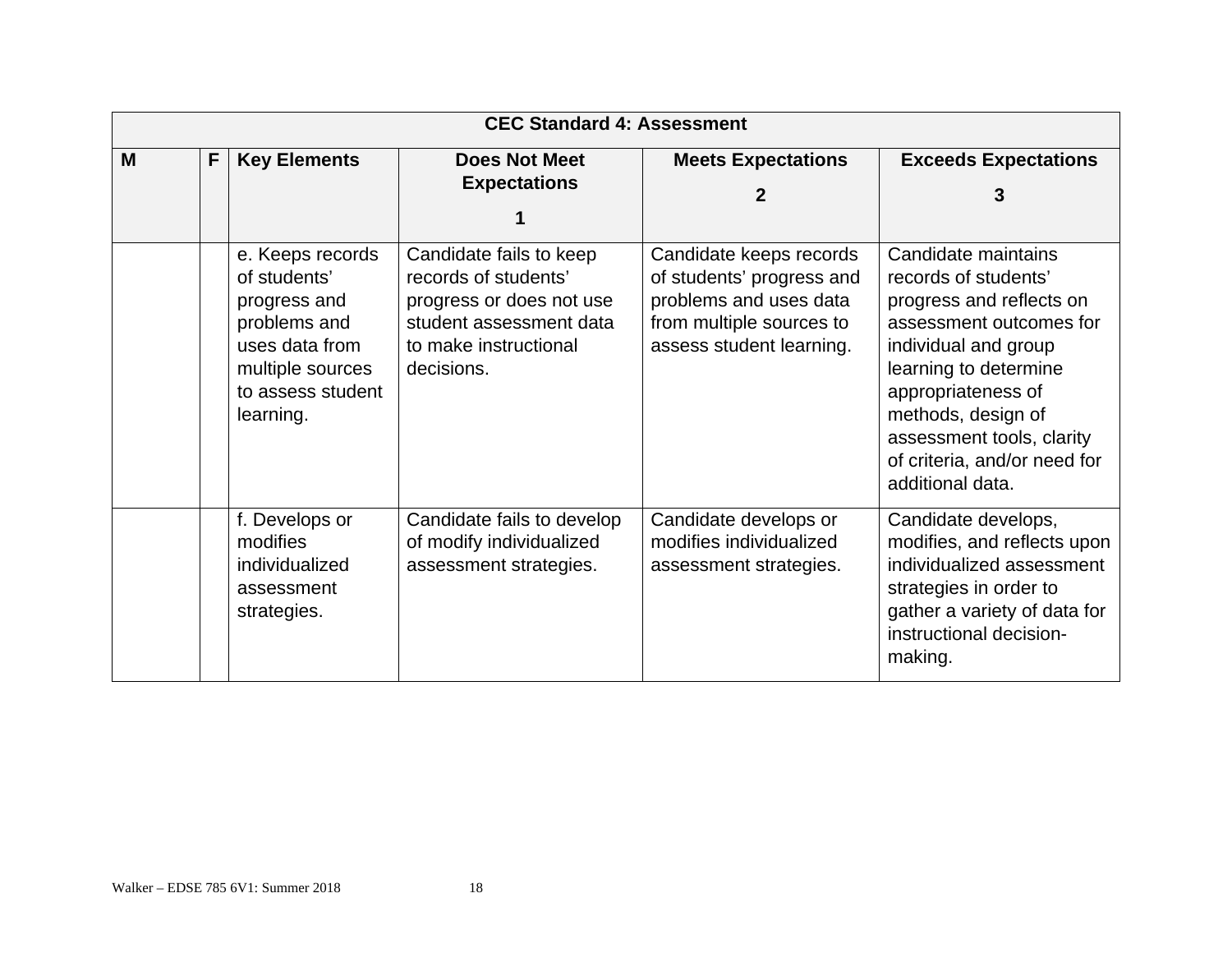|   | <b>CEC Standard 4: Assessment</b> |                                                                                                                                                                                                                  |                                                                                                                                                                                                            |                                                                                                                                                                                                                                      |                                                                                                                                                                                                                                                  |  |  |
|---|-----------------------------------|------------------------------------------------------------------------------------------------------------------------------------------------------------------------------------------------------------------|------------------------------------------------------------------------------------------------------------------------------------------------------------------------------------------------------------|--------------------------------------------------------------------------------------------------------------------------------------------------------------------------------------------------------------------------------------|--------------------------------------------------------------------------------------------------------------------------------------------------------------------------------------------------------------------------------------------------|--|--|
| M | F                                 | <b>Key Elements</b>                                                                                                                                                                                              | <b>Does Not Meet</b><br><b>Expectations</b>                                                                                                                                                                | <b>Meets Expectations</b><br>2                                                                                                                                                                                                       | <b>Exceeds Expectations</b><br>3                                                                                                                                                                                                                 |  |  |
|   |                                   | g. Analyzes,<br>evaluates and<br>reflects on<br>student<br>assessment data<br>and instruction<br>and monitors<br>progress of<br>individuals with<br>exceptional<br>learning needs to<br>improve<br>instructional | Candidate reviews<br>assessment data and<br>identifies links to current<br>instructional plans but fails<br>to analyze student<br>assessment data or use<br>the data to improve<br>instructional practice. | Candidate analyzes,<br>evaluates and reflects on<br>student assessment data<br>and instruction and<br>monitors progress of<br>individuals with<br>exceptional learning<br>needs to improve<br>instructional practice<br>(summative). | Candidate uses individual<br>and group progress data<br>to reflect on teaching<br>effectiveness; identifies<br>specific adjustments<br>needed to improve student<br>learning outcomes for all<br>students with visual<br>impairment (summative). |  |  |
|   |                                   | practice<br>(summative).                                                                                                                                                                                         |                                                                                                                                                                                                            |                                                                                                                                                                                                                                      |                                                                                                                                                                                                                                                  |  |  |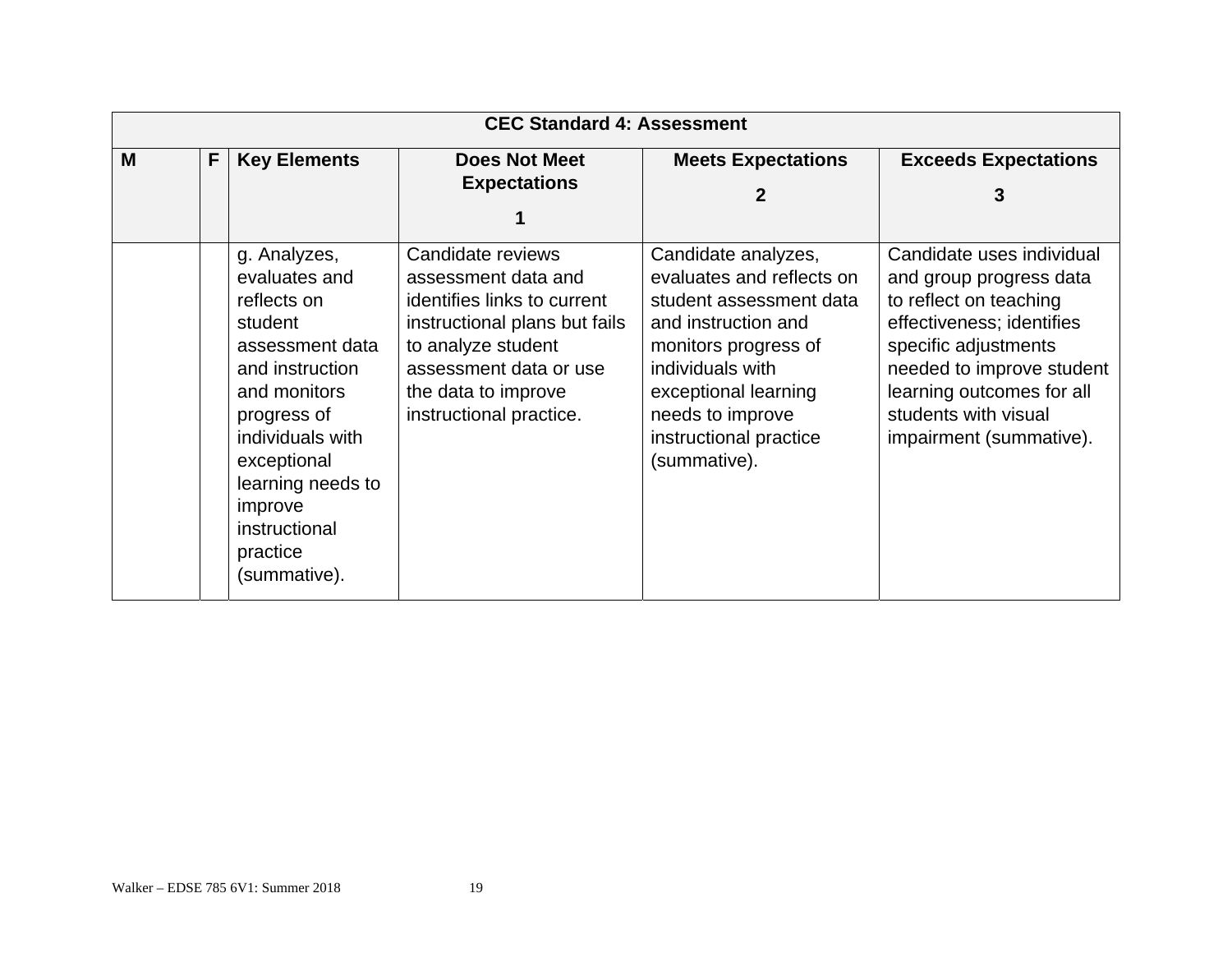|   | <b>CEC Standard 4: Assessment</b> |                                                                                                       |                                                                                                      |                                                                                                        |                                                                                                                                                                                                                                             |  |  |  |
|---|-----------------------------------|-------------------------------------------------------------------------------------------------------|------------------------------------------------------------------------------------------------------|--------------------------------------------------------------------------------------------------------|---------------------------------------------------------------------------------------------------------------------------------------------------------------------------------------------------------------------------------------------|--|--|--|
| M | F                                 | <b>Key Elements</b>                                                                                   | <b>Does Not Meet</b><br><b>Expectations</b>                                                          | <b>Meets Expectations</b><br>2                                                                         | <b>Exceeds Expectations</b><br>3                                                                                                                                                                                                            |  |  |  |
|   |                                   | h. Uses<br>assessment data<br>to profile student<br>learning and<br>guide instruction<br>(formative). | Candidate does not use<br>student assessment data<br>to make instructional<br>decisions (formative). | Candidate uses<br>assessment data to profile<br>student learning and guide<br>instruction (formative). | Candidate evaluates<br>assessment data to<br>develop individual and<br>group profiles that reflect<br>progress of all students<br>with visual impairment and<br>addresses levels of need<br>and learning<br>accomplishments<br>(formative). |  |  |  |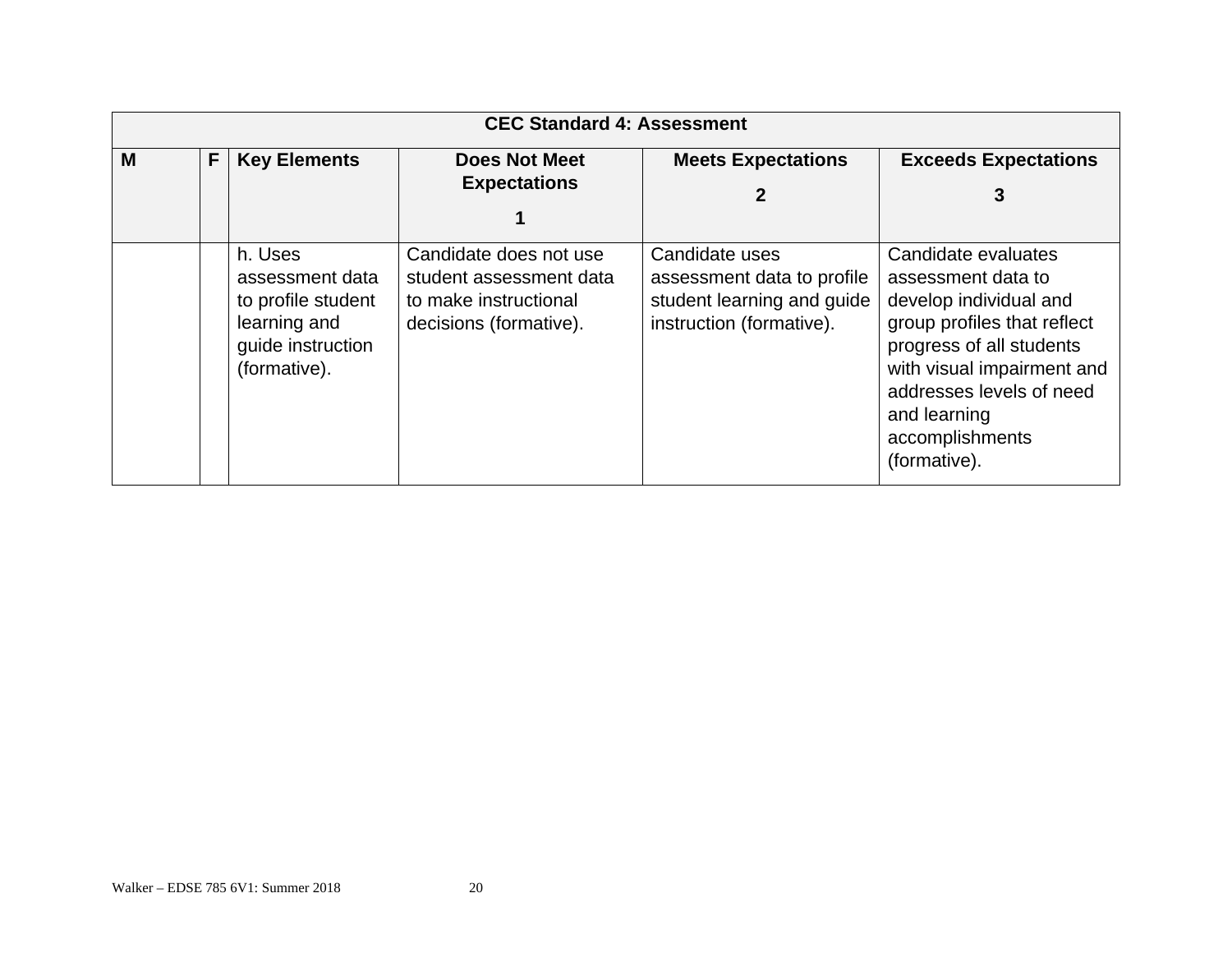|   | <b>CEC Standard 5: Instructional Planning and Strategies</b> |                                                                                                                                                                                             |                                                                                                                                                                                                              |                                                                                                                                                                                           |                                                                                                                                                                                                                     |  |
|---|--------------------------------------------------------------|---------------------------------------------------------------------------------------------------------------------------------------------------------------------------------------------|--------------------------------------------------------------------------------------------------------------------------------------------------------------------------------------------------------------|-------------------------------------------------------------------------------------------------------------------------------------------------------------------------------------------|---------------------------------------------------------------------------------------------------------------------------------------------------------------------------------------------------------------------|--|
| M | F                                                            | <b>Key Elements</b>                                                                                                                                                                         | <b>Does Not Meet</b><br><b>Expectations</b>                                                                                                                                                                  | <b>Meets Expectations</b><br>2                                                                                                                                                            | <b>Exceeds Expectations</b><br>3                                                                                                                                                                                    |  |
|   |                                                              | a. Selects, adapts,<br>and implements a<br>variety of<br>evidence-based<br>practices validated<br>for specific<br>characteristics of<br>learners with<br>visual impairment<br>and settings. | Candidate selects<br>and implements a<br>variety of evidence-<br>based practices but<br>fails to make<br>adaptations that<br>promote student<br>understanding for all<br>students with visual<br>impairment. | Candidate selects, adapts,<br>and implements a variety<br>of evidence-based<br>practices validated for<br>specific characteristics of<br>learners with visual<br>impairment and settings. | Candidate uses multiple<br>evidence-based strategies,<br>resources, and<br>technologies in units of<br>instruction that promote<br>student understanding for<br>all students with visual<br>impairment.             |  |
|   |                                                              | b. Selects a variety<br>of learning<br>experiences,<br>media and<br>materials to<br>accommodate<br>different styles and<br>levels of learning.                                              | Candidate selects only one<br>type of learning<br>experiences/adaptations,<br>media and materials<br>including technology.                                                                                   | Candidate selects a variety<br>of learning<br>experiences/adaptations,<br>media and materials<br>(including technology) to<br>accommodate different<br>styles and levels of<br>learning.  | Candidate selects, adapts,<br>and implements a variety<br>of learning<br>experiences/adaptations,<br>media and materials<br>(including technology) to<br>accommodate different<br>styles and levels of<br>learning. |  |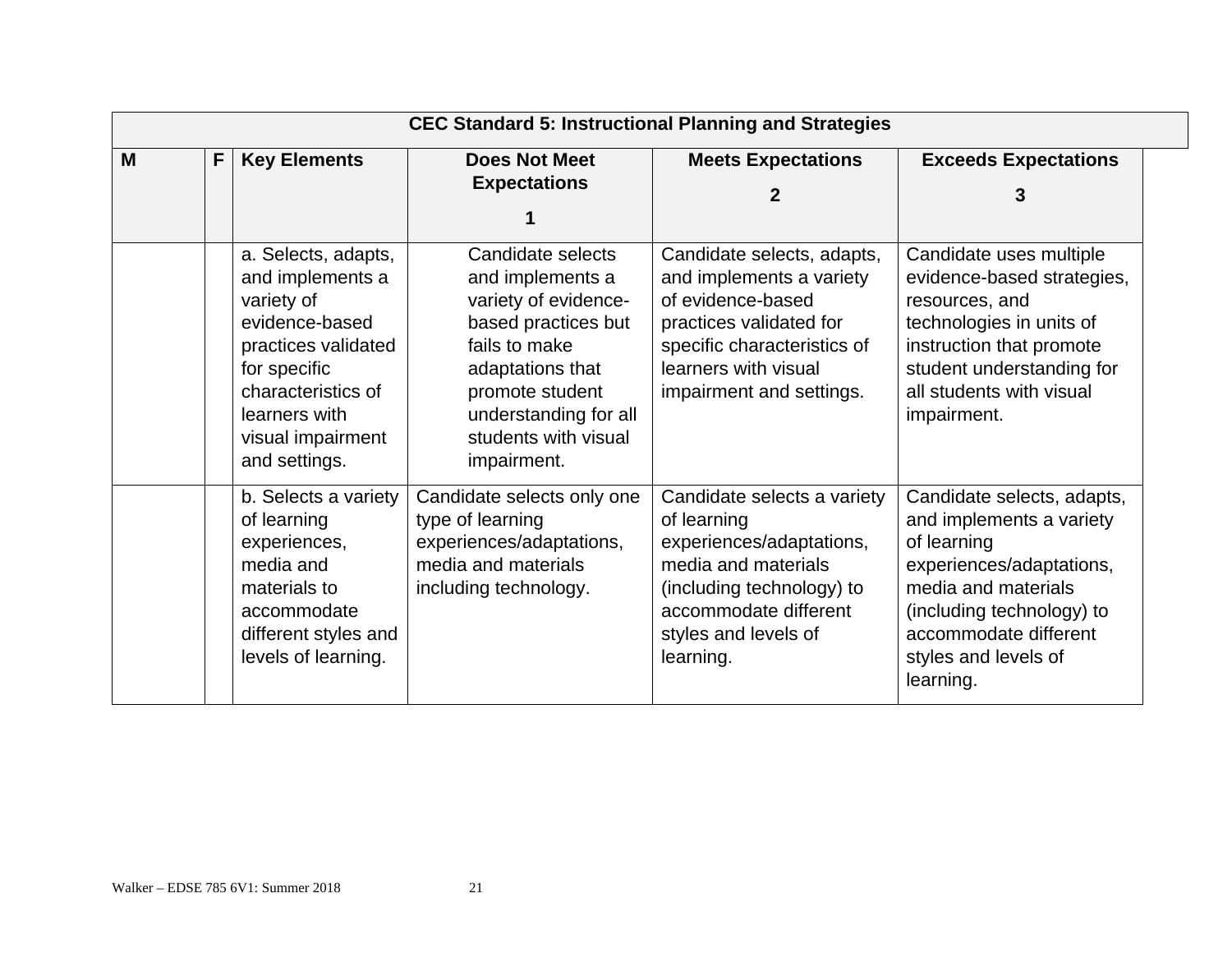|   | <b>CEC Standard 5: Instructional Planning and Strategies</b> |                                                                                                                                     |                                                                                                                                                     |                                                                                                                                                                                                   |                                                                                                                                                                                                   |  |  |  |
|---|--------------------------------------------------------------|-------------------------------------------------------------------------------------------------------------------------------------|-----------------------------------------------------------------------------------------------------------------------------------------------------|---------------------------------------------------------------------------------------------------------------------------------------------------------------------------------------------------|---------------------------------------------------------------------------------------------------------------------------------------------------------------------------------------------------|--|--|--|
| M | F                                                            | <b>Key Elements</b>                                                                                                                 | <b>Does Not Meet</b><br><b>Expectations</b>                                                                                                         | <b>Meets Expectations</b><br>2                                                                                                                                                                    | <b>Exceeds Expectations</b><br>3                                                                                                                                                                  |  |  |  |
|   |                                                              | c. Adapts pacing,<br>methods, and<br>materials utilizing<br>feedback from<br>students with<br>visual impairment.                    | Candidate inconsistently<br>adapts pacing, methods<br>and materials.                                                                                | Candidate adapts pacing,<br>methods, and materials<br>utilizing feedback from<br>learners with visual<br>impairment and/or based<br>on performance data of<br>learners with visual<br>impairment. | Candidate reflects on the<br>efficacy of pacing, methods<br>and materials and makes<br>adaptations as needed.                                                                                     |  |  |  |
|   |                                                              | d. Provides<br>opportunities for<br>learners with<br>visual impairment<br>to work<br>independently and<br>in cooperative<br>groups. | Candidate inconsistently<br>provides opportunities for<br>learners with visual<br>impairment to work<br>independently and in<br>cooperative groups. | Candidate provides<br>opportunities for learners<br>with visual impairment to<br>work independently and in<br>cooperative groups.                                                                 | Candidate provides<br>structured opportunities<br>and provides formative<br>feedback to learners with<br>visual impairment to allow<br>them to work<br>independently and in<br>cooperative group. |  |  |  |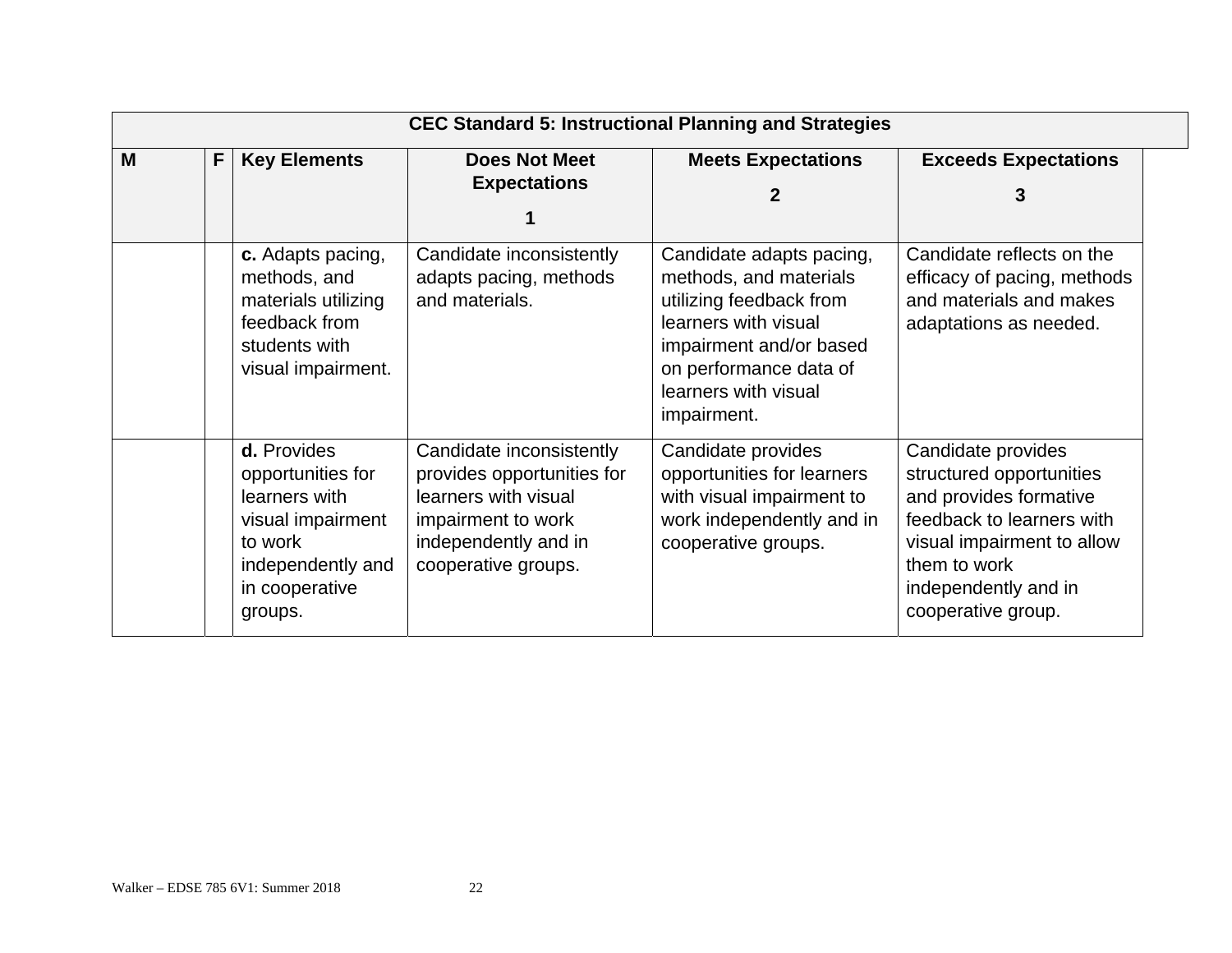|   | <b>CEC Standard 5: Instructional Planning and Strategies</b> |                                                                                                                      |                                                                                                                |                                                                                                                                                                                                                                                                       |                                                                                                                                                                                                                                                                                             |  |  |
|---|--------------------------------------------------------------|----------------------------------------------------------------------------------------------------------------------|----------------------------------------------------------------------------------------------------------------|-----------------------------------------------------------------------------------------------------------------------------------------------------------------------------------------------------------------------------------------------------------------------|---------------------------------------------------------------------------------------------------------------------------------------------------------------------------------------------------------------------------------------------------------------------------------------------|--|--|
| M | F                                                            | <b>Key Elements</b>                                                                                                  | <b>Does Not Meet</b><br><b>Expectations</b>                                                                    | <b>Meets Expectations</b>                                                                                                                                                                                                                                             | <b>Exceeds Expectations</b>                                                                                                                                                                                                                                                                 |  |  |
|   |                                                              |                                                                                                                      |                                                                                                                | 2                                                                                                                                                                                                                                                                     | 3                                                                                                                                                                                                                                                                                           |  |  |
|   |                                                              | e. Encourages<br>critical thinking<br>and problem<br>solving through<br>prompts,<br>questioning, and<br>application. | Candidate inconsistently<br>provides prompts,<br>questions and application<br>opportunities.                   | Candidate encourages<br>critical thinking and<br>problem solving through<br>prompts, questioning, and<br>application. Strategies for<br>learners with additional<br>disabilities include self-<br>awareness skills, self-<br>management, and self-<br>control skills. | Candidate encourages<br>critical thinking and<br>problem solving on a<br>consistent basis through<br>prompts, questioning, and<br>application.<br>Strategies for learners with<br>additional disabilities<br>include self-awareness<br>skills, self-management,<br>and self-control skills. |  |  |
|   |                                                              | f. Demonstrates<br>competence in<br>using technology<br>to achieve<br>instructional<br>objectives.                   | Candidate fails to<br>demonstrate competence<br>in using technology to<br>achieve instructional<br>objectives. | Candidate demonstrates<br>competence in using<br>technology to achieve<br>instructional objectives.                                                                                                                                                                   | Candidate demonstrates<br>high levels of skill in using<br>technology to achieve<br>instructional objectives.                                                                                                                                                                               |  |  |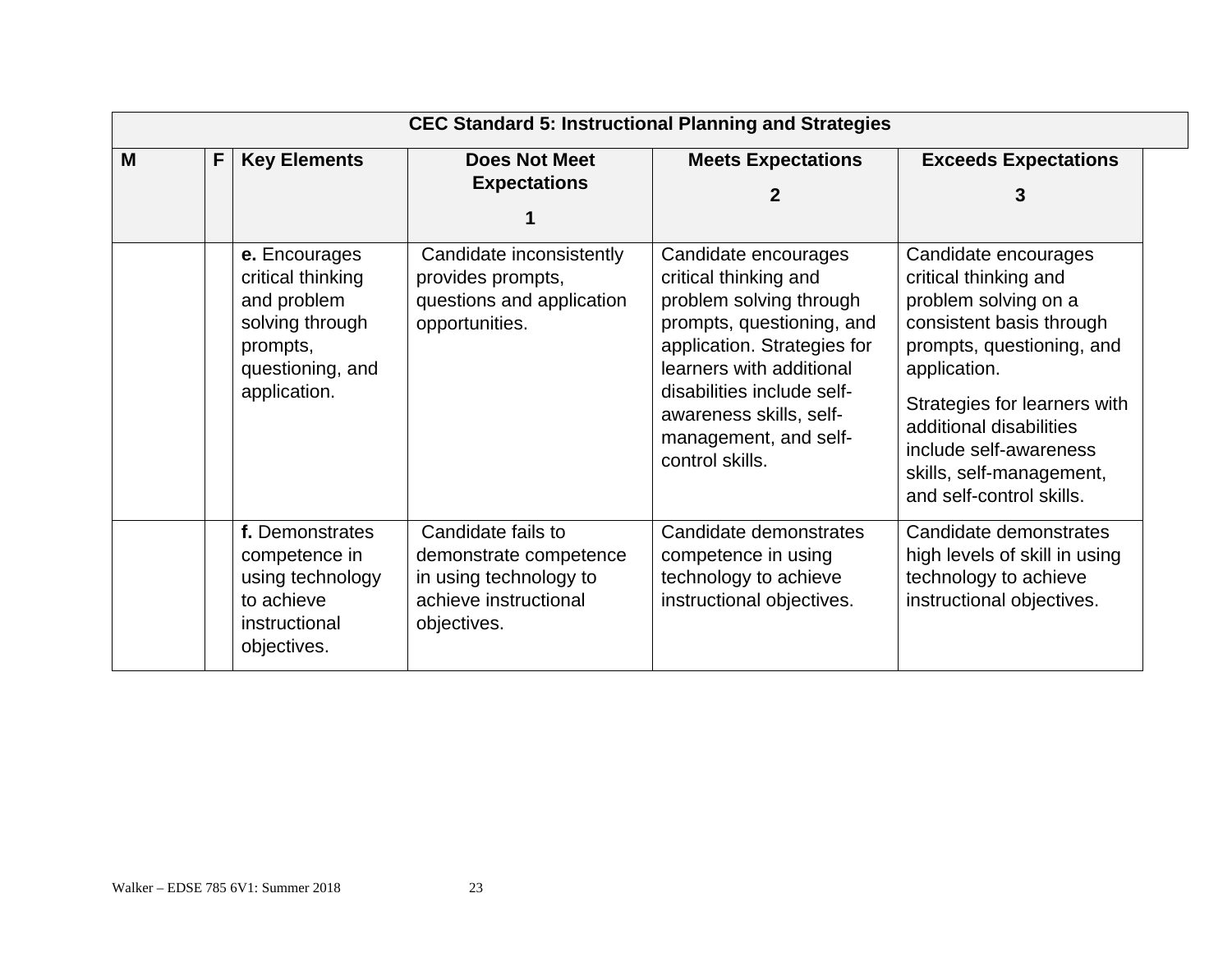|   | <b>CEC Standard 5: Instructional Planning and Strategies</b> |                                                                                                                                                                   |                                                                                                                                                                       |                                                                                                                                              |                                                                                                                                                                      |  |  |  |
|---|--------------------------------------------------------------|-------------------------------------------------------------------------------------------------------------------------------------------------------------------|-----------------------------------------------------------------------------------------------------------------------------------------------------------------------|----------------------------------------------------------------------------------------------------------------------------------------------|----------------------------------------------------------------------------------------------------------------------------------------------------------------------|--|--|--|
| M | F                                                            | <b>Key Elements</b>                                                                                                                                               | <b>Does Not Meet</b><br><b>Expectations</b>                                                                                                                           | <b>Meets Expectations</b>                                                                                                                    | <b>Exceeds Expectations</b>                                                                                                                                          |  |  |  |
|   |                                                              | g. Develops and<br>selects<br>instructional<br>content,<br>resources, and<br>strategies that<br>respond to<br>cultural, linguistic,<br>and gender<br>differences. | Candidate does not<br>develop or select<br>instructional content,<br>resources, and strategies<br>that respond to cultural,<br>linguistic, and gender<br>differences. | Candidate uses<br>instructional content,<br>resources, and strategies<br>that respond to cultural,<br>linguistic, and gender<br>differences. | Candidate uses<br>instructional content,<br>resources, and strategies<br>that respond to cultural,<br>linguistic, and gender<br>differences on a consistent<br>basis |  |  |  |
|   |                                                              | h. Uses strategies<br>to facilitate<br>maintenance and<br>generalization of<br>skills across<br>learning<br>environments                                          | Candidate does not use<br>strategies to facilitate<br>maintenance and<br>generalization of skills<br>across learning<br>environments                                  | Candidate uses strategies<br>to facilitate maintenance<br>and generalization of skills<br>across learning<br>environments                    | Candidate uses multiple<br>strategies to facilitate<br>maintenance and<br>generalization of skills<br>across learning<br>environments                                |  |  |  |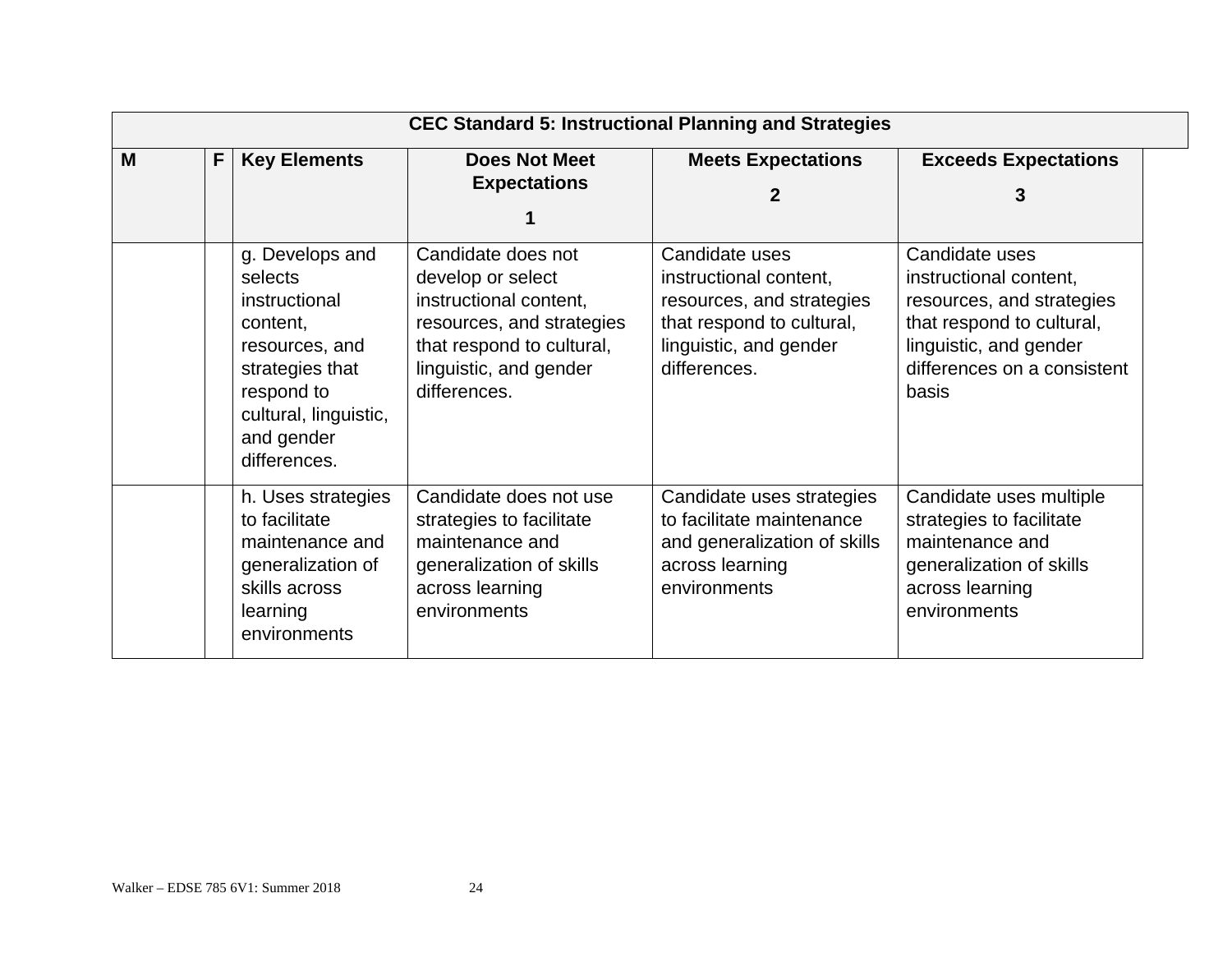|   | <b>CEC Standard 5: Instructional Planning and Strategies</b> |                                                                                                                      |                                                                                                                                                                       |                                                                                                                                                            |                                                                                                                                                                              |  |  |
|---|--------------------------------------------------------------|----------------------------------------------------------------------------------------------------------------------|-----------------------------------------------------------------------------------------------------------------------------------------------------------------------|------------------------------------------------------------------------------------------------------------------------------------------------------------|------------------------------------------------------------------------------------------------------------------------------------------------------------------------------|--|--|
| M | F                                                            | <b>Key Elements</b>                                                                                                  | <b>Does Not Meet</b><br><b>Expectations</b>                                                                                                                           | <b>Meets Expectations</b><br>2                                                                                                                             | <b>Exceeds Expectations</b><br>3                                                                                                                                             |  |  |
|   |                                                              | i. Select and adapt<br>materials in Braille,<br>accessible print,<br>and other formats.                              | Candidate does not select<br>and adapt materials in<br>braille, accessible print,<br>and other formats.                                                               | Candidate select and adapt<br>materials in braille,<br>accessible print, and other<br>formats.                                                             | Candidate selects and<br>adapts high quality<br>materials in braille,<br>accessible print, and other<br>formats.                                                             |  |  |
|   |                                                              | j. Demonstrates<br>use of adaptive<br>technologies for<br>tactile learners<br>with visual<br>impairment              | Candidate fails to<br>demonstrate competence<br>in teaching use of<br>braillewriter, slate and<br>stylus, and computer<br>technology to produce<br>Braille materials. | Candidate demonstrates<br>competence in teaching<br>use of braillewriter, slate<br>and stylus, and computer<br>technology to produce<br>Braille materials. | Candidate demonstrates<br>high-levels of competence<br>in teaching use of<br>braillewriter, slate and<br>stylus, and computer<br>technology to produce<br>Braille materials. |  |  |
|   |                                                              | k. Teaches the use<br>of the abacus,<br>talking calculator,<br>tactile graphics,<br>and adapted<br>science equipment | Candidate fails to<br>demonstrate competence<br>in teaching the use of<br>abacus, talking calculator,<br>tactile graphics, and<br>adapted science<br>equipment.       | Candidate demonstrates<br>competence in teaching<br>the use of abacus, talking<br>calculator, tactile graphics,<br>and adapted science<br>equipment.       | Candidate demonstrates<br>high-level competence in<br>teaching the use of<br>abacus, talking calculator,<br>tactile graphics, and<br>adapted science<br>equipment.           |  |  |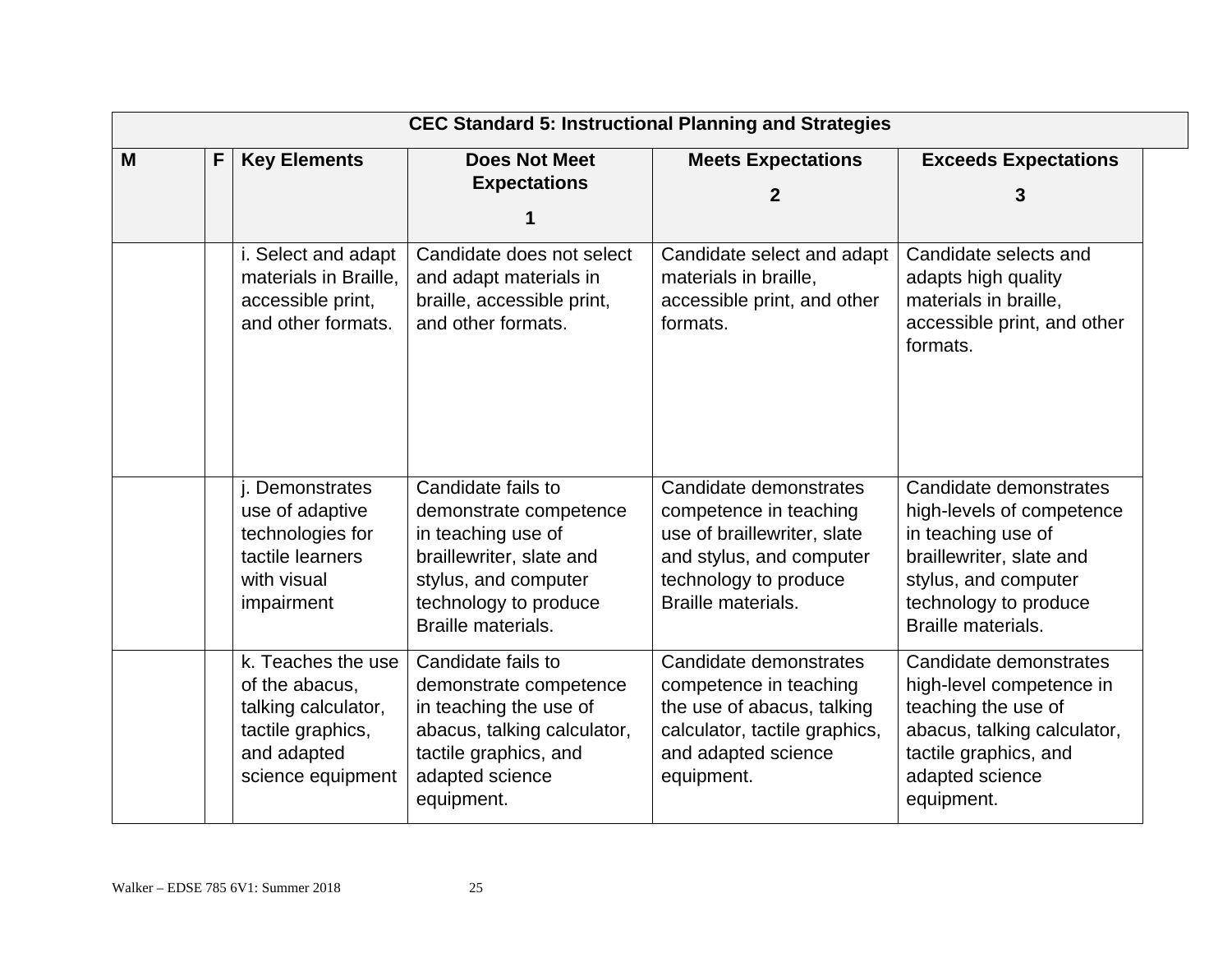|   | <b>CEC Standard 5: Instructional Planning and Strategies</b> |                                                                                                                         |                                                                                                                                  |                                                                                                                                                        |                                                                                                                                                                                                                                                                               |  |  |
|---|--------------------------------------------------------------|-------------------------------------------------------------------------------------------------------------------------|----------------------------------------------------------------------------------------------------------------------------------|--------------------------------------------------------------------------------------------------------------------------------------------------------|-------------------------------------------------------------------------------------------------------------------------------------------------------------------------------------------------------------------------------------------------------------------------------|--|--|
| M | F                                                            | <b>Key Elements</b>                                                                                                     | <b>Does Not Meet</b><br><b>Expectations</b>                                                                                      | <b>Meets Expectations</b><br>2                                                                                                                         | <b>Exceeds Expectations</b><br>3                                                                                                                                                                                                                                              |  |  |
|   |                                                              | I. Teaches literacy<br>skills to individuals<br>who have vision<br>loss as well as<br>other disabilities                | Candidate fails to<br>demonstrate competence<br>in teaching literacy to<br>students with visual<br>impairment.                   | Candidate demonstrates<br>competence in teaching<br>literacy skills to learners<br>with vision loss, including<br>those with multiple<br>disabilities. | Candidate takes a<br>proactive role in facilitating<br>literacy instruction, drawing<br>on evidence based-<br>practices and collaborating<br>with other team members<br>to meet the needs of<br>students with visual<br>impairments and those<br>who have other disabilities. |  |  |
|   |                                                              | m. Uses strategies<br>to support and<br>enhance<br>communication<br>skills of individuals<br>with visual<br>impairment. | Candidate uses limited<br>strategies to support and<br>enhance communication<br>skills of individuals with<br>visual impairment. | Candidate uses strategies<br>to support and enhance<br>communication skills of<br>individuals with visual<br>impairment.                               | Candidate uses evidence<br>based strategies,<br>appropriate technology,<br>including assistive<br>technology, when<br>appropriate, and modeling<br>to support and enhance<br>communication skills of<br>individuals with visual<br>impairment.                                |  |  |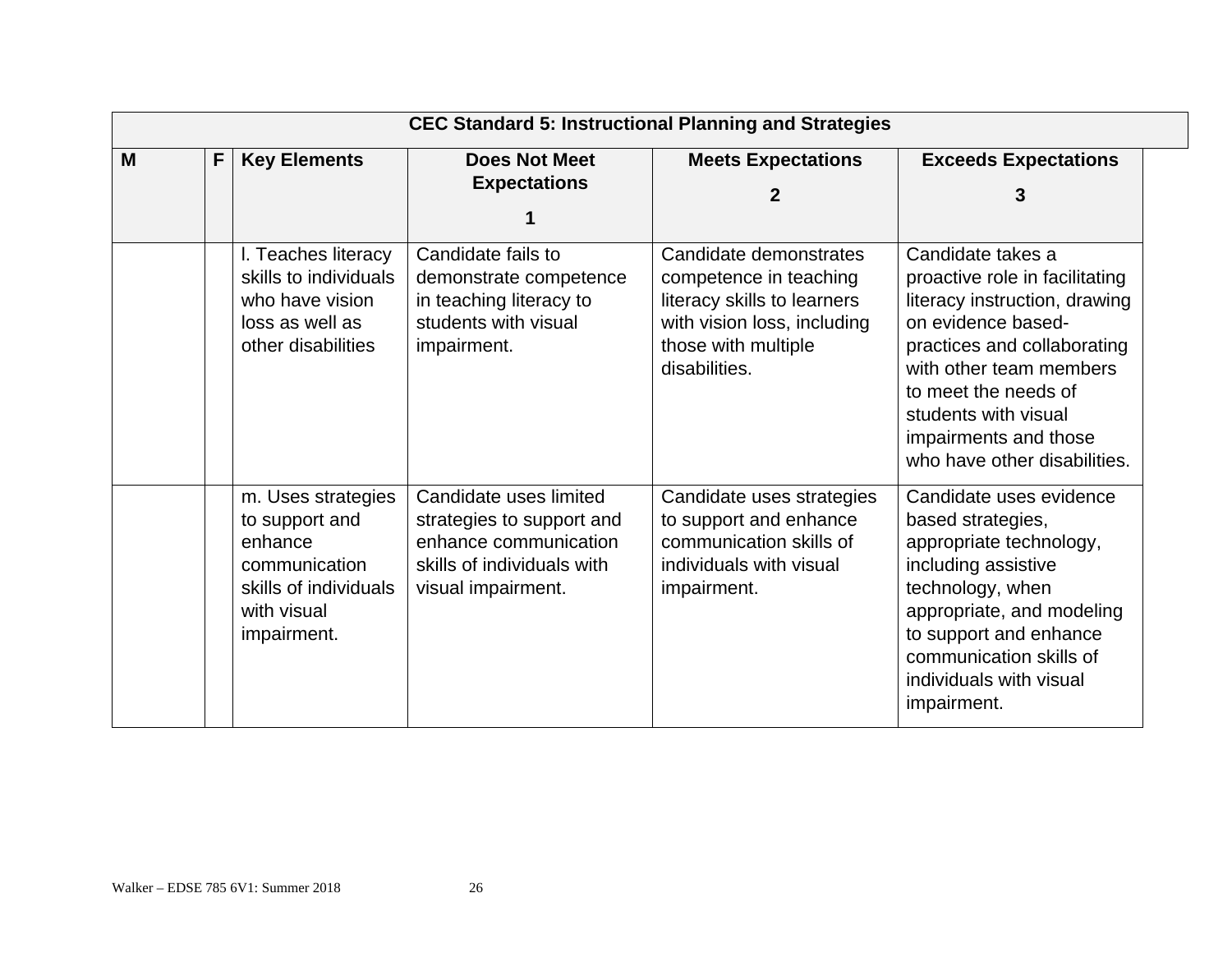|   | <b>CEC Standard 5: Instructional Planning and Strategies</b> |                                                                                                                                                                                                                                          |                                                                                                                                                                                                                                           |                                                                                                                                                                                                                               |                                                                                                                                                                                                                                                                                                                 |  |  |
|---|--------------------------------------------------------------|------------------------------------------------------------------------------------------------------------------------------------------------------------------------------------------------------------------------------------------|-------------------------------------------------------------------------------------------------------------------------------------------------------------------------------------------------------------------------------------------|-------------------------------------------------------------------------------------------------------------------------------------------------------------------------------------------------------------------------------|-----------------------------------------------------------------------------------------------------------------------------------------------------------------------------------------------------------------------------------------------------------------------------------------------------------------|--|--|
| M | F                                                            | <b>Key Elements</b>                                                                                                                                                                                                                      | <b>Does Not Meet</b><br><b>Expectations</b>                                                                                                                                                                                               | <b>Meets Expectations</b><br>2                                                                                                                                                                                                | <b>Exceeds Expectations</b><br>3                                                                                                                                                                                                                                                                                |  |  |
|   |                                                              | n. Uses<br>communication<br>strategies and<br>resources to<br>facilitate<br>understanding of<br>subject matter for<br>individuals with<br>exceptional<br>learning needs<br>whose primary<br>language is not the<br>dominant<br>language. | Candidate uses limited<br>strategies to individualize<br>the curriculum to facilitate<br>understanding of subject<br>matter for individuals with<br>exceptional learning needs<br>whose primary language is<br>not the dominant language. | Candidate uses<br>communication strategies<br>and resources to facilitate<br>understanding of subject<br>matter for individuals with<br>exceptional learning needs<br>whose primary language is<br>not the dominant language. | Candidate uses evidence<br>based communication<br>strategies, appropriate<br>technology, collaboration<br>with ELL teachers, and<br>resources to facilitate<br>understanding of subject<br>matter for individuals with<br>exceptional learning needs<br>whose primary language is<br>not the dominant language. |  |  |
|   |                                                              | o. Uses<br>assessment data<br>from informal<br>reading inventories<br>to develop<br>instructional plans<br>for learners with<br>visual impairment.                                                                                       | Candidate develops<br>instructional plans for<br>learners with visual<br>impairment without taking<br>assessment data from<br>informal reading<br>inventories into account.                                                               | Candidate uses<br>assessment data from<br>informal reading<br>inventories to develop<br>instructional plans for<br>learners with visual<br>impairment.                                                                        | Candidate uses<br>assessment data from<br>informal reading<br>inventories and current<br>evidence based practices<br>to develop instructional<br>plans for learners with<br>visual impairment.                                                                                                                  |  |  |

#### Walker – EDSE 785 6V1: Summer 2018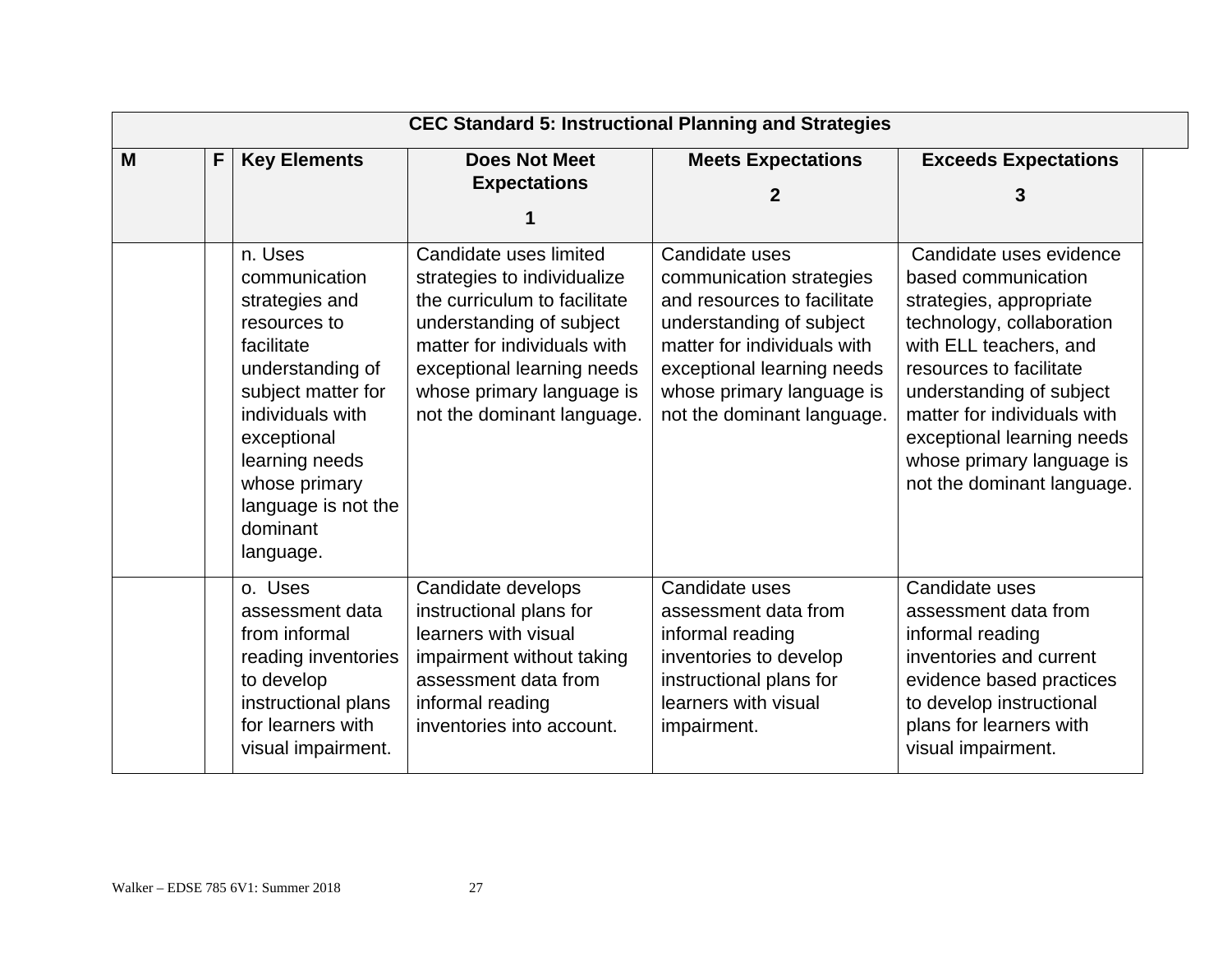|   | <b>CEC Standard 5: Instructional Planning and Strategies</b> |                                                                                                                                                                                                                                                         |                                                                                                                                                                                                          |                                                                                                                                                                                                                                                    |                                                                                                                                                                                                                                                                                                                                                                                                                  |  |  |
|---|--------------------------------------------------------------|---------------------------------------------------------------------------------------------------------------------------------------------------------------------------------------------------------------------------------------------------------|----------------------------------------------------------------------------------------------------------------------------------------------------------------------------------------------------------|----------------------------------------------------------------------------------------------------------------------------------------------------------------------------------------------------------------------------------------------------|------------------------------------------------------------------------------------------------------------------------------------------------------------------------------------------------------------------------------------------------------------------------------------------------------------------------------------------------------------------------------------------------------------------|--|--|
| M | F                                                            | <b>Key Elements</b>                                                                                                                                                                                                                                     | <b>Does Not Meet</b><br><b>Expectations</b>                                                                                                                                                              | <b>Meets Expectations</b><br>2                                                                                                                                                                                                                     | <b>Exceeds Expectations</b><br>3                                                                                                                                                                                                                                                                                                                                                                                 |  |  |
|   |                                                              | p. Uses a variety<br>of research-based<br>educational<br>practices and<br>curriculum<br>guidelines to<br>develop units and<br>lesson plans that<br>meet the<br>developmental and<br>academic needs of<br>diverse learners<br>with visual<br>impairment. | Candidate employs<br>educational practices that<br>are not research-based<br>and develops units and<br>lesson plans that fail to<br>meet the needs of the<br>diverse learners with visual<br>impairment. | Candidate uses a variety of<br>research-based<br>educational practices and<br>curriculum guidelines to<br>develop units and lesson<br>plans that meet the<br>developmental and<br>academic needs of diverse<br>learners with visual<br>impairment. | Candidate uses a wide<br>variety of materials and<br>resources to access and<br>build upon students' prior<br>knowledge, interests,<br>instructional and linguistic<br>needs to extend student<br>understanding. Candidate<br>reflects on educational<br>practices and makes<br>changes to those practices<br>based upon research base<br>as well as knowledge of<br>students' diverse needs<br>and experiences. |  |  |
|   |                                                              | q. Sequence,<br>implement, and<br>evaluate<br>individualized<br>learning objectives                                                                                                                                                                     | Candidate plans a<br>sequence of activities<br>which is not focused on<br>individualized learning<br>objective(s).                                                                                       | Candidate plans a<br>sequence of activities,<br>which are focused on<br>individualized learning<br>objective(s).                                                                                                                                   | Candidate plans a<br>sequence of activities<br>which is focused on<br>individualized learning<br>objective(s) and builds off<br>of students' prior<br>knowledge, life<br>experiences and interests.                                                                                                                                                                                                              |  |  |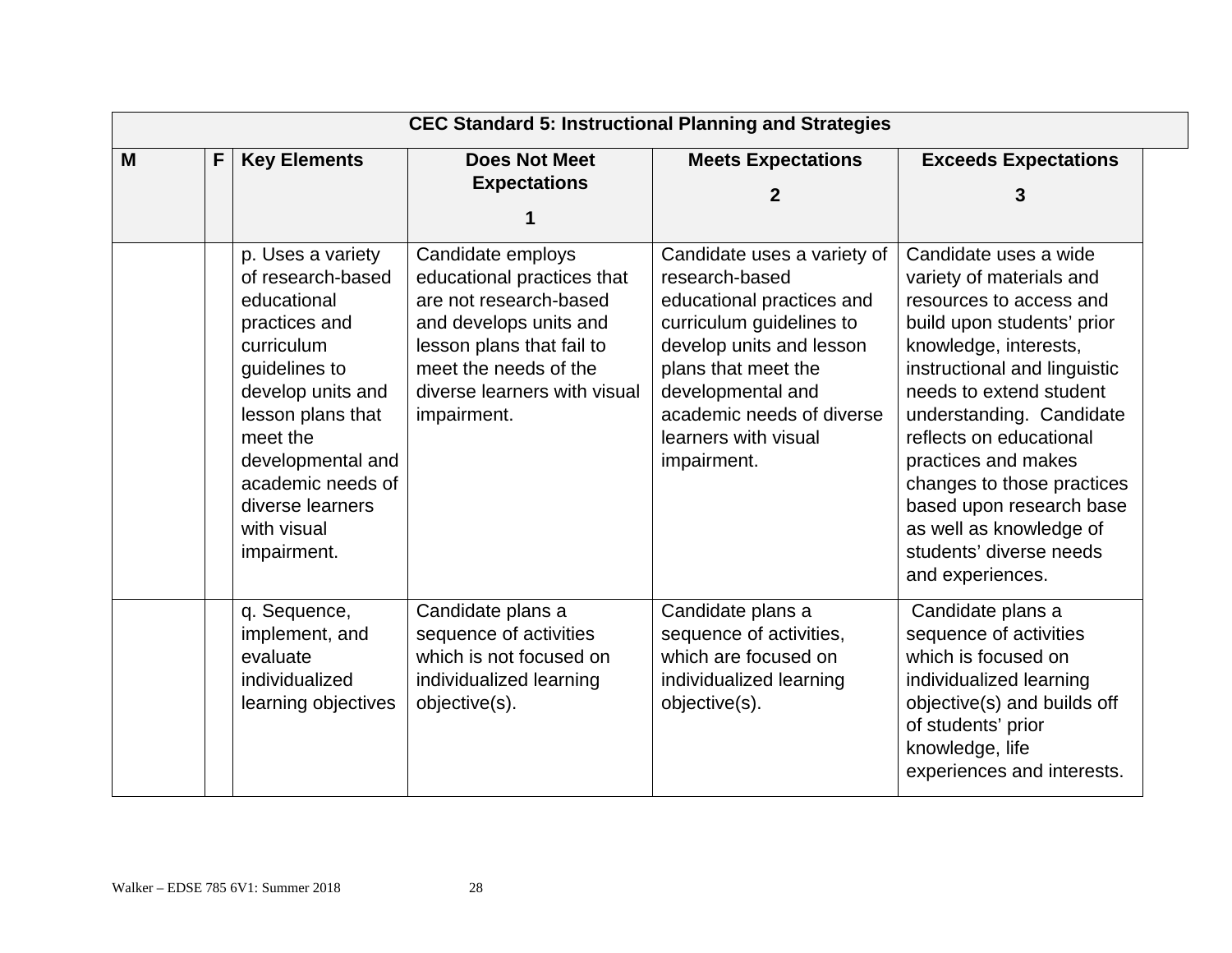|   | <b>CEC Standard 5: Instructional Planning and Strategies</b> |                                                                                                                                                               |                                                                                                                                                                                                  |                                                                                                                                                             |                                                                                                                                                                                                                                                                      |  |  |
|---|--------------------------------------------------------------|---------------------------------------------------------------------------------------------------------------------------------------------------------------|--------------------------------------------------------------------------------------------------------------------------------------------------------------------------------------------------|-------------------------------------------------------------------------------------------------------------------------------------------------------------|----------------------------------------------------------------------------------------------------------------------------------------------------------------------------------------------------------------------------------------------------------------------|--|--|
| M | F                                                            | <b>Key Elements</b>                                                                                                                                           | <b>Does Not Meet</b><br><b>Expectations</b>                                                                                                                                                      | <b>Meets Expectations</b><br>2                                                                                                                              | <b>Exceeds Expectations</b><br>3                                                                                                                                                                                                                                     |  |  |
|   |                                                              | r. Facilitates<br>learning<br>experiences that<br>incorporate self-<br>direction,<br>interaction, choice,<br>and consideration<br>of multiple<br>perspectives | Candidate is overly<br>directive in class, misses<br>most opportunities for<br>students with visual<br>impairment to learn self-<br>direction, make choices,<br>and share their<br>perspectives. | Candidate facilitates<br>learning experiences that<br>incorporate self-direction,<br>interaction, choice, and<br>consideration of multiple<br>perspectives. | Candidate analyzes the<br>effectiveness of student<br>interactions during learning<br>experiences and<br>incorporates self-directed<br>activities appropriate for<br>the cognitive and social<br>development and skill set<br>of students with visual<br>impairment. |  |  |
|   |                                                              | s. Gathers,<br>creates, and<br>organizes<br>materials and<br>equipment in<br>advance.                                                                         | Candidate uses class time<br>to gather and organize<br>materials due to their<br>inability to prepare in<br>advance.                                                                             | Candidate gathers,<br>creates, and organizes<br>materials and equipment in<br>advance.                                                                      | Candidate gathers a<br>variety of materials and<br>equipment in advance of<br>class and uses<br>instructional assessments<br>to make decisions about<br>which materials are most<br>appropriate for each<br>individual with exceptional<br>learning needs.           |  |  |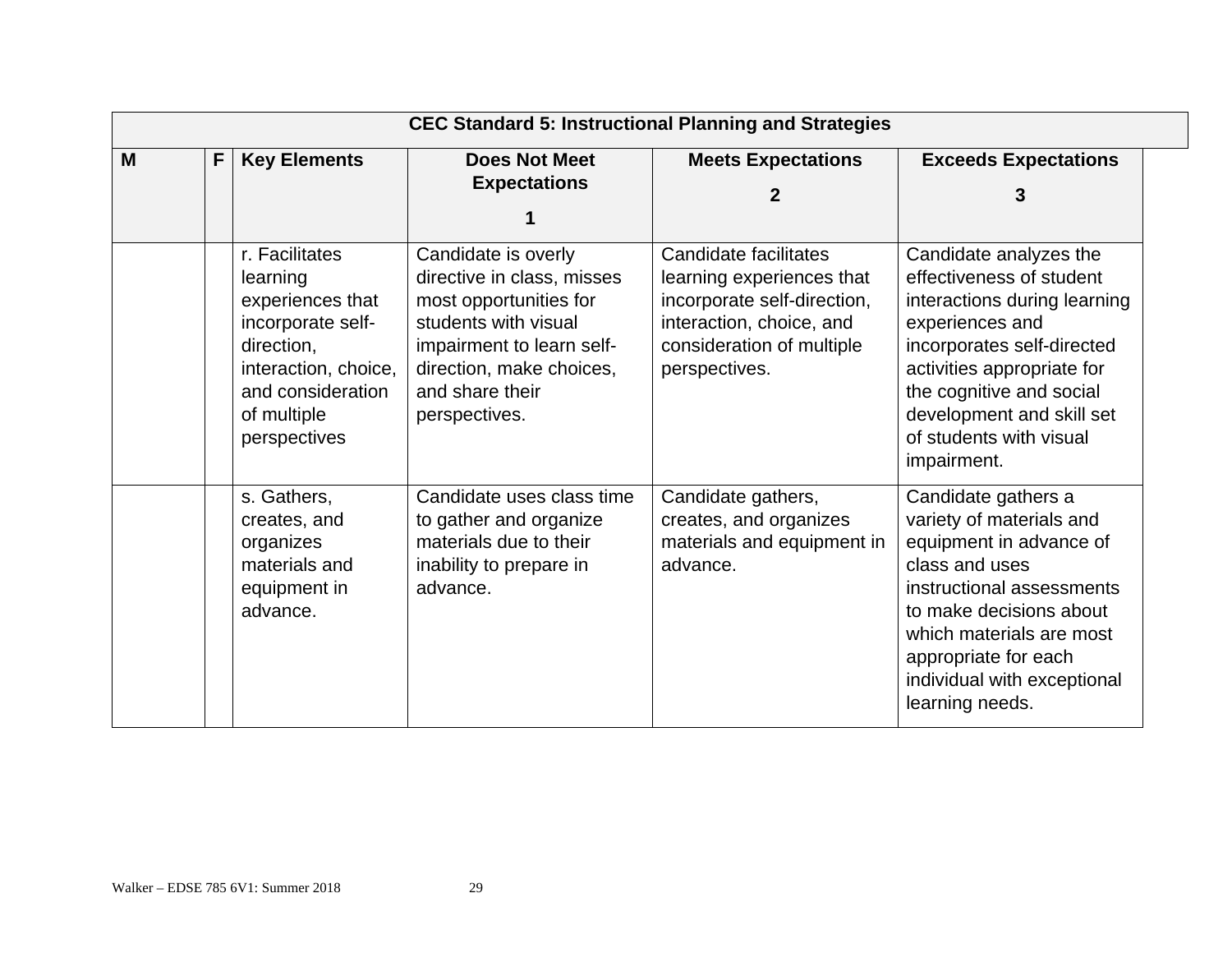|   | <b>CEC Standard 5: Instructional Planning and Strategies</b> |                                                                                                                              |                                                                                                                 |                                                                                                                        |                                                                                                                                                                                                                              |  |  |  |
|---|--------------------------------------------------------------|------------------------------------------------------------------------------------------------------------------------------|-----------------------------------------------------------------------------------------------------------------|------------------------------------------------------------------------------------------------------------------------|------------------------------------------------------------------------------------------------------------------------------------------------------------------------------------------------------------------------------|--|--|--|
| M | F                                                            | <b>Key Elements</b>                                                                                                          | <b>Does Not Meet</b>                                                                                            | <b>Meets Expectations</b>                                                                                              | <b>Exceeds Expectations</b>                                                                                                                                                                                                  |  |  |  |
|   |                                                              |                                                                                                                              | <b>Expectations</b>                                                                                             | 2                                                                                                                      | 3                                                                                                                                                                                                                            |  |  |  |
|   |                                                              |                                                                                                                              |                                                                                                                 |                                                                                                                        |                                                                                                                                                                                                                              |  |  |  |
|   |                                                              | t. Incorporates and<br><i>implements</i><br>instructional and<br>assistive<br>technology into the<br>educational<br>program. | Candidate fails to<br>incorporate instructional<br>and assistive technology<br>into the educational<br>program. | Candidate incorporates<br>and implements<br>instructional and assistive<br>technology into the<br>educational program. | Candidate incorporates<br>and implements a variety<br>of instructional and<br>assistive technology into<br>the educational program on<br>a daily basis to meet the<br>needs of individuals with<br>visual impairment.        |  |  |  |
|   |                                                              | u. Evaluates and<br>modifies<br>instructional<br>practices in<br>response to<br>ongoing<br>assessment data.                  | Candidate fails to use<br>assessment data to make<br>instructional decisions.                                   | Candidate evaluates and<br>modifies instructional<br>practices in response to<br>ongoing assessment data.              | Candidate evaluates<br>assessment data to<br>develop individual and<br>group profiles that reflect<br>progress of all students<br>with visual impairment and<br>addresses levels of need<br>and learning<br>accomplishments. |  |  |  |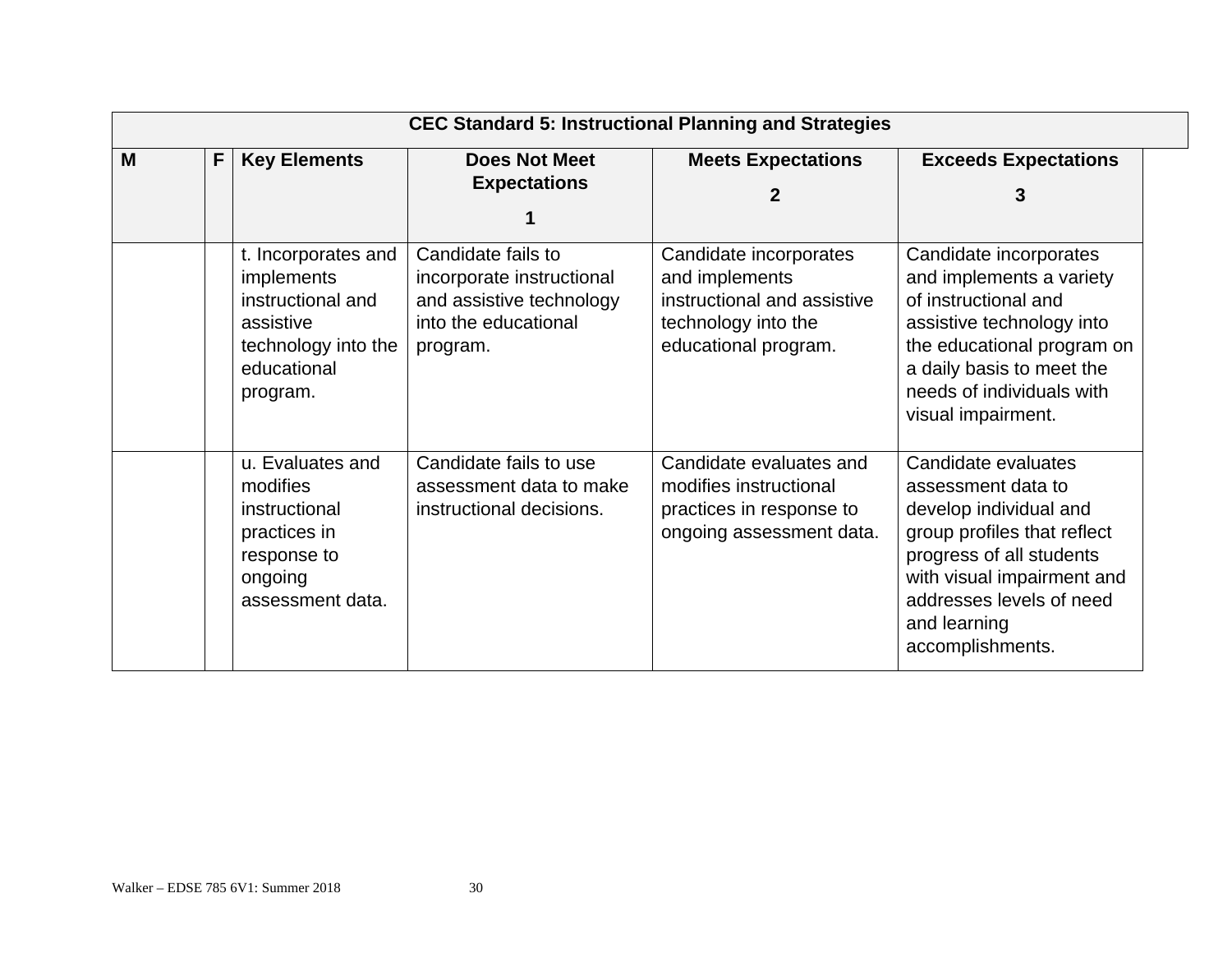|   | <b>CEC Standard 5: Instructional Planning and Strategies</b> |                                                                                                                                                  |                                                                                                     |                                                                                                                                                   |                                                                                                                                                                                                                                                                                                                                |  |  |  |  |
|---|--------------------------------------------------------------|--------------------------------------------------------------------------------------------------------------------------------------------------|-----------------------------------------------------------------------------------------------------|---------------------------------------------------------------------------------------------------------------------------------------------------|--------------------------------------------------------------------------------------------------------------------------------------------------------------------------------------------------------------------------------------------------------------------------------------------------------------------------------|--|--|--|--|
| M | F                                                            | <b>Key Elements</b>                                                                                                                              | <b>Does Not Meet</b><br><b>Expectations</b>                                                         | <b>Meets Expectations</b><br>2                                                                                                                    | <b>Exceeds Expectations</b><br>3                                                                                                                                                                                                                                                                                               |  |  |  |  |
|   |                                                              | v. Provides<br>opportunities for<br>learners with<br>visual impairment<br>to participate<br>actively and<br>successfully at<br>different levels. | Candidate provides only<br>one level of instruction for<br>the entire class and/or<br>caseload.     | Candidate provides<br>opportunities for learners<br>with visual impairment to<br>participate actively and<br>successfully at different<br>levels. | Candidate evaluates<br>assessment data to<br>develop individual profile<br>that reflects progress of all<br>students with visual<br>impairment and uses these<br>profiles to design and<br>provide opportunities for<br>learners with visual<br>impairment to participate<br>actively and successfully at<br>different levels. |  |  |  |  |
|   |                                                              | w. Use functional<br>assessments to<br>develop<br>intervention plans.                                                                            | Candidate develops<br>intervention plans without<br>the use of data from<br>functional assessments. | Candidate uses functional<br>assessments to develop<br>intervention plans.                                                                        | Candidate uses multiple<br>data points including<br>functional assessment to<br>develop intervention plans.                                                                                                                                                                                                                    |  |  |  |  |

31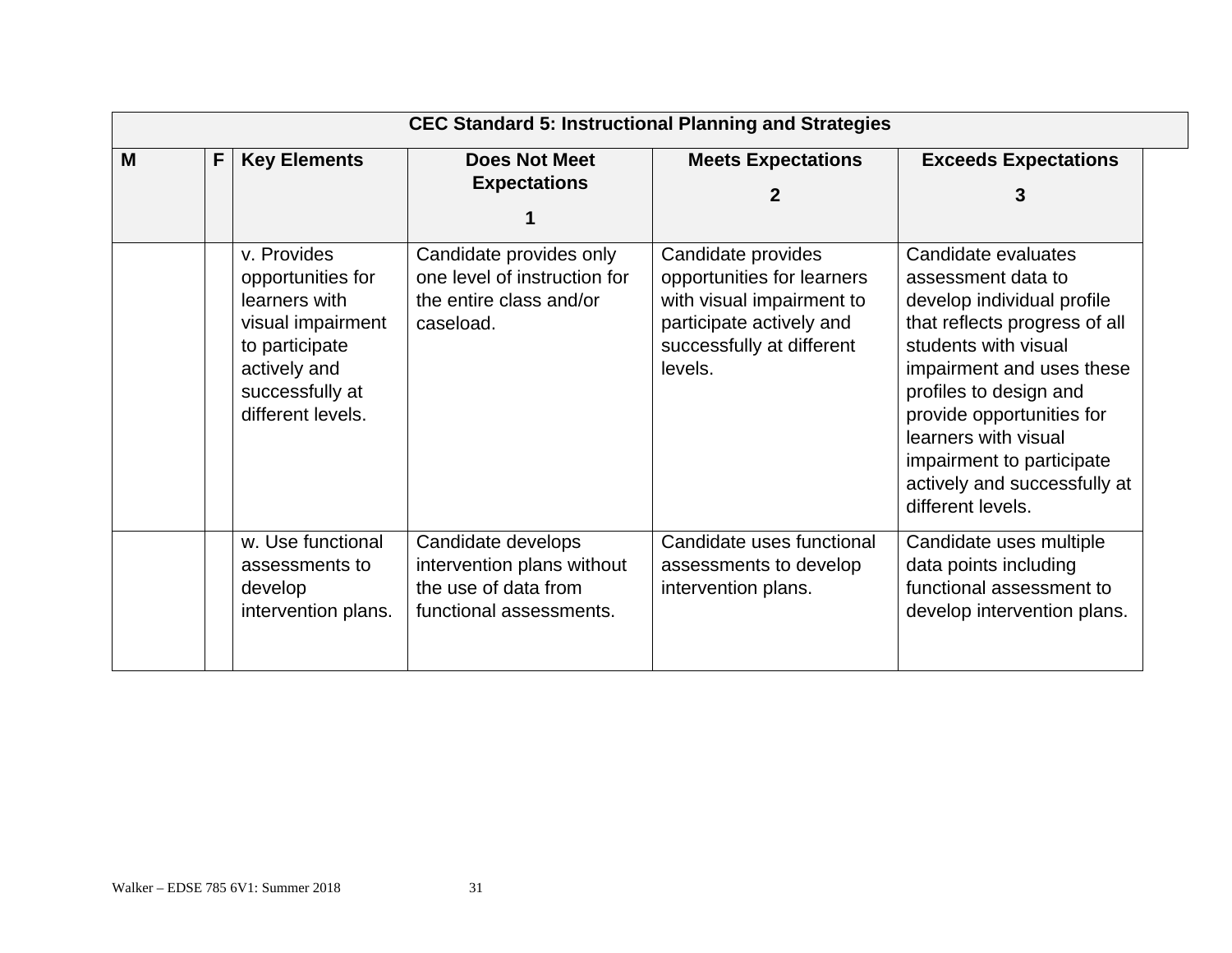|   | <b>CEC Standard 6: Professional Learning and Ethical Practice</b> |                                                                                                                |                                                                                                                                                                                  |                                                                                                                 |                                                                                                                                                                                                                     |  |  |  |
|---|-------------------------------------------------------------------|----------------------------------------------------------------------------------------------------------------|----------------------------------------------------------------------------------------------------------------------------------------------------------------------------------|-----------------------------------------------------------------------------------------------------------------|---------------------------------------------------------------------------------------------------------------------------------------------------------------------------------------------------------------------|--|--|--|
| M | F.                                                                | <b>Key Elements</b>                                                                                            | <b>Does Not Meet</b>                                                                                                                                                             | <b>Meets Expectations</b>                                                                                       | <b>Exceeds Expectations</b>                                                                                                                                                                                         |  |  |  |
|   |                                                                   |                                                                                                                | <b>Expectations</b>                                                                                                                                                              | 2                                                                                                               |                                                                                                                                                                                                                     |  |  |  |
|   |                                                                   | a. Exhibits a<br>commitment to<br>professional<br>standards<br>associated with<br>their areas of<br>expertise. | Candidate fails to provide<br>evidence that professional<br>standards have been<br>integrated into work with<br>students with visual<br>impairment.                              | Candidate exhibits a<br>commitment to<br>professional standards<br>associated with their areas<br>of expertise. | Candidate extends own<br>professional practice by<br>reflecting on professional<br>literature or by being a<br>member of a professional<br>organization or by<br>attending professional                             |  |  |  |
|   |                                                                   | b. Demonstrates<br>courtesy and<br>caring in<br>relationships with<br>students with<br>visual impairment.      | Candidate fails to build<br>relationships with the<br>students with visual<br>impairment, maintaining<br>too much distance or<br>demonstrating a lack of<br>courtesy and caring. | Candidate demonstrates<br>courtesy and caring in<br>relationships with students<br>with visual impairment.      | workshops, seminars,<br>and/or conferences.<br>Candidate consistently<br>exhibits appropriate<br>rapport, courtesy and<br>caring in relationship with<br>students with visual<br>impairment based on<br>reflection. |  |  |  |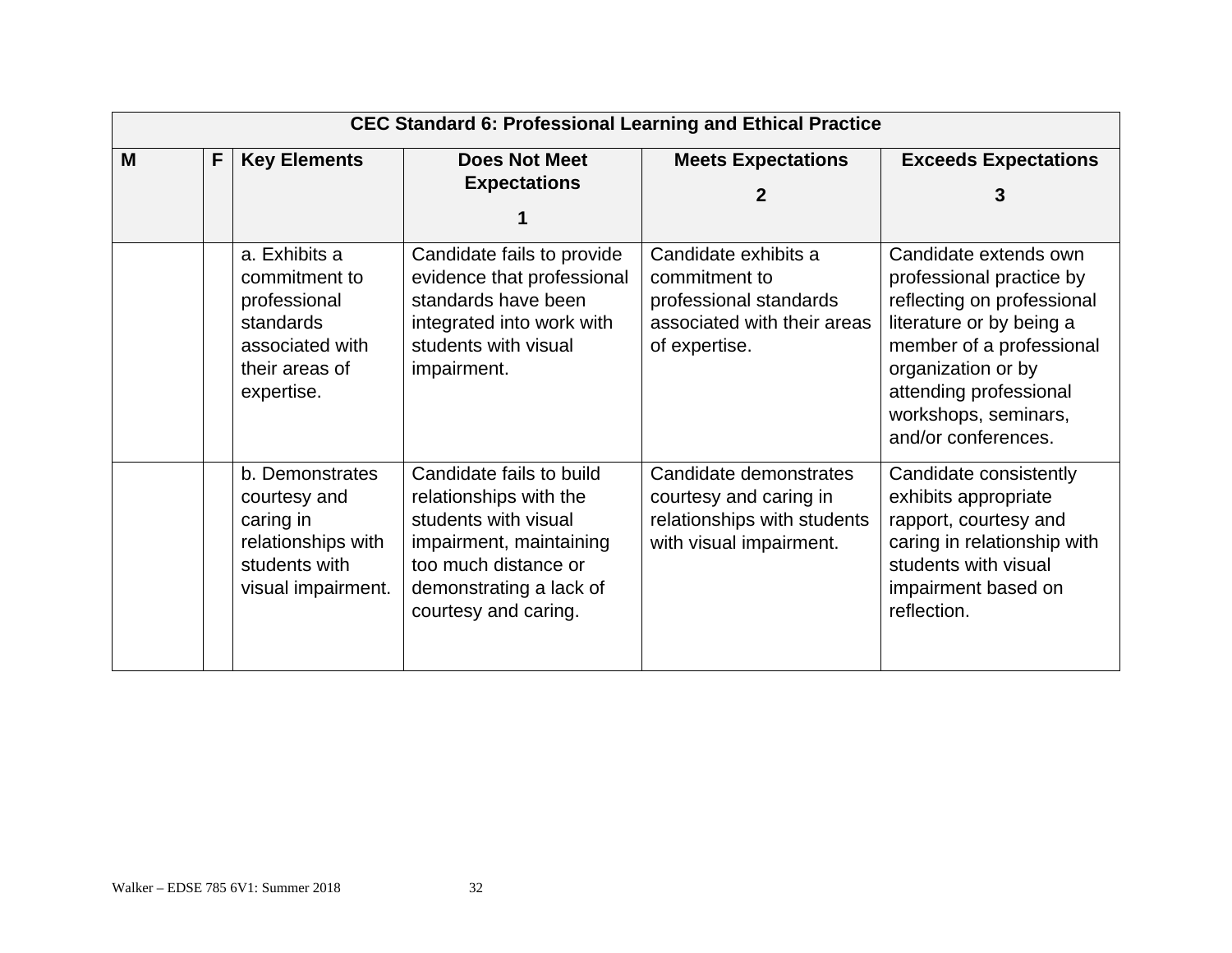|   | <b>CEC Standard 6: Professional Learning and Ethical Practice</b> |                                                                                                                                                                |                                                                                                                                                                                                        |                                                                                                                                                              |                                                                                                                                                                                                                                |  |  |  |
|---|-------------------------------------------------------------------|----------------------------------------------------------------------------------------------------------------------------------------------------------------|--------------------------------------------------------------------------------------------------------------------------------------------------------------------------------------------------------|--------------------------------------------------------------------------------------------------------------------------------------------------------------|--------------------------------------------------------------------------------------------------------------------------------------------------------------------------------------------------------------------------------|--|--|--|
| M | F                                                                 | <b>Key Elements</b>                                                                                                                                            | <b>Does Not Meet</b><br><b>Expectations</b>                                                                                                                                                            | <b>Meets Expectations</b><br>$\mathbf{2}$                                                                                                                    | <b>Exceeds Expectations</b><br>3                                                                                                                                                                                               |  |  |  |
|   |                                                                   | c. Supports<br>learning<br>environments that<br>encourage the<br>academic, social,<br>and professional<br>growth of all<br>students with<br>visual impairment. | Candidate fails to provide<br>evidence that they have<br>considered the different<br>abilities, needs, learning<br>styles, and cultures of<br>students with visual<br>impairment in classroom<br>work. | Candidate supports<br>learning environments that<br>encourage the academic,<br>social, and professional<br>growth of all students with<br>visual impairment. | Candidate reflects on work<br>with students to determine<br>how well a positive<br>learning environment was<br>created and considers<br>different approaches to<br>meeting the needs of<br>students with visual<br>impairment. |  |  |  |
|   |                                                                   | d. Guides student<br>behavior and<br>moral<br>development<br>through an<br>emphasis on<br>personal<br>responsibility for<br>the common<br>good.                | Candidate does not<br>emphasize personal<br>responsibility and fails to<br>guide student behavior<br>and moral development.                                                                            | Candidate guides student<br>behavior and moral<br>development through an<br>emphasis on personal<br>responsibility for the<br>common good.                   | Candidate guides student<br>behavior and moral<br>development through an<br>emphasis on personal<br>responsibility for the<br>common good and models<br>this responsibility for the<br>class through their daily<br>actions.   |  |  |  |
|   |                                                                   | e. Presents<br>content accurately<br>and instructions<br>clearly.                                                                                              | Candidate presents<br>content inaccurately and<br>instructions in an unclear<br>manner.                                                                                                                | Candidate presents<br>content accurately and<br>instructions clearly.                                                                                        | Candidate presents<br>content accurately and<br>instructions clearly using a<br>variety of presentation<br>modalities.                                                                                                         |  |  |  |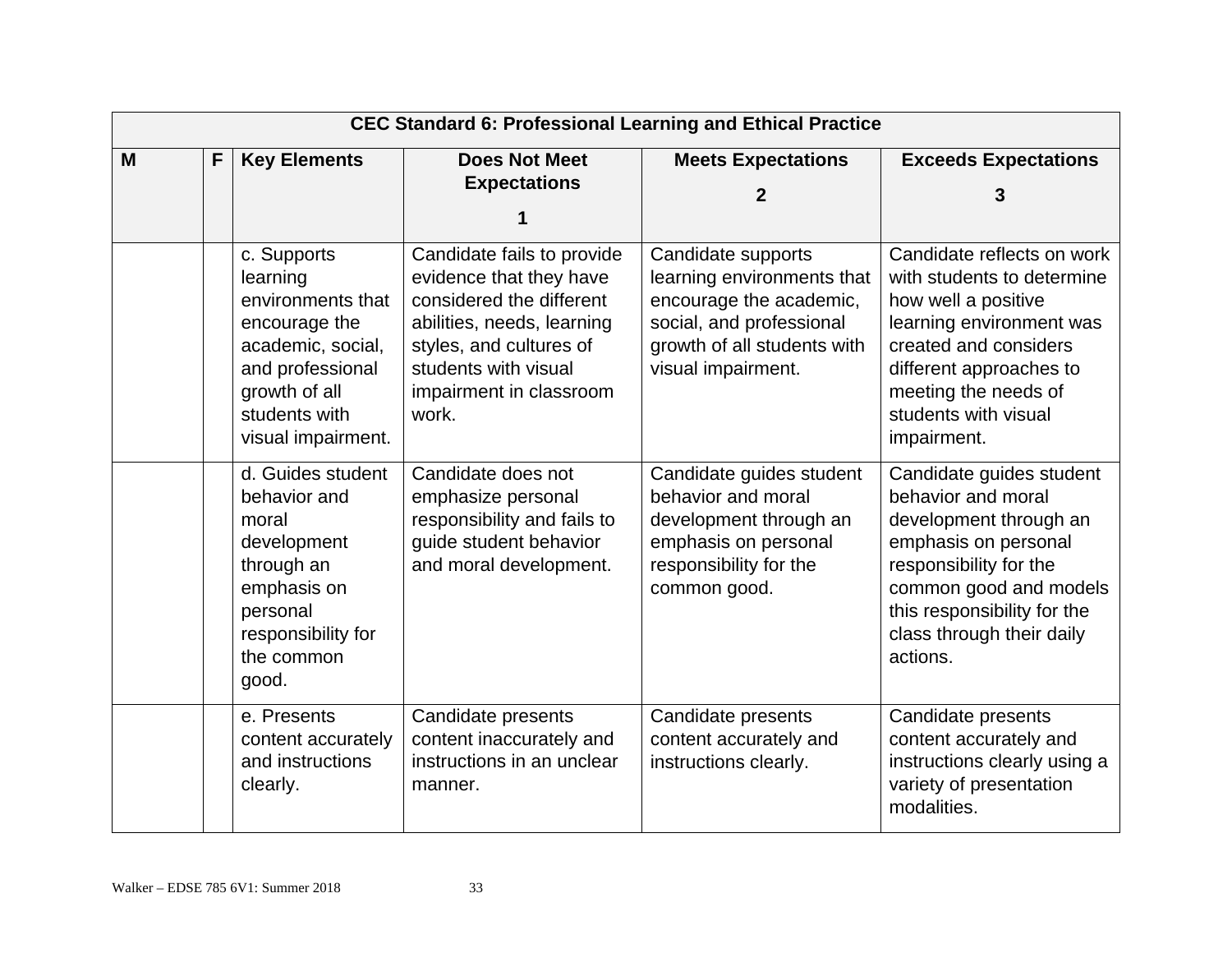|   | <b>CEC Standard 6: Professional Learning and Ethical Practice</b> |                                                                                                  |                                                                                                                                                           |                                                                                                                  |                                                                                                                                                                                                                                                                                              |  |  |  |  |
|---|-------------------------------------------------------------------|--------------------------------------------------------------------------------------------------|-----------------------------------------------------------------------------------------------------------------------------------------------------------|------------------------------------------------------------------------------------------------------------------|----------------------------------------------------------------------------------------------------------------------------------------------------------------------------------------------------------------------------------------------------------------------------------------------|--|--|--|--|
| M | F                                                                 | <b>Key Elements</b>                                                                              | <b>Does Not Meet</b>                                                                                                                                      | <b>Meets Expectations</b>                                                                                        | <b>Exceeds Expectations</b>                                                                                                                                                                                                                                                                  |  |  |  |  |
|   |                                                                   |                                                                                                  | <b>Expectations</b>                                                                                                                                       |                                                                                                                  | 3                                                                                                                                                                                                                                                                                            |  |  |  |  |
|   |                                                                   |                                                                                                  |                                                                                                                                                           |                                                                                                                  |                                                                                                                                                                                                                                                                                              |  |  |  |  |
|   |                                                                   | f. Demonstrates<br>growth and<br>dissemination of<br>professional<br>knowledge and<br>skills.    | Candidate fails to<br>demonstrate growth of<br>professional knowledge<br>and skills.                                                                      | Candidate demonstrates<br>growth and dissemination<br>of professional knowledge<br>and skills.                   | Candidate accepts<br>constructive criticism, and<br>demonstrates growth and<br>dissemination of<br>professional knowledge<br>and skills.                                                                                                                                                     |  |  |  |  |
|   |                                                                   | g. Reflect on<br>one's practice to<br>improve<br>instruction and<br>guide professional<br>growth | Candidate displays no<br>evidence of the ability or<br>willingness to reflect on<br>effectiveness, is unaware<br>of effectiveness or student<br>learning. | Candidate reflects on<br>his/her professional<br>practice, including<br>personal teaching and<br>learning style. | Candidate reflects upon,<br>interprets, and<br>communicates evidence of<br>one's own effectiveness<br>as a teacher, including<br>evidence of success in<br>fostering student progress<br>in learning. Candidate<br>uses evidence of<br>effectiveness in planning<br>for further instruction. |  |  |  |  |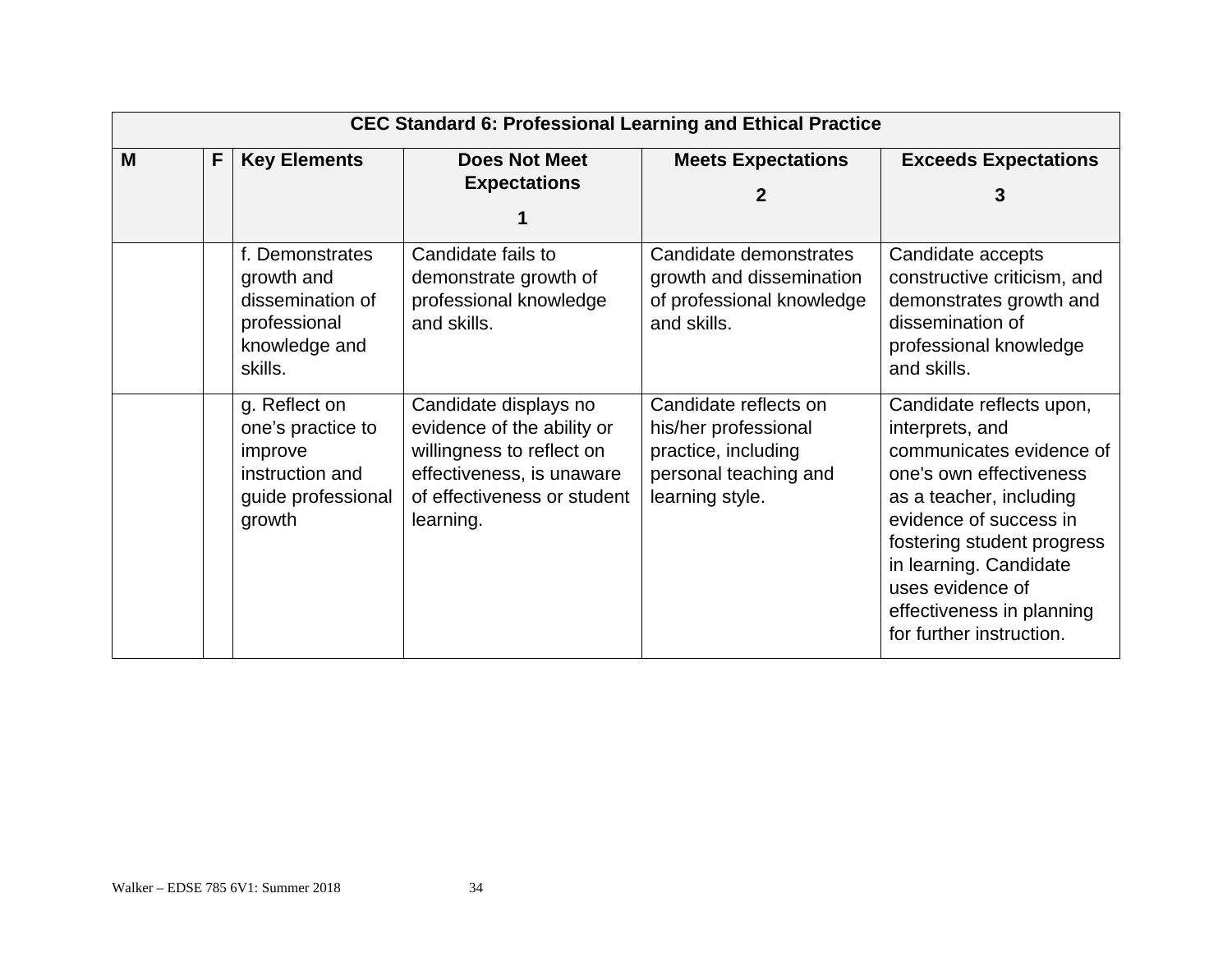|   | <b>CEC Standard 6: Professional Learning and Ethical Practice</b> |                                                                                                         |                                                                                                                                                             |                                                                                                                              |                                                                                                                                                                                                               |  |  |  |  |
|---|-------------------------------------------------------------------|---------------------------------------------------------------------------------------------------------|-------------------------------------------------------------------------------------------------------------------------------------------------------------|------------------------------------------------------------------------------------------------------------------------------|---------------------------------------------------------------------------------------------------------------------------------------------------------------------------------------------------------------|--|--|--|--|
| M | F.                                                                | <b>Key Elements</b>                                                                                     | <b>Does Not Meet</b><br><b>Expectations</b>                                                                                                                 | <b>Meets Expectations</b><br>2                                                                                               | <b>Exceeds Expectations</b><br>3                                                                                                                                                                              |  |  |  |  |
|   |                                                                   | h. Practices within<br>one's skill limits<br>and obtains<br>assistance as<br>needed.                    | Candidate refuses to<br>obtain assistance when<br>needed and practices<br>beyond his or her skill<br>limit.                                                 | Candidate engages in<br>reflective practice<br>(practices within one's skill<br>limits and obtains<br>assistance as needed). | Candidate actively seeks<br>feedback and constructive<br>criticism in the classroom<br>and engages in reflective<br>practice (practices within<br>one's skill limits and<br>obtains assistance as<br>needed). |  |  |  |  |
|   |                                                                   | <i>i.</i> Demonstrates<br>responsibility,<br>dependability,<br>flexibility, and a<br>positive attitude. | Candidate is late to<br>meetings, misses<br>deadlines or needs to be<br>reminded often of<br>obligations. Candidate<br>demonstrates a negative<br>attitude. | Candidate demonstrates<br>responsibility,<br>dependability, flexibility,<br>and a positive attitude.                         | Candidate reflects on<br>ability to meet<br>expectations, plans and<br>carries out tasks<br>associated with role<br>promptly, and consistently<br>displays a positive<br>attitude.                            |  |  |  |  |
|   |                                                                   | j. Observes school<br>policies and<br>procedures.                                                       | Candidate violates school<br>policies and procedures.                                                                                                       | Candidate observes<br>school policies and<br>procedures.                                                                     | Candidate consistently<br>observes and enforces<br>school policies and<br>procedures.                                                                                                                         |  |  |  |  |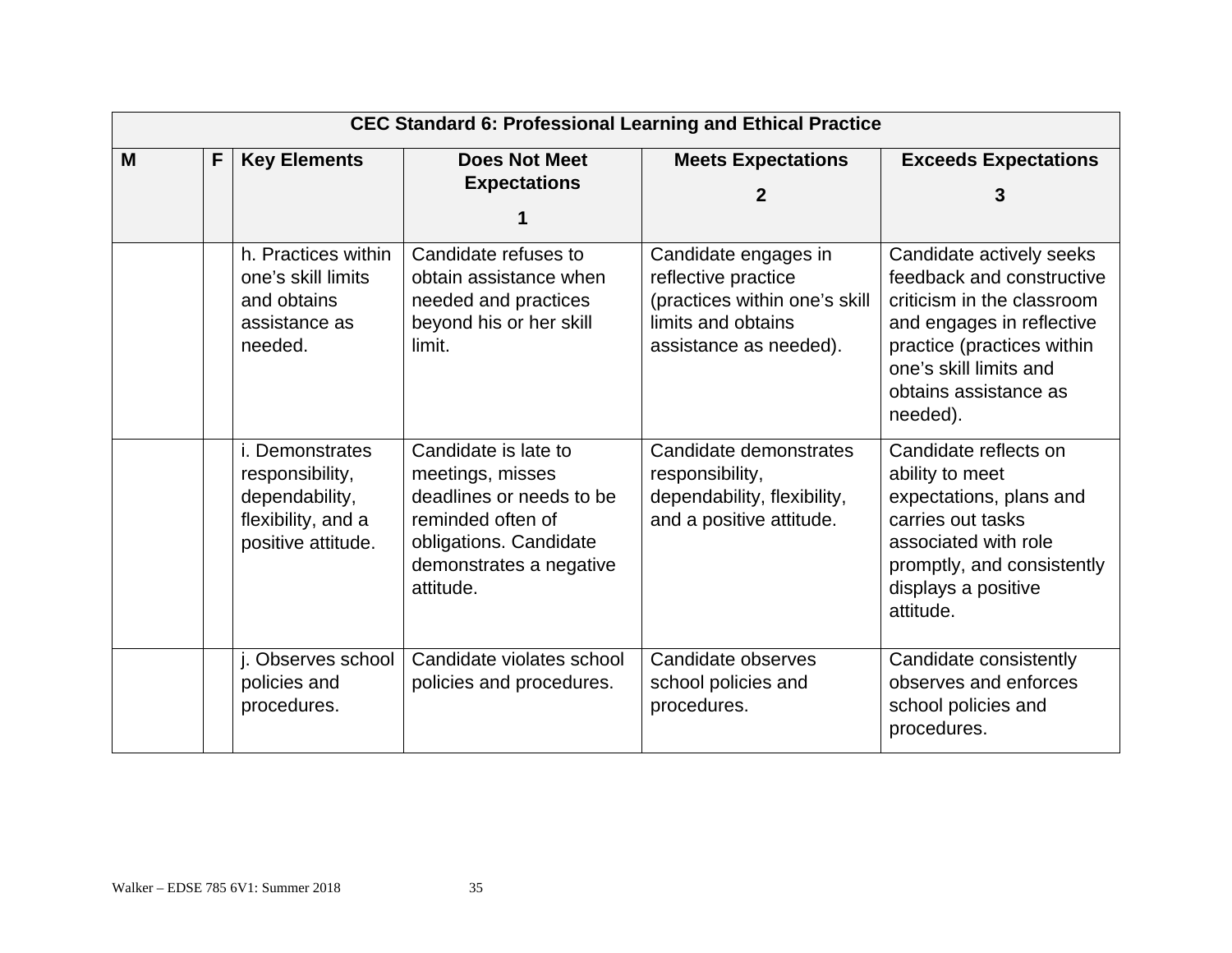|   | <b>CEC Standard 6: Professional Learning and Ethical Practice</b> |                                                                                   |                                                                                                         |                                                                                       |                                                                                                                                                              |  |  |  |
|---|-------------------------------------------------------------------|-----------------------------------------------------------------------------------|---------------------------------------------------------------------------------------------------------|---------------------------------------------------------------------------------------|--------------------------------------------------------------------------------------------------------------------------------------------------------------|--|--|--|
| M | F                                                                 | <b>Key Elements</b>                                                               | <b>Does Not Meet</b><br><b>Expectations</b>                                                             | <b>Meets Expectations</b><br>2                                                        | <b>Exceeds Expectations</b><br>3                                                                                                                             |  |  |  |
|   |                                                                   | k. Projects a<br>professional<br>image in terms of<br>demeanor and<br>appearance. | Candidate dresses or<br>behaves in an<br>unprofessional manner.                                         | Candidate projects a<br>professional image in<br>terms of demeanor and<br>appearance. | Candidate projects a<br>professional image in<br>terms of demeanor and<br>appearance and<br>encourages students with<br>visual impairment to do<br>the same. |  |  |  |
|   |                                                                   | I. Demonstrates<br>effective oral<br>communication<br>skills.                     | Candidate's oral<br>communication is difficult<br>to understand or follow,<br>making it ineffective.    | Candidate demonstrates<br>effective oral<br>communication skills.                     | Candidate demonstrates<br>highly effective oral<br>communication skills<br>making material presented<br>verbally easy to<br>understand and follow.           |  |  |  |
|   |                                                                   | m. Demonstrates<br>effective written<br>communication<br>skills.                  | Candidate's written<br>communication is difficult<br>to understand or follow,<br>making it ineffective. | Candidate demonstrates<br>effective written<br>communication skills.                  | Candidate demonstrates<br>highly effective written<br>communication skills<br>making material presented<br>in writing easy to<br>understand and follow.      |  |  |  |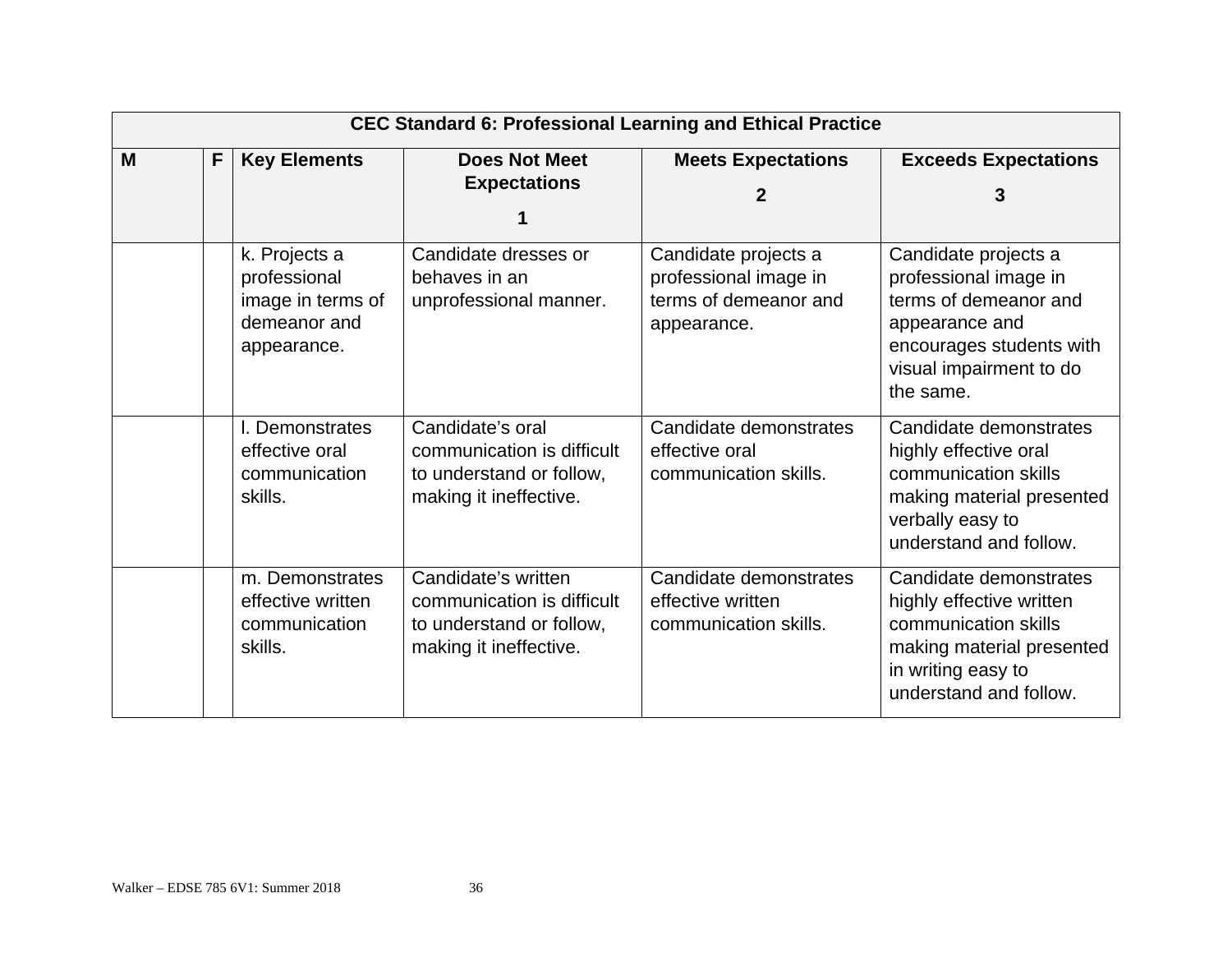|   | <b>CEC Standard 6: Professional Learning and Ethical Practice</b> |                                                                                                                                                                          |                                                                                                                                                         |                                                                                                                                                                           |                                                                                                                                                                                                                                                                                                                                                                                                                            |  |  |  |
|---|-------------------------------------------------------------------|--------------------------------------------------------------------------------------------------------------------------------------------------------------------------|---------------------------------------------------------------------------------------------------------------------------------------------------------|---------------------------------------------------------------------------------------------------------------------------------------------------------------------------|----------------------------------------------------------------------------------------------------------------------------------------------------------------------------------------------------------------------------------------------------------------------------------------------------------------------------------------------------------------------------------------------------------------------------|--|--|--|
| M | F.                                                                | <b>Key Elements</b>                                                                                                                                                      | <b>Does Not Meet</b><br><b>Expectations</b>                                                                                                             | <b>Meets Expectations</b><br>2                                                                                                                                            | <b>Exceeds Expectations</b><br>3                                                                                                                                                                                                                                                                                                                                                                                           |  |  |  |
|   |                                                                   | n. Demonstrates<br>high expectations<br>for all students<br>with visual<br>impairment to<br>develop the<br>highest possible<br>learning outcomes<br>and quality of life. | Candidate fails to support<br>student learning and<br>displays evidence of low<br>expectations for at least<br>some students with visual<br>impairment. | Candidate demonstrates<br>high expectations for all<br>students with visual<br>impairment to develop the<br>highest possible learning<br>outcomes and quality of<br>life. | Candidate provides<br>emotional and academic<br>support to students with<br>visual impairment and<br>communicates confidence<br>in their ability to complete<br>assigned work and<br>modifies plans to provide<br>opportunities for all<br>students with visual<br>impairment to meet or<br>exceed objectives through<br>supportive critique of<br>student learning that<br>reflects challenging ideas<br>and suggestions. |  |  |  |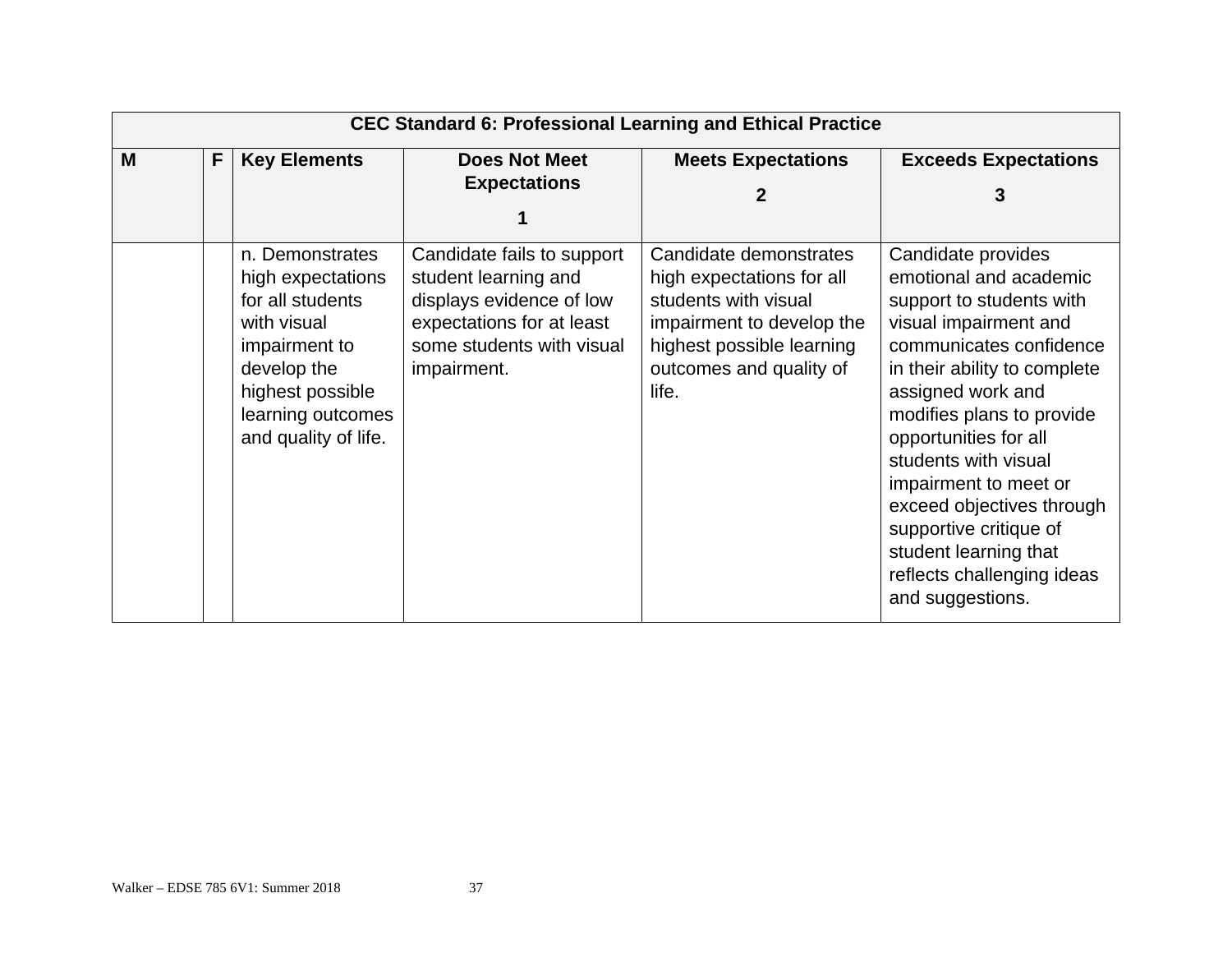|   | <b>CEC Standard 6: Professional Learning and Ethical Practice</b> |                                                                                                                                                                      |                                                                                                                                                                                    |                                                                                                                                                                       |                                                                                                                                                                                          |  |  |  |  |
|---|-------------------------------------------------------------------|----------------------------------------------------------------------------------------------------------------------------------------------------------------------|------------------------------------------------------------------------------------------------------------------------------------------------------------------------------------|-----------------------------------------------------------------------------------------------------------------------------------------------------------------------|------------------------------------------------------------------------------------------------------------------------------------------------------------------------------------------|--|--|--|--|
| M | F                                                                 | <b>Key Elements</b>                                                                                                                                                  | <b>Does Not Meet</b><br><b>Expectations</b>                                                                                                                                        | <b>Meets Expectations</b>                                                                                                                                             | <b>Exceeds Expectations</b><br>3                                                                                                                                                         |  |  |  |  |
|   |                                                                   | o. Demonstrates<br>commitment to<br>developing the<br>highest education<br>and quality-of-life<br>potential of<br>individuals with<br>exceptional<br>learning needs. | Candidate fails to<br>demonstrate a<br>commitment to developing<br>the highest education and<br>quality of life potential of<br>individuals with<br>exceptional learning<br>needs. | Candidate demonstrates<br>commitment to developing<br>the highest education and<br>quality-of-life potential of<br>individuals with<br>exceptional learning<br>needs. | Candidate demonstrates<br>and reflects on<br>commitment to developing<br>the highest education and<br>quality of life potential of<br>individuals with<br>exceptional learning<br>needs. |  |  |  |  |

| <b>CEC Standard 7: Collaboration</b> |    |                                                                                                                           |                                                                                    |                                                                                                                         |                                                                                                                                                                                |  |  |  |  |
|--------------------------------------|----|---------------------------------------------------------------------------------------------------------------------------|------------------------------------------------------------------------------------|-------------------------------------------------------------------------------------------------------------------------|--------------------------------------------------------------------------------------------------------------------------------------------------------------------------------|--|--|--|--|
| M                                    | F. | <b>Key Elements</b>                                                                                                       | <b>Does Not Meet</b><br><b>Expectations</b>                                        | <b>Meets Expectations</b><br>2                                                                                          | <b>Exceeds Expectations</b><br>3                                                                                                                                               |  |  |  |  |
|                                      |    | a. Communicate<br>effectively with<br>families of<br>individuals with<br>exceptionalities<br>from diverse<br>backgrounds. | Candidate fails to provide<br>evidence of planning to<br>collaborate with parents. | Candidate communicates<br>regularly with parents and<br>involves them in problem<br>solving and learning<br>activities. | Candidate regularly<br>encourages family<br>involvement in student<br>learning through<br>collaboration to engage<br>additional support<br>resource assistance<br>when needed. |  |  |  |  |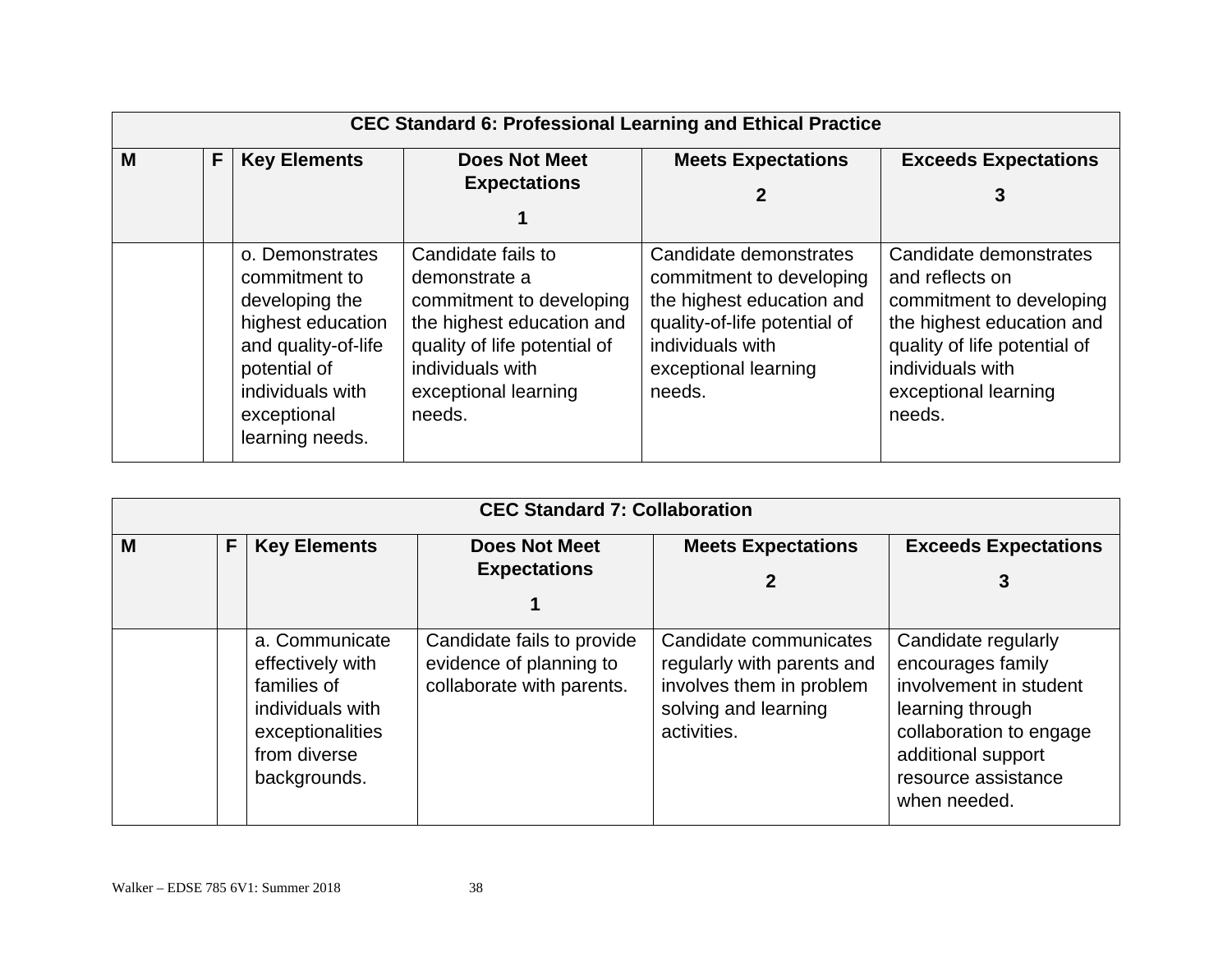|   | <b>CEC Standard 7: Collaboration</b> |                                                                                                       |                                                                                                                            |                                                                                                           |                                                                                                                                                                                                                                  |  |  |  |  |
|---|--------------------------------------|-------------------------------------------------------------------------------------------------------|----------------------------------------------------------------------------------------------------------------------------|-----------------------------------------------------------------------------------------------------------|----------------------------------------------------------------------------------------------------------------------------------------------------------------------------------------------------------------------------------|--|--|--|--|
| M | F                                    | <b>Key Elements</b>                                                                                   | <b>Does Not Meet</b><br><b>Expectations</b>                                                                                | <b>Meets Expectations</b><br>2                                                                            | <b>Exceeds Expectations</b><br>3                                                                                                                                                                                                 |  |  |  |  |
|   |                                      | b. Engages in<br>productive<br>relationships with<br>professional<br>colleagues and<br>support staff. | Candidate fails to provide<br>evidence of planning to<br>collaborate with<br>professional colleagues<br>and support staff. | Candidate engages in<br>productive relationships<br>with professional<br>colleagues and support<br>staff. | Candidate reflects upon,<br>interprets, and<br>communicates evidence<br>of one's own<br>effectiveness as a<br>collaborator.<br>Candidate demonstrates<br>an ability to work with<br>others as equals.                            |  |  |  |  |
|   |                                      | c. Maintains<br>confidential<br>communication<br>about students<br>with visual<br>impairment          | Candidate shares<br>confidential information<br>about students with visual<br>impairment needs with<br>outside parties.    | Candidate maintains<br>confidential<br>communication about<br>students with visual<br>impairment.         | Candidate maintains<br>confidential<br>communication about<br>students with visual<br>impairment and is<br>observed stressing the<br>importance of<br>confidentiality with other<br>stakeholders including<br>paraprofessionals. |  |  |  |  |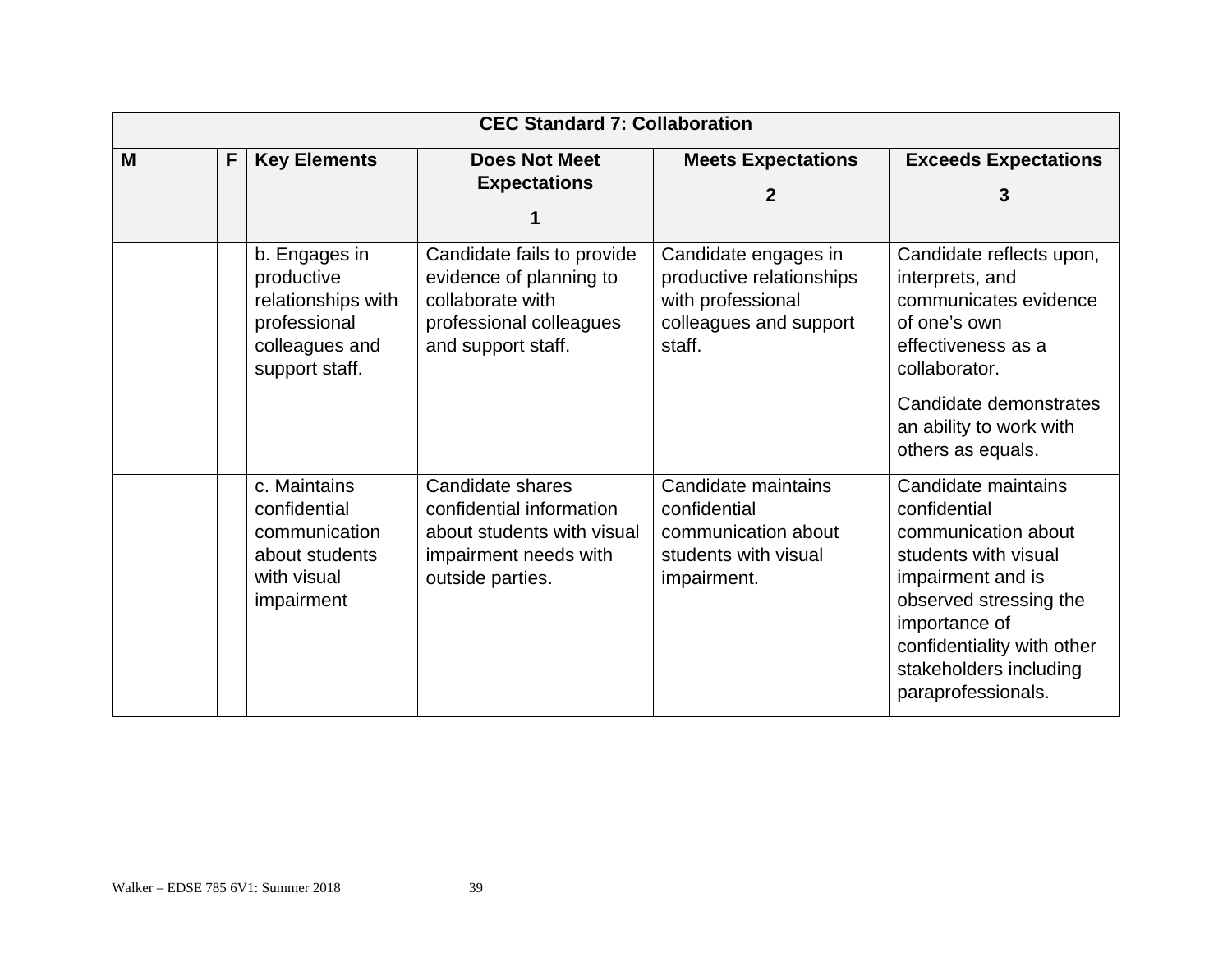|   | <b>CEC Standard 7: Collaboration</b> |                                                                                                                                                                             |                                                                                                                                                                                                 |                                                                                                                                                                        |                                                                                                                                                                                                                                                                                                  |  |  |  |
|---|--------------------------------------|-----------------------------------------------------------------------------------------------------------------------------------------------------------------------------|-------------------------------------------------------------------------------------------------------------------------------------------------------------------------------------------------|------------------------------------------------------------------------------------------------------------------------------------------------------------------------|--------------------------------------------------------------------------------------------------------------------------------------------------------------------------------------------------------------------------------------------------------------------------------------------------|--|--|--|
| M | F                                    | <b>Key Elements</b>                                                                                                                                                         | <b>Does Not Meet</b><br><b>Expectations</b>                                                                                                                                                     | <b>Meets Expectations</b><br>2                                                                                                                                         | <b>Exceeds Expectations</b><br>3                                                                                                                                                                                                                                                                 |  |  |  |
|   |                                      | d. Fosters<br>respectful and<br>beneficial<br>relationships<br>between families<br>and professionals.                                                                       | Candidate is disrespectful<br>when dealing with families<br>and professionals.                                                                                                                  | <b>Candidate fosters</b><br>respectful and beneficial<br>relationships between<br>families and<br>professionals.                                                       | Candidate reflects upon<br>relationships with families<br>and professionals and<br>interprets reflections<br>effectively in order to<br>improve communication<br>and interactions.                                                                                                               |  |  |  |
|   |                                      | e. Collaborates<br>with school<br>personnel and<br>community<br>members in<br>integrating<br>individuals with<br>exceptional<br>learning needs<br>into various<br>settings. | Candidate shows no<br>evidence of collaborating<br>with school personnel and<br>community members in<br>integrating individuals with<br>exceptional learning<br>needs into various<br>settings. | Candidate collaborates<br>with school personnel and<br>community members in<br>integrating individuals with<br>exceptional learning<br>needs into various<br>settings. | Candidate reflects upon,<br>interprets, and<br>communicates evidence<br>of one's own<br>effectiveness as a<br>collaborator, Candidate<br>demonstrates and<br>reflects on the ability to<br>successfully integrate<br>individuals with<br>exceptional learning<br>needs into various<br>settings. |  |  |  |